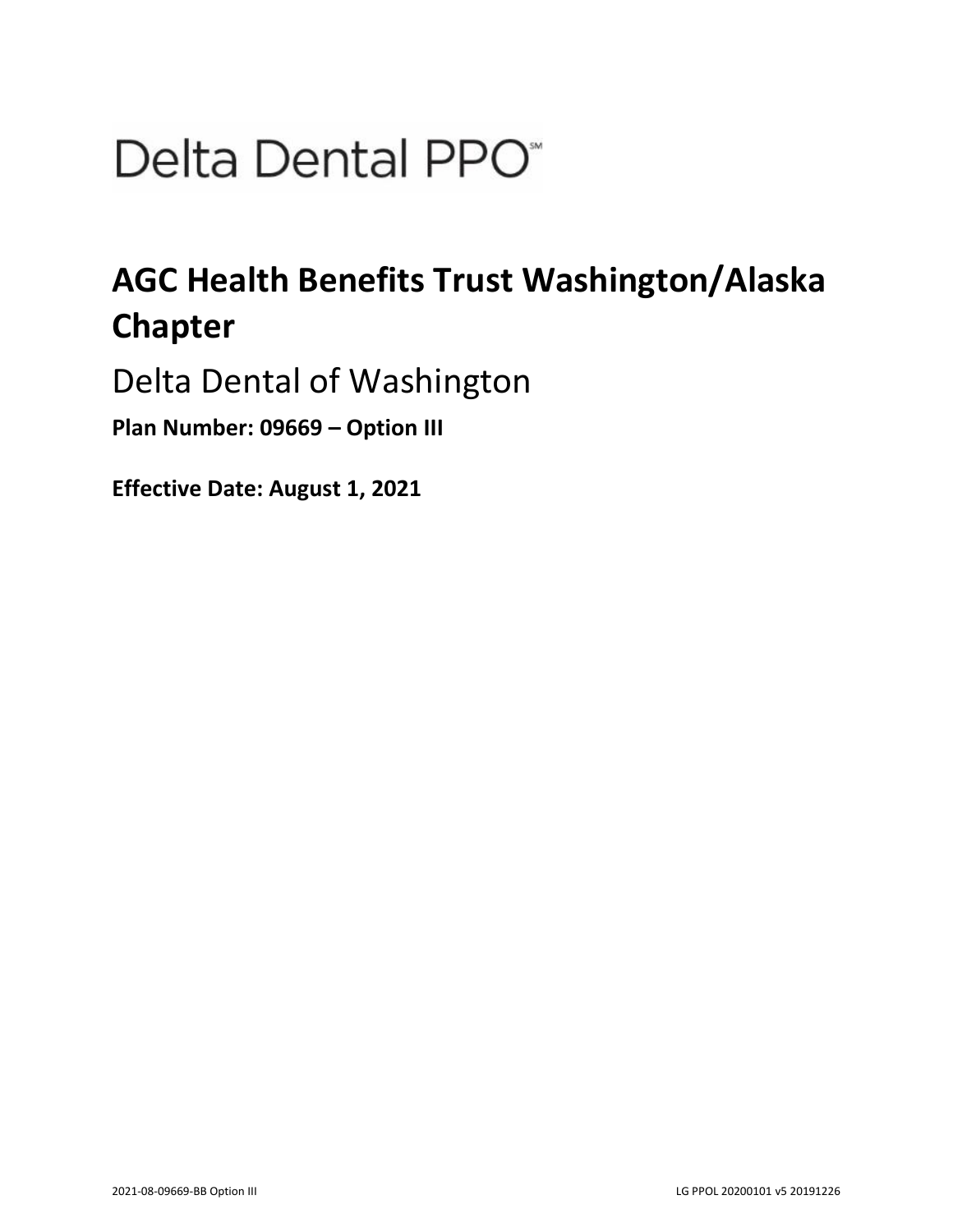Welcome to your dental plan, administered by Delta Dental of Washington, a founding member of the nationwide Delta Dental Plans Association.

We believe everyone can enjoy good oral and overall health, with no one left behind. It drives everything we do and has been our sole focus for over 60 years.

Your plan is a resource to make it easy for you to care for your smile. This benefit booklet summarizes your coverage and describes how your benefits may be used. Understanding your benefits is the first step to getting the most from your dental plan. Review this booklet before you visit your dentist and keep it for your reference.

You deserve a healthy smile. We're happy to help you protect it.

#### **Questions Regarding Your Plan**

If you have questions regarding your dental benefits plan, please call or email our Customer Service Department at:

800-554-1907

CService@DeltaDentalWA.com

Written inquiries may be sent to:

Delta Dental of Washington

Customer Service Department

P.O. Box 75983

Seattle, WA 98175-0983

For the most current listing of Delta Dental Participating Dentists, visit our online directory at www.DeltaDentalWA.com or call us at 800-554-1907.

## **Communication Access for Individuals who are Deaf, Hard of Hearing, Deaf-Blind or Speech-Disabled**

Communication with Delta Dental of Washington for people who are deaf, hard of hearing, deaf-blind and/or speech disabled is available through Washington Relay Service. This is a free telecommunications relay service provided by the Washington State Office of the Deaf and Hard of Hearing.

The relay service allows individuals who use a Teletypewriter (TTY) to communicate with Delta Dental of Washington through specially trained communications assistants.

Dial 711 (the statewide telephone relay number) or 800-833-6384 to connect with a Washington Relay Service communications assistant. Ask them to dial Delta Dental of Washington Customer Service at 800-554-1907. They will then relay the conversation between you and our customer service representatives.

This service is free of charge in local calling areas. Calls can be made anywhere in the world, 24 hours a day, 365 days a year, with no restrictions on the number, length or type of calls. All calls are confidential, and no records of any conversation are maintained.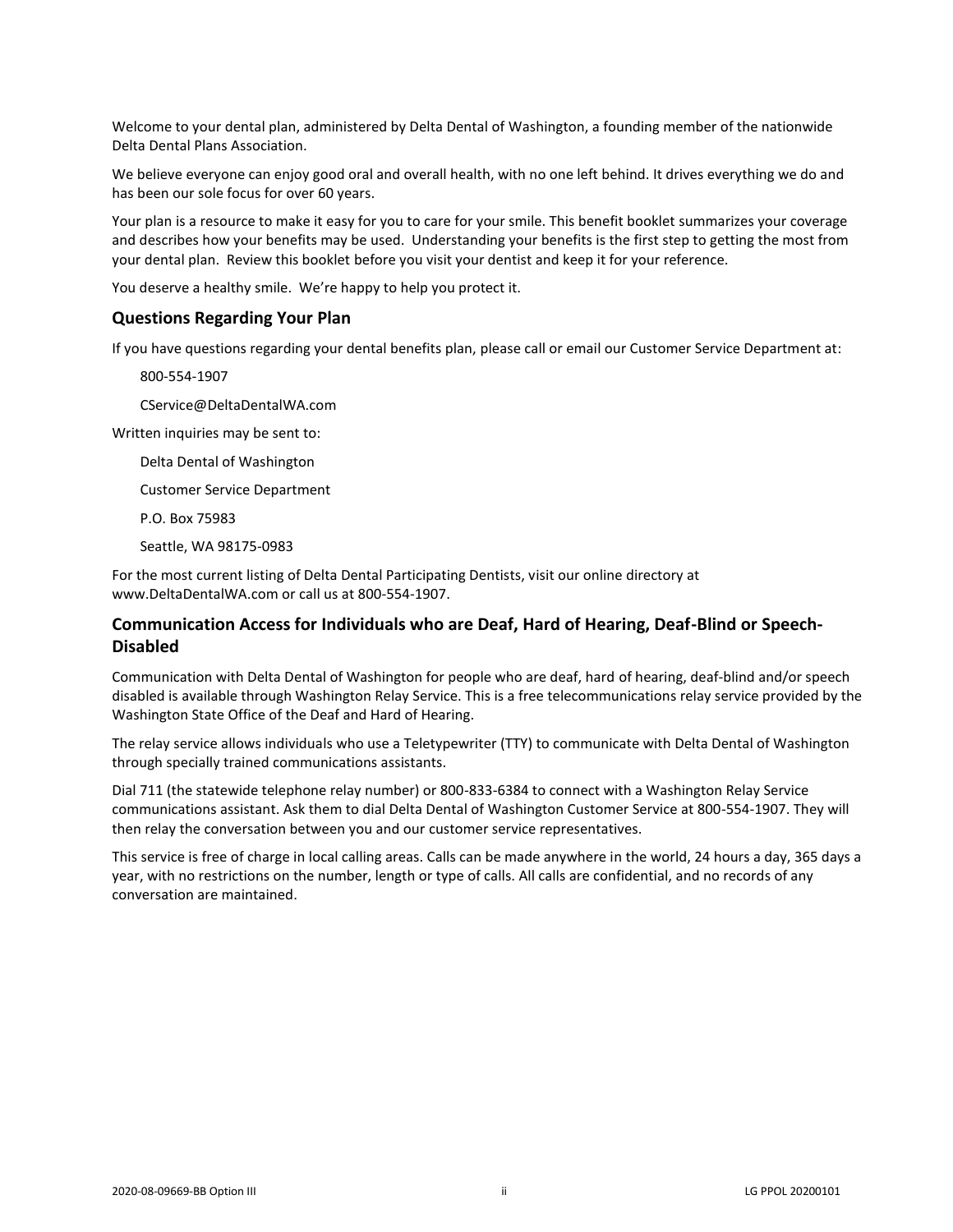## **Table of Contents**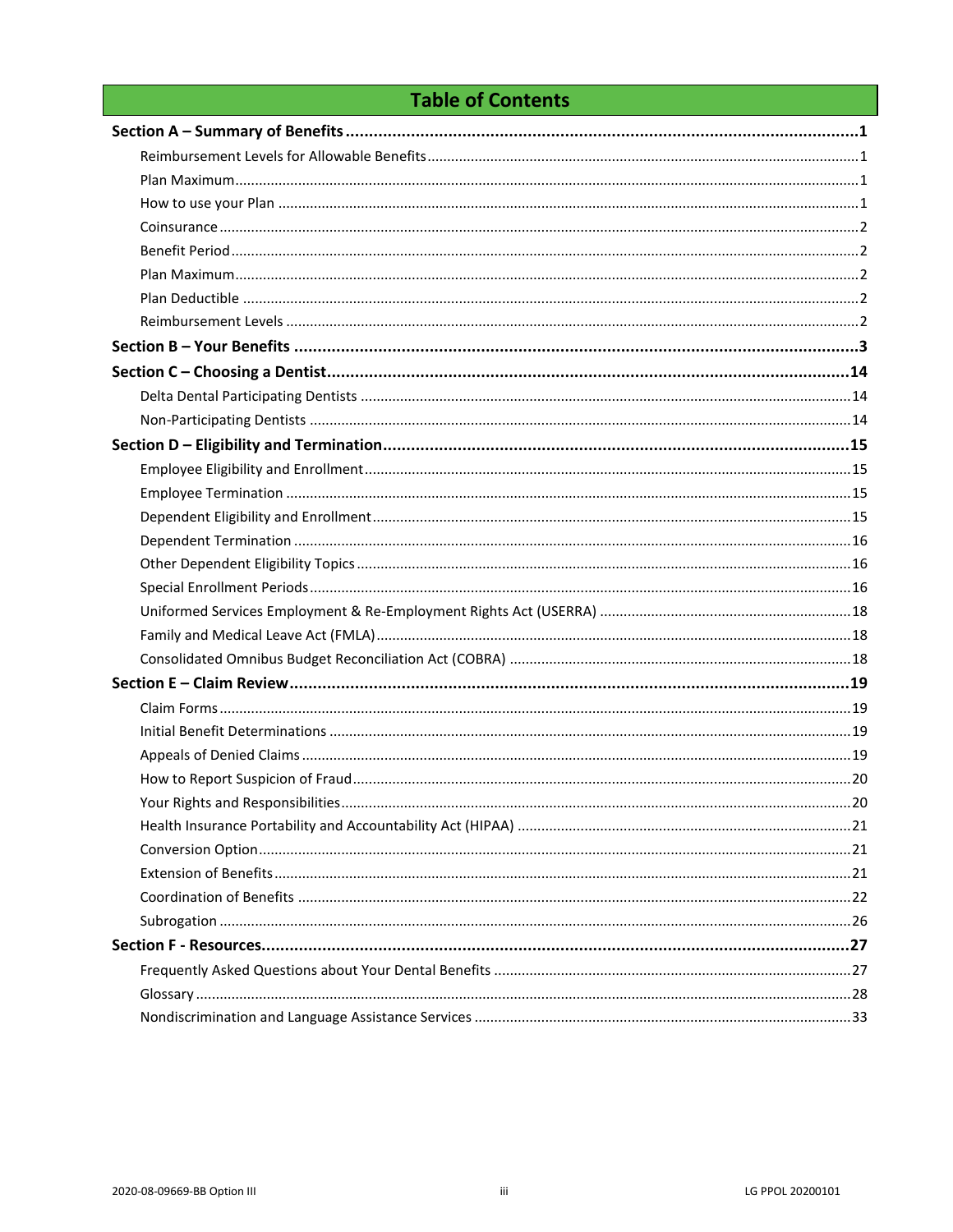## **Section A – Summary of Benefits**

## <span id="page-3-1"></span><span id="page-3-0"></span>**Reimbursement Levels for Allowable Benefits**

#### **In-Network – Delta Dental PPO Dentists**

## **Out-of-Network – Non-Delta Dental PPO**

## <span id="page-3-2"></span>**Plan Maximum**

\*Class I Covered Dental Benefits do not accrue towards the Annual Plan Maximum.

The payment level for covered dental expenses arising as a direct result of an accidental injury is 100 percent, up to the unused Plan Maximum.

All Enrolled Employees and Enrolled Dependents are eligible for Class I, Class II and Class III Covered Dental Benefits, orthodontic benefits, and accidental injury benefits.

The annual deductible is waived for:

- Class I Covered Dental Benefits.
- $\Diamond$  Orthodontic Benefits.
- $\Diamond$  Accidental Injury Benefits.

#### <span id="page-3-3"></span>**How to use your Plan**

The best way to take full advantage of your dental Plan is to know its features. You can learn them by reading this benefit booklet before you go to the dentist. This benefit booklet is designed to give you a clear understanding of how your dental coverage works and how to make it work for you. It also answers some common questions. If you have questions or do not understand something please give us a call at 800-554-1907. We're more than happy to help.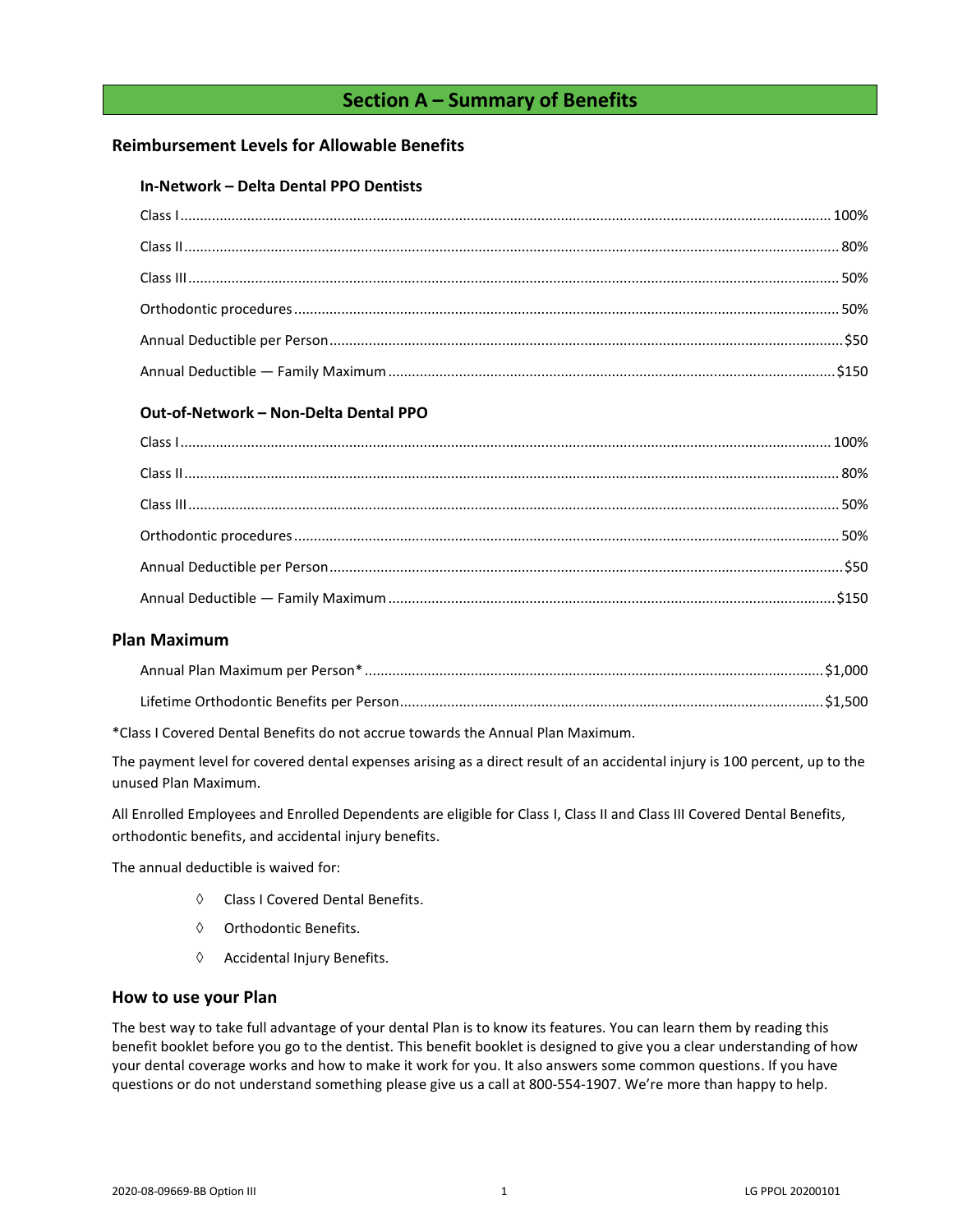Consult your provider regarding any charges that may be your responsibility before treatment begins.

## <span id="page-4-0"></span>**Coinsurance**

DDWA will pay a percentage of the cost of your treatment and you are responsible for paying the allowable balance. The part you pay is called the coinsurance. If your plan has a deductible, you are responsible for the coinsurance even after a deductible is met.

Please see your "Reimbursement Levels for Allowable Benefits" under the "Summary of Benefits" section for details on the coinsurance required by your plan.

## <span id="page-4-1"></span>**Benefit Period**

Most dental benefits are calculated within a "benefit period," which is typically for one year. For this Plan, the benefit period is the 12-month period starting the first day of January and ending the last day of December.

## <span id="page-4-2"></span>**Plan Maximum**

The Plan Maximum is the maximum dollar amount DDWA will pay toward the cost of dental care within a specific benefit period. The maximum amount payable for Covered Dental Benefits in each benefit period is listed in the "Summary of Benefits" section in this booklet.

Charges for dental procedures requiring multiple treatment dates are considered incurred on the date the services are completed, also known as the seat date. Amounts paid for such procedures will be applied to the Plan Maximum based on the incurred date.

## <span id="page-4-3"></span>**Plan Deductible**

Your Plan has a deductible, which can be found in the "Summary of Benefits" section. This means that from the first payment or payments DDWA makes for Covered Dental Benefits, a deduction is taken. This deduction is owed to the provider by you. Once an Enrolled Person has satisfied the deductible during the benefit period, no further deduction will be taken for that Enrolled Person until the next benefit period.

Your family maximum is also listed in the "Summary of Benefits" section. Once a family has satisfied the maximum deductible amount during the benefit period, no further deduction will apply to any member of that family until the next benefit period.

## <span id="page-4-4"></span>**Reimbursement Levels**

Your dental Plan offers different classes of covered treatment. Each class also specifies limitations and exclusions. For more information about reimbursement levels for your plan, see the "Summary of Benefits" section in the front of this benefit booklet.

Refer to the "Benefits Covered by Your Plan" section of this benefit booklet for specific Covered Dental Benefits under this Plan.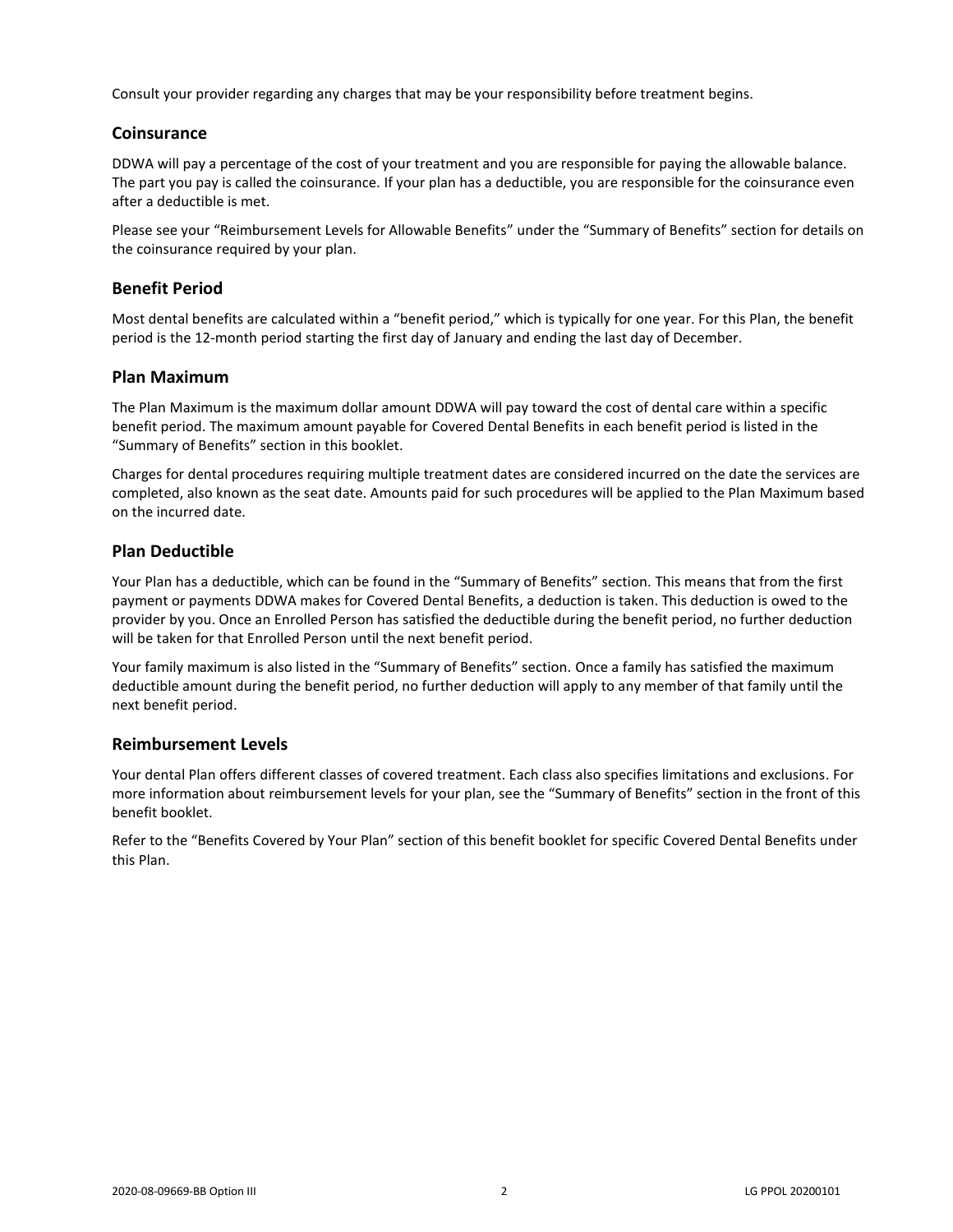## **Section B – Your Benefits**

## <span id="page-5-0"></span>**Benefits Covered By Your Plan**

The following are the Covered Dental Benefits under this Plan and are subject to the limitations and exclusions (refer also to "General Exclusions" section) contained in this benefit booklet. Such benefits (as defined) are available only when provided by a licensed dentist or other licensed professional when appropriate and necessary as determined by the standards of generally accepted dental practice and DDWA.

Note: Please be sure to consult your provider before treatment begins regarding any charges that may be your responsibility.

The amounts payable by DDWA for Covered Dental Benefits are described on your "Summary of Benefits" section of this benefit booklet.

## **Class I Benefits**

#### **Class I Diagnostic**

#### **Covered Dental Benefits**

- Comprehensive, or detailed and extensive oral evaluation.
- Diagnostic evaluation for routine or emergency purposes (dental exam).
- X-rays.

#### **Limitations**

- ♦ Comprehensive, or detailed and extensive oral evaluation is covered once in the patient's lifetime by the same dentist. Subsequent comprehensive or detailed and extensive oral evaluations from the same dentist are paid as a periodic oral evaluation.
- ♦ Routine evaluation is covered twice in a benefit period. Routine evaluation includes all evaluations except limited problem-focused evaluations.
- ⧫ Limited problem-focused evaluations are covered twice in a benefit period.
- Bitewing x-rays are covered once in a benefit period.
- ◆ A complete series or panoramic x-ray is covered once in a five-year period from the date of service.
	- $\Diamond$  Any number or combination of x-rays, billed for the same date of service, which equals or exceeds the allowed fee for a complete series, is considered a complete series for payment purposes.

#### **Exclusions**

- Consultations diagnostic services provided by a dentist other than the requesting dentist.
- Study models.
- Diagnostic services and x-rays related to temporomandibular joints (jaw joints) are not a Class I paid Covered Dental Benefit.

#### **Class I Preventive**

#### **Covered Dental Benefits**

- Prophylaxis (cleaning).
- ⧫ Periodontal maintenance**.**
- ⧫ Topical application of fluoride including fluoridated varnishes.
- Sealants.
- Space maintainers.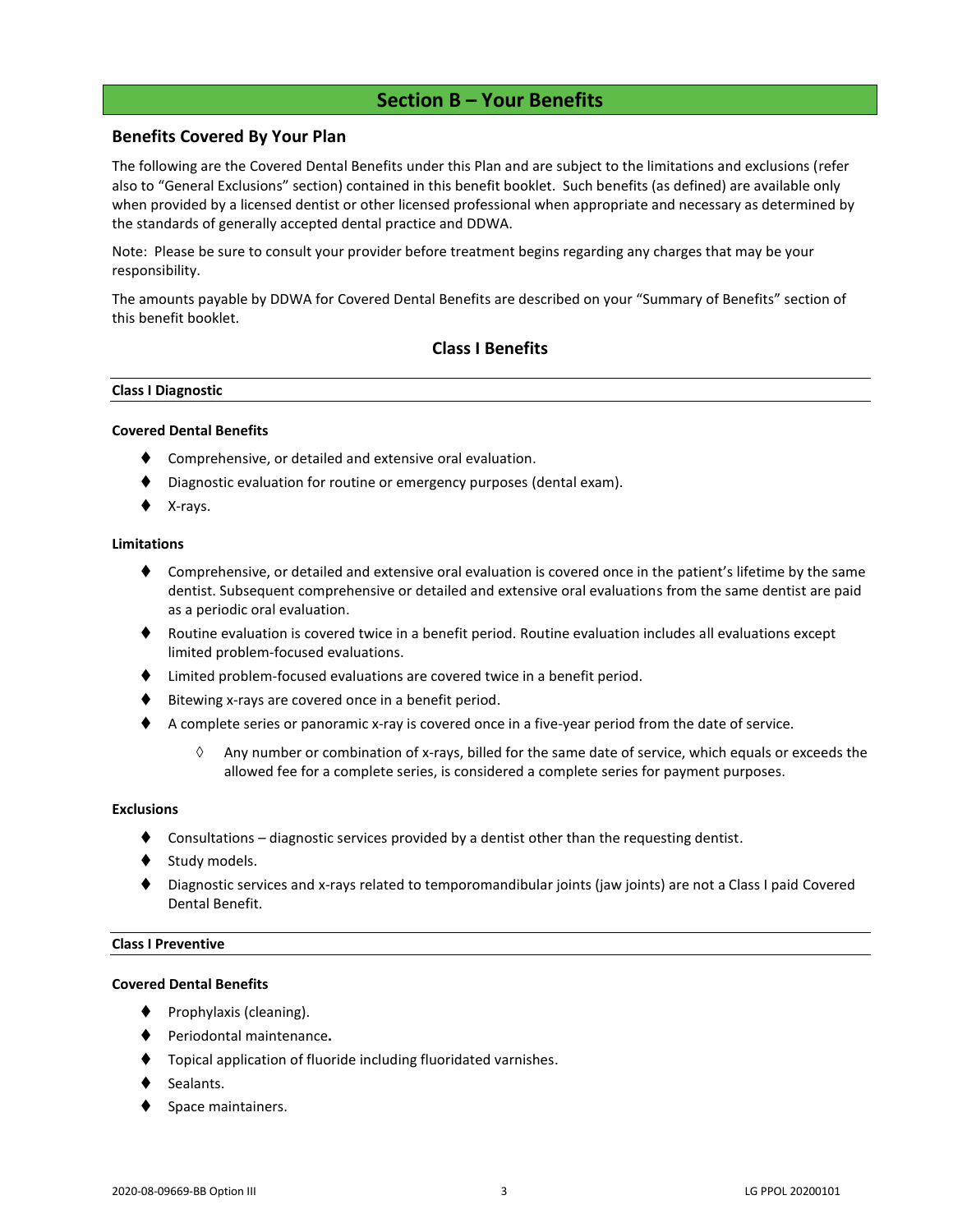⧫ Preventive resin restoration.

## **Limitations**

- ⧫ Any combination of prophylaxis (cleaning) and periodontal maintenance is covered twice in a benefit period.
	- $\Diamond$  Periodontal maintenance procedures are covered only if a patient has completed active periodontal treatment.
- ⧫ For any combination of adult prophylaxis (cleaning) and periodontal maintenance, third and fourth occurrences may be covered if your gums have Pocket depth readings of 5mm or greater.\*
- ⧫ Topical application of fluoride is limited to two covered procedures in a benefit period.
- ⧫ The application of a sealant is a Covered Dental Benefit once in a two-year period per tooth from the date of service.
	- $\Diamond$  Benefit coverage for application of sealants is limited to permanent molars that have no restorations (includes preventive resin restorations) on the occlusal (biting) surface.
- Space maintainers are covered once in a patient's lifetime through age 17 for the same quadrant.
- ⧫ The application of a preventive resin restoration is a Covered Dental Benefit once in a two-year period per tooth from the date of service.
	- $\Diamond$  Payment for a preventive resin restoration will be for permanent molars with no restorations on the occlusal (biting) surface.
	- $\Diamond$  The application of a preventive resin restoration is not a Covered Dental Benefit for two years after a sealant or preventive resin restoration on the same tooth.

\*Note: These benefits are available only under certain conditions of oral health. It is strongly recommended that you have your dentist submit a Confirmation of Treatment and Cost request to determine if treatment is a covered dental benefit. A Confirmation of Treatment and Cost is not a guarantee of payment. See the "Confirmation of Treatment and Cost" section for additional information.

## **Exclusions**

⧫ Plaque control program (oral hygiene instruction, dietary instruction and home fluoride kits).

## **Class I Periodontics**

## **Covered Dental Benefits**

- ◆ Prescription-strength fluoride toothpaste.
- ⧫ Prescription-strength antimicrobial rinses.

## **Limitations**

- ◆ Prescription-strength fluoride toothpaste and antimicrobial rinse are Covered Dental Benefits following periodontal surgery or other covered periodontal procedures when dispensed in a dental office.
- ⧫ Proof of a periodontal procedure must accompany the claim or the patient's history with DDWA must show a periodontal procedure within the previous 180 days.
- ⧫ Prescription-strength antimicrobial rinse may be dispensed once per course of periodontal treatment, which may include several visits.
- Prescription-strength antimicrobial rinse is available for women during pregnancy without any periodontal procedure.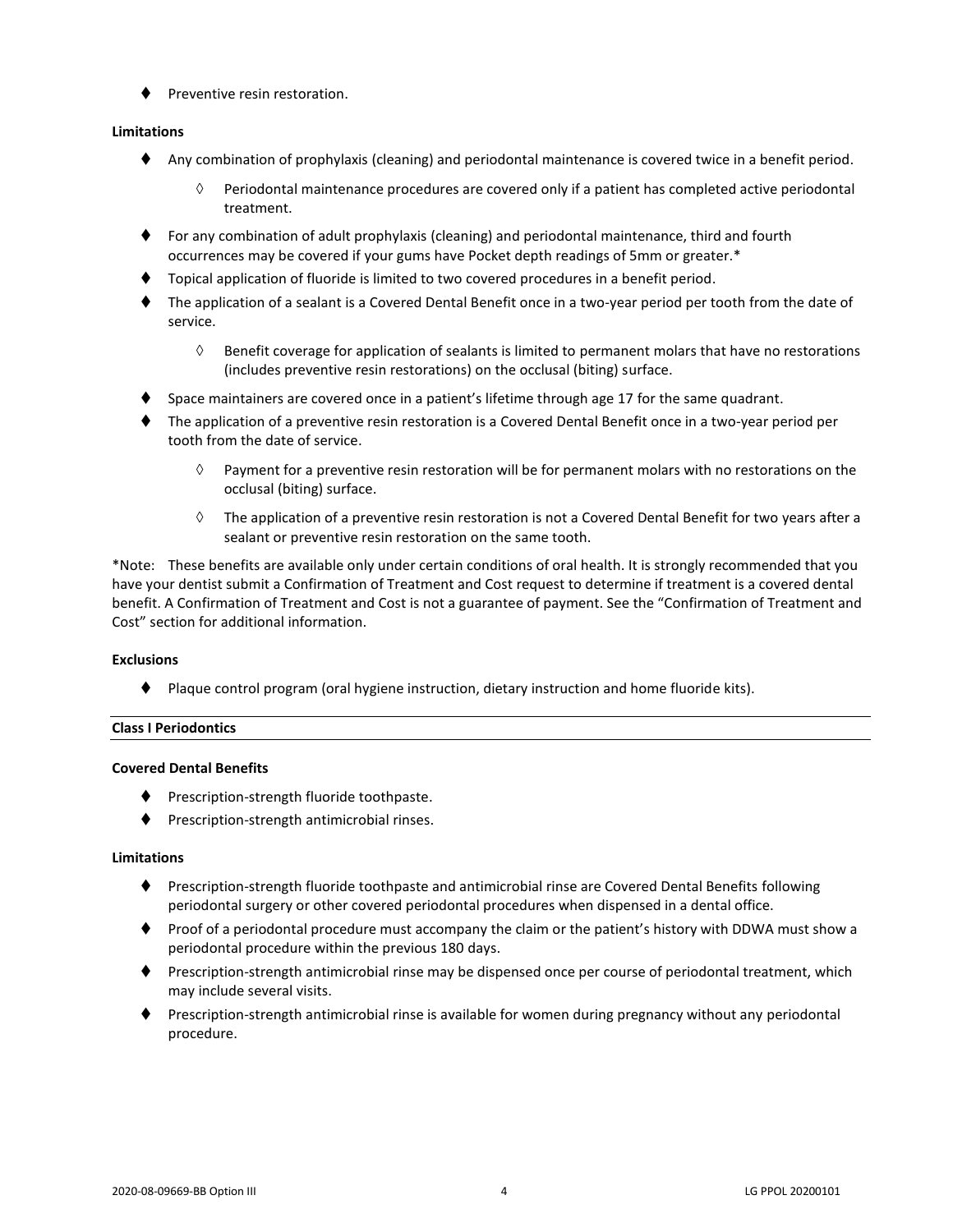## **Class II Sedation**

#### **Covered Dental Benefits**

- ⧫ General anesthesia.
- ⧫ Intravenous moderate sedation.

#### **Limitations**

- ◆ General anesthesia is a Covered Dental Benefit only in conjunction with certain covered endodontic, periodontic and oral surgery procedures, as determined by DDWA, or when medically necessary, for children through age six, or a physically or developmentally disabled person, when in conjunction with Class I, II, III or Orthodontic Covered Dental Benefits.\*
- ⧫ Intravenous moderate sedation is covered in conjunction with certain covered endodontic, periodontic and oral surgery procedures, as determined by DDWA.\*
- ◆ Sedation, which is either general anesthesia or intravenous moderate sedation, is a Covered Dental Benefit only once per day.

\*Note: These benefits are available only under certain conditions of oral health. It is strongly recommended that you have your dentist submit a Confirmation of Treatment and Cost request to determine if the treatment is a covered dental benefit. A Confirmation of Treatment and Cost is not a guarantee of payment. See the "Confirmation of Treatment and Cost" section" for additional information.

#### **Exclusions**

♦ General anesthesia or intravenous moderate sedation for routine post-operative procedures is not a paid Covered Dental Benefit except as described above for children through the age of six or a physically or developmentally disabled person.

#### **Class II Palliative Treatment**

#### **Covered Dental Benefits**

⧫ Palliative treatment for pain.

#### **Limitations**

⧫ Postoperative care and treatment of routine post-surgical complications are included in the initial cost for surgical treatment if performed within 30 days.

#### **Class II Restorative**

#### **Covered Dental Benefits**

- ◆ Restorations (fillings).
- Stainless steel crowns.

#### **Limitations**

- ♦ Restorations on the same surface(s) of the same tooth are covered once in a two-year period from the date of service.
- ◆ Restorations are covered for the following reasons:
	- $\Diamond$  Treatment of carious lesions (visible destruction of hard tooth structure resulting from the process of dental decay).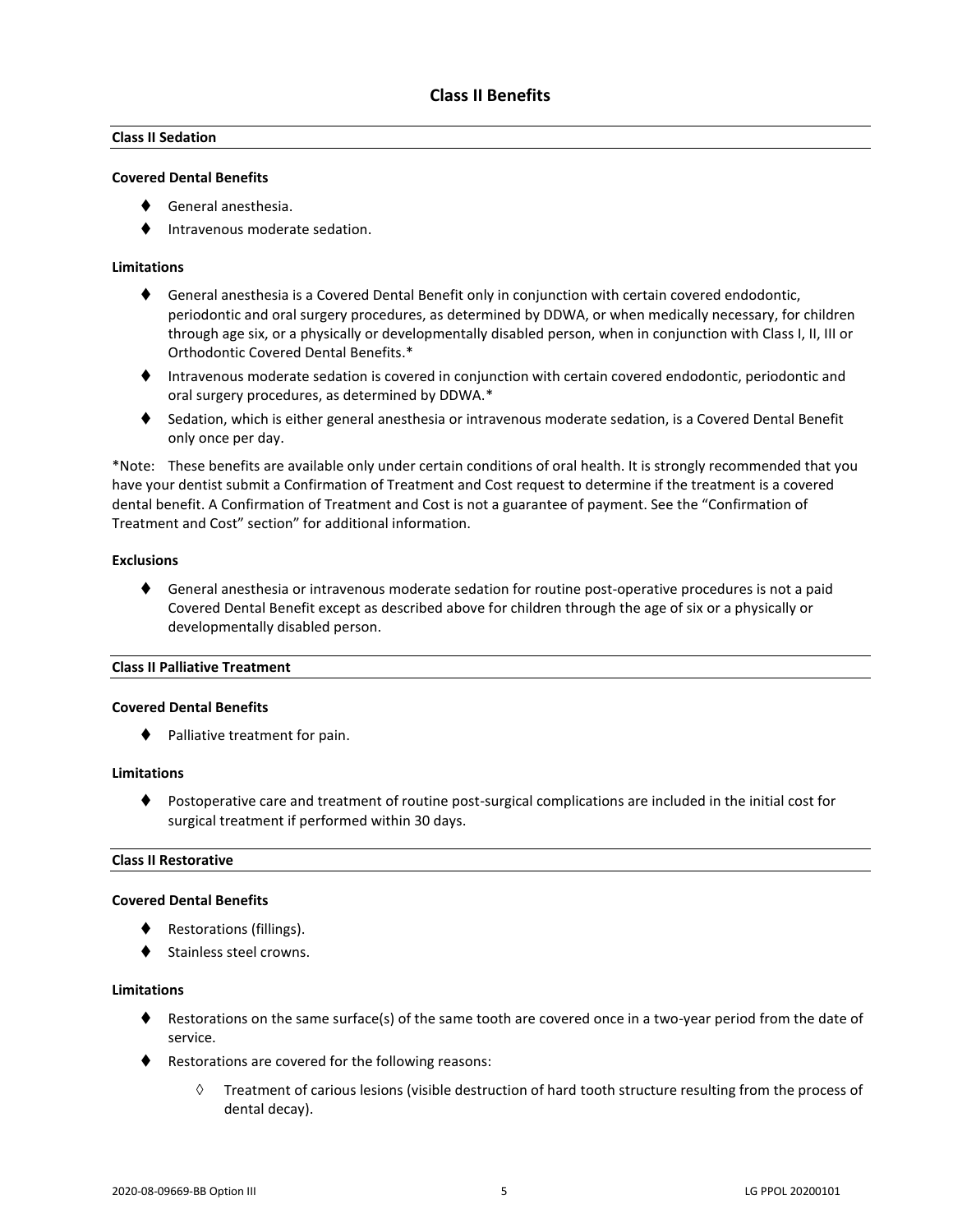- $\Diamond$  Fracture resulting in significant loss of tooth structure (missing cusp).
- $\Diamond$  Fracture resulting in significant damage to an existing restoration.
- ♦ If a resin-based composite or glass ionomer restoration is placed in a posterior tooth (except those placed in the buccal (facial) surface of bicuspids), it will be considered an elective procedure and an amalgam allowance will be made, with any difference in cost being the responsibility of the patient.
- ◆ Stainless steel crowns are covered once in a two-year period from the date of service.

#### **Exclusions**

- ◆ Overhang removal.
- Copings.
- ◆ Re-contouring or polishing of a restoration.
- ♦ Restorations necessary to correct vertical dimension or to alter the morphology (shape) or occlusion.

#### **Please also see:**

⧫ Refer to "Class III Restorative" for more information regarding coverage for crowns (other than stainless steel), inlays, veneers or onlays.

#### **Class II Oral Surgery**

#### **Covered Dental Benefits**

- Removal of teeth.
- ♦ Preparation of the mouth for insertion of dentures.
- ⧫ Treatment of pathological conditions and traumatic injuries of the mouth.

#### **Exclusions**

- ◆ Bone replacement graft for ridge preservation.
- ♦ Bone grafts, of any kind, to the upper or lower jaws not associated with periodontal treatment of teeth.
- ♦ Orthognathic surgery or treatment.
- ◆ Tooth transplants.
- Materials placed in tooth extraction sockets for the purpose of generating osseous filling.

#### **Please also see:**

⧫ "Class II Sedation "section for additional information.

#### **Class II Periodontics**

#### **Covered Dental Benefits**

- ♦ Surgical and nonsurgical procedures for treatment of the tissues supporting the teeth.
- ⧫ Periodontal scaling/root planing.
- ◆ Periodontal surgery.
- ⧫ Limited adjustments to occlusion (eight teeth or fewer).
- ⧫ Localized delivery of antimicrobial agents.\*
- ⧫ Gingivectomy.

## **Limitations**

⧫ Periodontal scaling/root planing is covered once in a 36-month period from the date of service.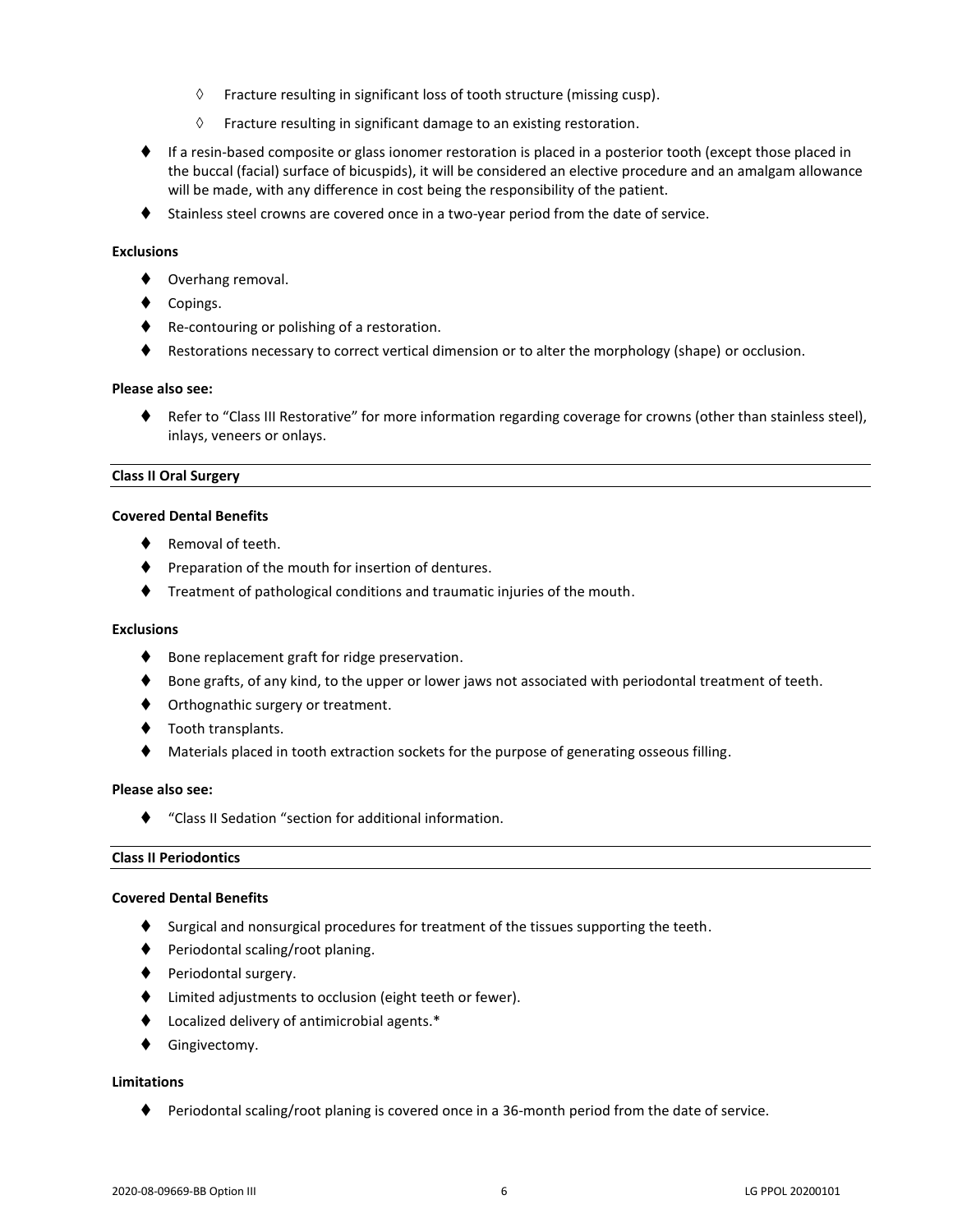- Limited occlusal adjustments are covered once in a 12-month period from the date of service.
- ⧫ Periodontal surgery (per site) is covered once in a three-year period from the date of service.
	- $\Diamond$  Periodontal surgery must be preceded by scaling and root planing done a minimum of six weeks and a maximum of six months prior to treatment, or the patient must have been in active supportive periodontal therapy.
- Soft tissue grafts (per site) are covered once in a three-year period from the date of service.
- ⧫ Localized delivery of antimicrobial agents is a Covered Dental Benefit under certain conditions of oral health, such as periodontal Pocket depth readings of 5mm or greater.\*
	- When covered, localized delivery of antimicrobial agents is limited to two teeth per quadrant and up to two times (per tooth) in a benefit period.
	- $\Diamond$  When covered, localized delivery of antimicrobial agents must be preceded by scaling and root planing done a minimum of six weeks and a maximum of six months prior to treatment, or the patient must have been in active supportive periodontal therapy.

\*Note: Some benefits are available only under certain conditions of oral health. It is strongly recommended that you have your dentist submit a Confirmation of Treatment and Cost request to determine if the treatment is a Covered Dental Benefit. A Confirmation of Treatment and Cost is not a guarantee of payment. See the "Confirmation of Treatment and Cost "section for additional information.

#### **Please also see:**

- ⧫ "Class I Preventive" section for prophylaxis (cleaning) benefits.
- ⧫ "Class II Sedation" section for additional information.
- ⧫ "Class III Periodontics" section for complete occlusal equilibration or occlusal guard.

#### **Class II Endodontics**

#### **Covered Dental Benefits**

⧫ Procedures for pulpal and root canal treatment, including pulp exposure treatment, pulpotomy, and apicoectomy.

#### **Limitations**

- Root canal treatment on the same tooth is covered once in a two-year period from the date of service.
- ♦ Re-treatment of the same tooth is allowed only when performed by a dentist other than the dentist who performed the original treatment and only if the re-treatment is performed in a dental office other than the office where the original treatment was performed.

#### **Exclusions**

⧫ Bleaching of teeth.

#### **Please also see:**

⧫ "Class II Sedation" section for additional information.

## **Class III Benefits**

#### **Class III Periodontics**

These benefits are available for patients with periodontal Pocket depth readings of 5mm or greater only, as determined by your dentist. It is strongly recommended that prior to treatment you have your dentist submit a Confirmation of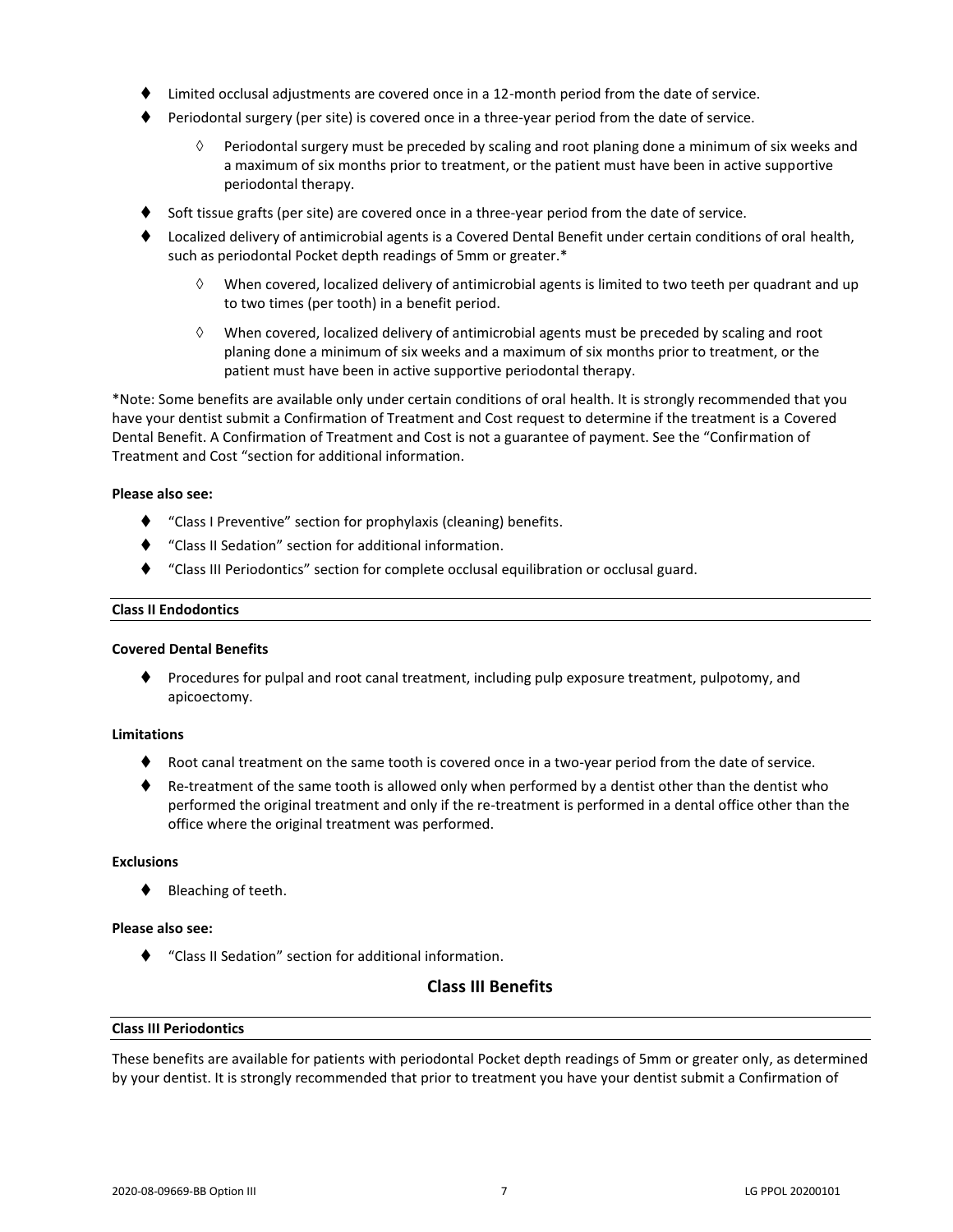Treatment and Cost to determine if the planned treatment is a Covered Dental Benefit. A Confirmation of Treatment and Cost is not a guarantee of payment.

#### **Covered Dental Benefits**

- ◆ Occlusal-guard (nightguard).
- ◆ Repair and relines of occlusal-guard.
- Complete occlusal equilibration.

#### **Limitations**

- ⧫ Occlusal-guard is covered once in a three-year period from the date of service.
- ⧫ Repair and relines done more than six months after the date of initial placement are covered.
- Complete occlusal equilibration is covered once in a lifetime.

#### **Class III Restorative**

#### **Covered Dental Benefits**

- ⧫ Crowns, veneers, and onlays for treatment of carious lesions (visible destruction of hard tooth structure resulting from the process of removing dental decay) or fracture resulting in significant loss of tooth structure (e.g., missing cusps or broken incisal edge).
- ◆ Crown buildups.
- Post and core on endodontically-treated teeth.
- ⧫ Implant-supported crown.

#### **Limitations**

- ♦ A crown, veneer, or onlay on the same tooth is covered once in a seven-year period from the seat date.
- ♦ An implant-supported crown on the same tooth is covered once in a seven-year period from the original seat date of a previous crown on the same tooth.
- ◆ An inlay (as a single tooth restoration) will be considered as elective treatment and an amalgam allowance will be made, with any difference in cost being the responsibility of the Enrolled Person, once in a two-year period from the seat date.
- ⧫ Payment for a crown, veneer, inlay, or onlay shall be paid based upon the date that the treatment or procedure is completed.
- ♦ A crown buildup is covered for a non-endodontically treated posterior (back) tooth only when one cusp is missing down to, or closer than, 2mm from the gum tissue in preparation for a restorative crown.
- ♦ A crown buildup is covered for an endodontically or a non-endodontically treated anterior (front) tooth only when more than 1/2 of the mesial-distal width of the incisal edge is missing down past the junction of the incisal and middle third of the tooth in preparation for a restorative crown.
- ◆ A crown buildup is covered once in a seven-year period on the same tooth from the date of service.
- ♦ A post and core is covered once in a seven-year period on the same tooth from the date of service.
- ◆ Crown buildups or post and cores are not a paid Covered Dental Benefit within two years of a restoration on the same tooth from the date of service.
- ◆ A crown used for purposes of re-contouring or repositioning a tooth to provide additional retention for a removable partial denture is not a paid Covered Dental Benefit unless the tooth is decayed to the extent that a crown would be required to restore the tooth whether or not a removable partial denture is part of the treatment.

#### **Exclusions**

Copings.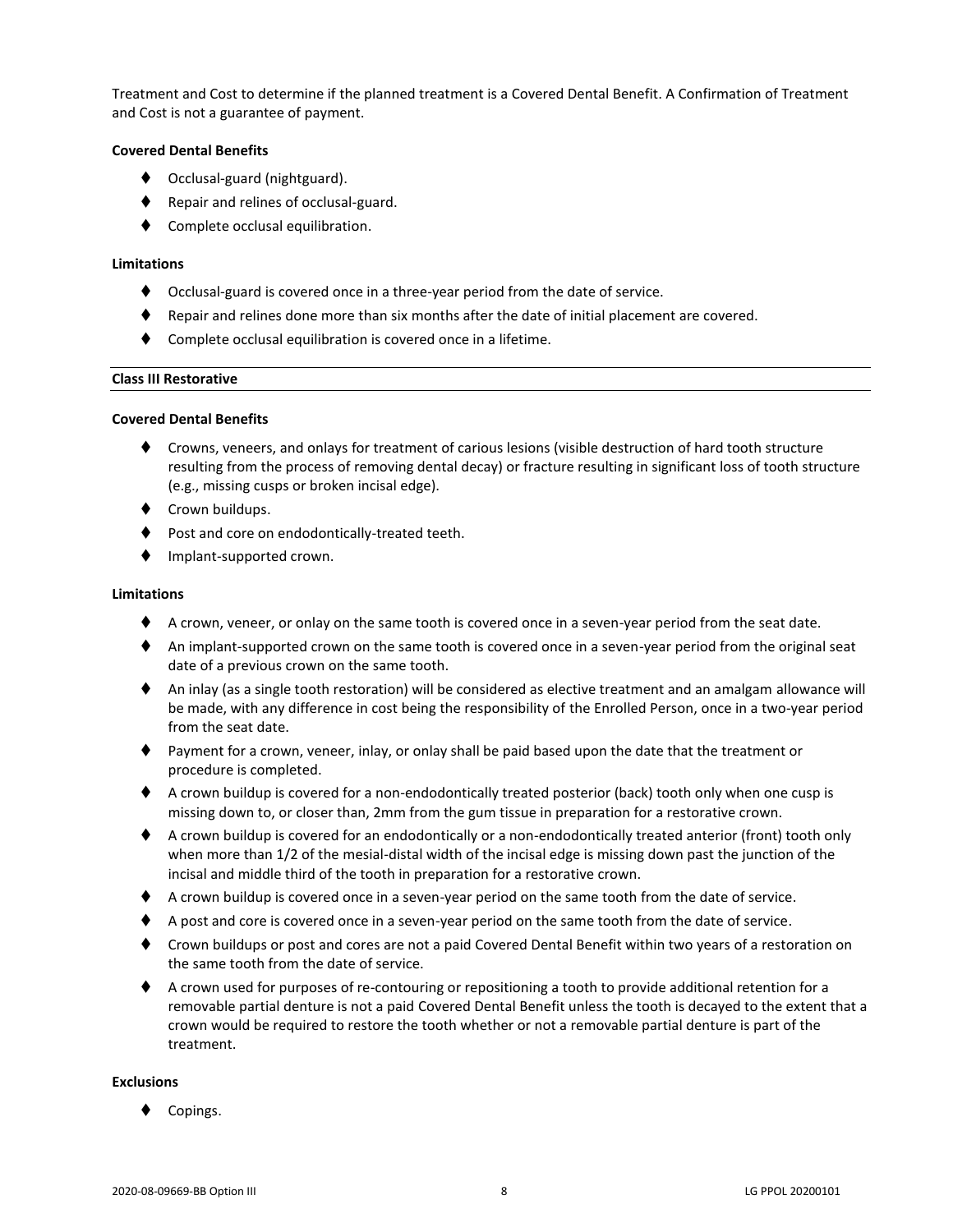- A core buildup is not billable with placement of an onlay, 3/4 crown, inlay or veneer.
- ♦ A crown or onlay is not a paid Covered Dental Benefit when used to repair micro-fractures of tooth structure when the tooth is asymptomatic (displays no symptoms) or there is an existing restoration with no evidence of decay or other significant pathology.
- ◆ A crown or onlay placed because of weakened cusps or existing large restorations.

#### **Class III Prosthodontics**

#### **Covered Dental Benefits**

- Dentures.
- ⧫ Fixed partial dentures (fixed bridges).
- Inlays when used as a retainer for a fixed partial denture (fixed bridge).
- ◆ Removable partial dentures.
- ◆ Adjustment or repair of an existing prosthetic appliance.
- Surgical placement or removal of implants or attachments to implants.

#### **Limitations**

- Replacement of an existing removable partial denture is covered once every seven years from the delivery date and only then if it is unserviceable and cannot be made serviceable.
- ⧫ Payment for dentures, fixed partial dentures (fixed bridges), inlays (only when used as a retainer for a fixed bridge), and removable partial dentures shall be paid upon the seat/delivery date.
- ♦ Implants and superstructures are covered once every seven years.
- ⧫ **Temporary Denture -** DDWA will allow the amount of a reline toward the cost of an interim partial or full denture. After placement of the permanent prosthesis, an initial reline will be a benefit after six months.
- ⧫ **Denture adjustments and relines –** Denture adjustments and relines done more than six months after the initial placement are covered. Subsequent relines or rebases (but not both) will be covered once in a 12 month period from the date of service.

#### **Exclusions**

- ◆ Crowns in conjunction with overdentures.
- ⧫ Duplicate dentures.
- ◆ Personalized dentures.
- Copings.
- ◆ Maintenance or cleaning of a prosthetic appliance.

## **Other Benefits**

#### **Orthodontic Benefits for Covered Adults and Children**

Orthodontic treatment is the appliance therapy necessary for the correction of teeth or jaws that are positioned improperly.

The lifetime maximum amount payable by DDWA for orthodontic benefits provided to an Enrolled Person shall be \$1,500. Not more than \$750 of the maximum, or one-half of DDWA's total responsibility shall be payable at the time of initial banding. Subsequent payments of DDWA's responsibility shall be made on a monthly basis throughout the length of treatment submitted, providing the employee is enrolled and the dependent is in compliance with the age limitation.

Additionally, payment for orthodontic benefits is based upon eligibility. If individuals become dis-enrolled prior to the payment of benefits, subsequent payment is not made.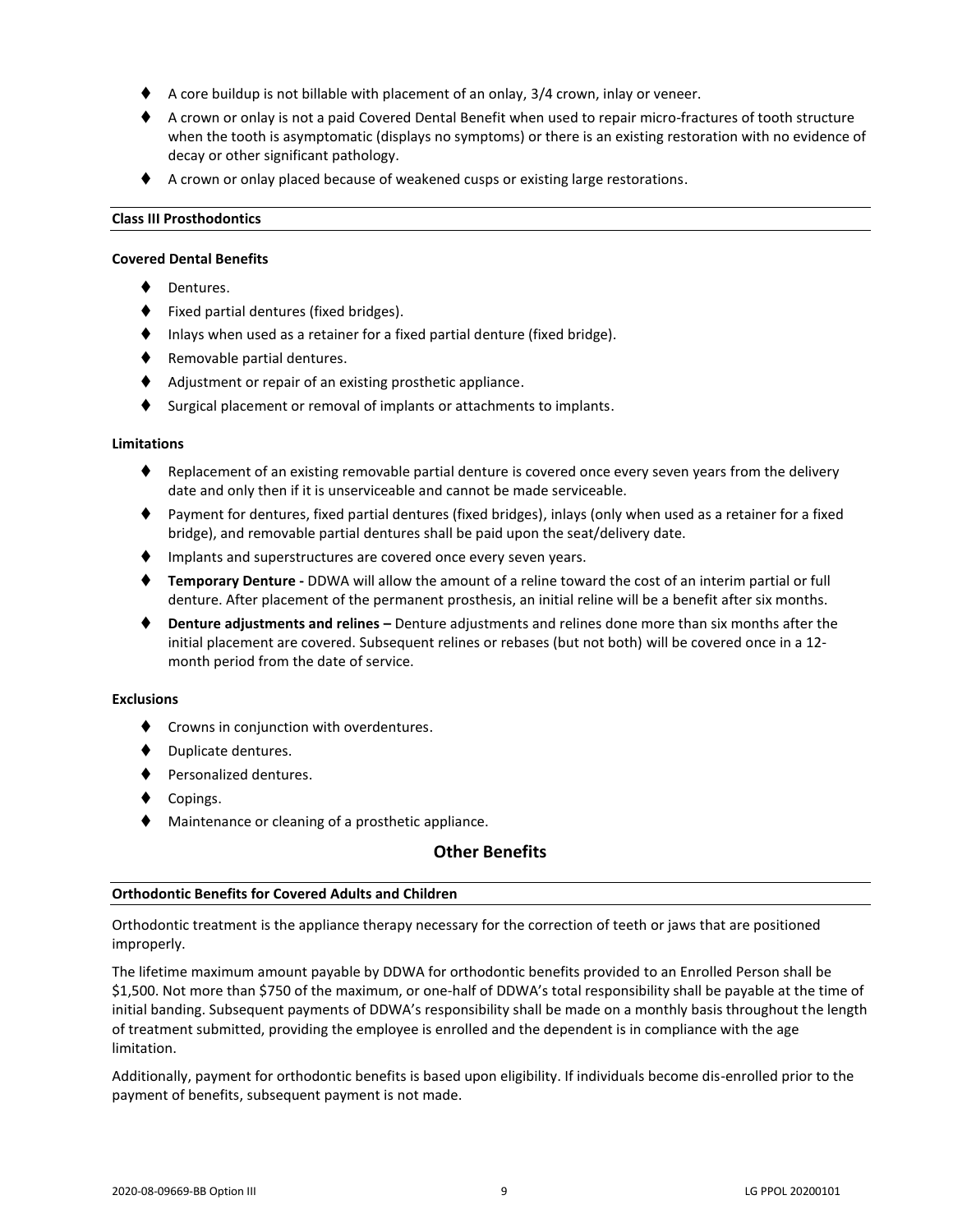#### **Covered Dental Benefits**

- Fixed or removable appliance therapy for the treatment of teeth or jaws.
- ⧫ Orthodontic records: exams (initial, periodic, comprehensive, detailed and extensive), X-rays (intraoral, extraoral, diagnostic radiographs, panoramic), diagnostic photographs, diagnostic casts (study models) or cephalometric films.

#### **Limitations**

- ♦ Payment is limited to:
	- $\Diamond$  Completion of the treatment plan, or any treatment that is completed while you are eligible for the Orthodontic Benefit, whichever occurs first.
	- $\Diamond$  Treatment received after coverage begins (claims must be timely submitted to DDWA). For orthodontia claims, the initial banding date is the treatment date considered in the timely filing.
- ⧫ Treatment that began prior to the start of coverage will be prorated. Allowable payment will be calculated based on the balance of treatment costs remaining on the date of eligibility.
- ⧫ In the event of termination of the treatment plan prior to completion of the case, or termination of this plan, no subsequent payments will be made for treatment incurred after such termination date.

#### **Exclusions**

- ⧫ Charges for replacement or repair of an appliance.
- Self-Administered Orthodontics.
- No benefits shall be provided for services considered inappropriate and unnecessary, as determined by DDWA.

*It is strongly suggested that an orthodontic treatment plan be submitted to, and a Confirmation of Treatment and Cost be made by, DDWA prior to commencement of treatment. A Confirmation of Treatment and Cost is not a guarantee of payment. Additionally, payment for orthodontic benefits is based upon your eligibility. If you become ineligible prior to the subsequent payment of benefits, subsequent payment is not covered. If you have any questions about your Covered Dental Benefits or Plan Maximums please see the "Questions Regarding Your Plan" section on how to contact Customer Service.*

#### **Well Baby Checkups**

Please ensure your infant child is enrolled in your dental plan to receive these benefits.

For your infant child (three years of age and under), Delta Dental of Washington offers coverage for an oral evaluation and fluoride treatment through your family physician. Many physicians are trained to offer these evaluations, so please inquire when scheduling an appointment to be sure your physician offers this type of service. When visiting a physician with your infant, DDWA will reimburse the physician as a Non-Participating Provider, on your behalf for Oral Evaluation and Topical Application of Fluoride services performed. Reimbursement will be based on 100 percent of the applicable Non-Participating Provider fee for either Oral Evaluation or Topical Application of Fluoride, or both, depending on actual services provided.

Please see the "Benefits Covered by Your Plan" section of this booklet for any other limitations. Also, please be aware that DDWA has no control over the charges or billing practices of non-dentist providers which may affect the amount DDWA will pay and your financial responsibility.

If your provider has received training regarding Well Baby Checkups from DDWA they will have been provided instructions on how to submit a claim form. If your provider has not received training from DDWA, or if any provider has questions regarding how to file a claim they may contact us at 800-554-1907 for information on submitting a standard claim form for this service. If you have paid your provider directly and have a receipt for these services, please call us at 800-554-1907 for information on how to obtain reimbursement.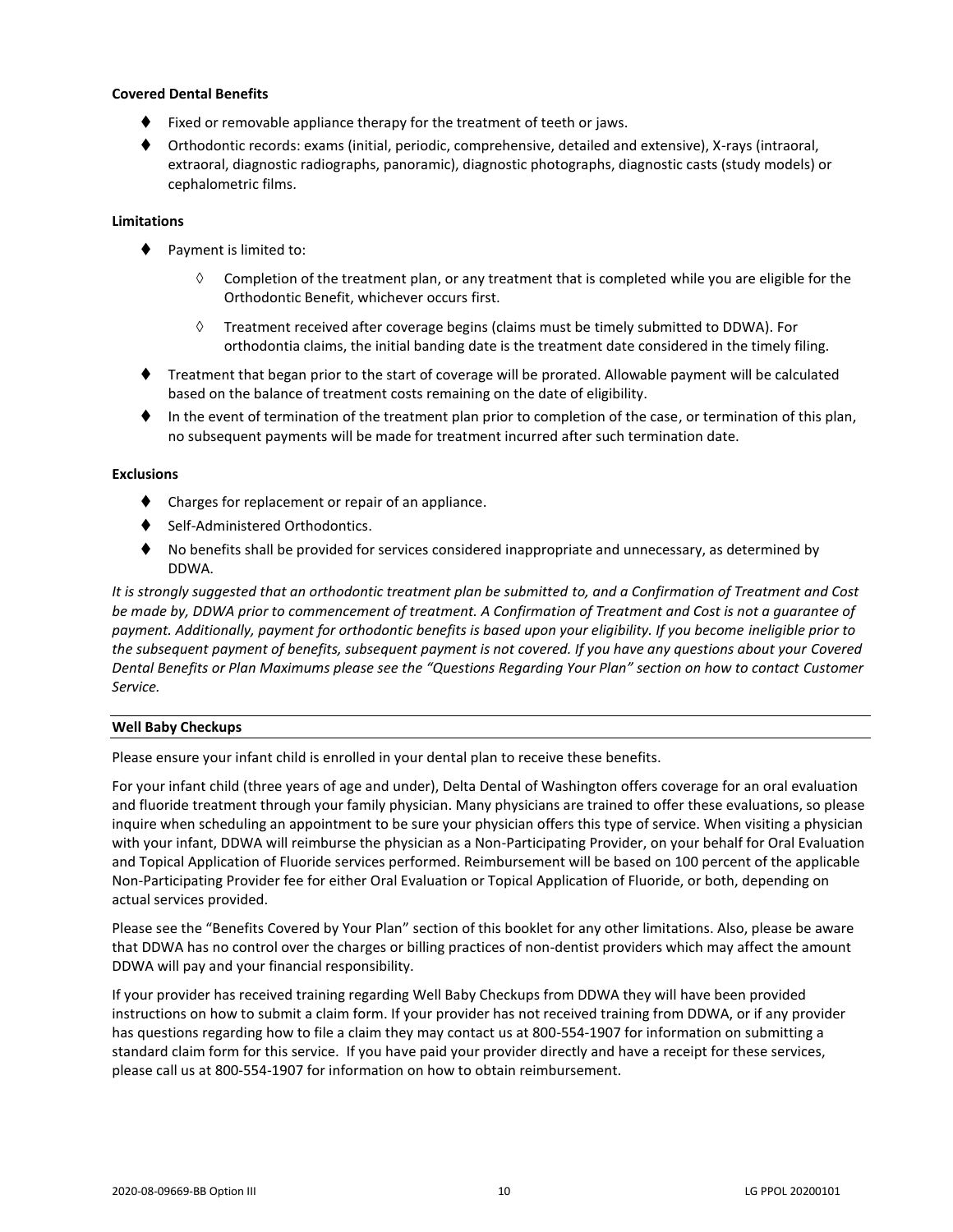#### **Accidental Injury**

DDWA will pay 100 percent of the filed fee or the maximum allowable fee for Class I, Class II, and Class III Covered Dental Benefit expenses arising as a direct result of an accidental bodily injury. However, payment for accidental injury claims will not exceed the unused Plan Maximum. A bodily injury does not include teeth broken or damaged during the act of chewing or biting on foreign objects. Coverage is available during the benefit period and includes necessary procedures for dental diagnosis and treatment rendered within 180 days following the date of the accident.

#### **General Exclusions**

This Plan does not cover every part of the dental care you may need. The benefits under this plan are subject to limitations listed above which affect the benefits you receive or how often some procedures will be covered. Additionally, there are exclusions to the type of services covered. These limitations and exclusions are detailed with the specific benefits listed above and in this General Exclusion section. These limitations and exclusions warrant careful reading.

These items are not paid Covered Dental Benefits under this Plan.

- 1) Dentistry for cosmetic reasons.
- 2) Restorations or appliances necessary to correct vertical dimension or to restore the occlusion, which include restoration of tooth structure lost from attrition, abrasion or erosion, and restorations for malalignment of teeth.
- 3) Services for injuries or conditions that are compensable under Worker's Compensation or Employers' Liability laws, and services that are provided to the covered person by any federal, state or provincial government agency or provided without cost to the covered person by any municipality, county, or other political subdivision, other than medical assistance in this state, under medical assistance RCW 74.09.500, or any other state, under 42 U.S.C., Section 1396a, section 1902 of the Social Security Act.
- 4) Application of desensitizing agents (treatment for sensitivity or adhesive resin application).
- 5) Experimental services or supplies.
	- a) This includes:
		- i) Procedures, services or supplies are those whose use and acceptance as a course of dental treatment for a specific condition is still under investigation/observation. In determining whether services are experimental, DDWA, in conjunction with the American Dental Association, will consider them if:
			- (1) The services are in general use in the dental community in the state of Washington;
			- (2) The services are under continued scientific testing and research;
			- (3) The services show a demonstrable benefit for a particular dental condition; and
			- (4) They are proven to be safe and effective.
	- b) Any individual whose claim is denied due to this experimental exclusion clause will be notified of the denial within 20 working days of receipt of a fully documented request.
	- c) Any denial of benefits by DDWA on the grounds that a given procedure is deemed experimental may be appealed to DDWA. DDWA will respond to such an appeal within 20 working days after receipt of all documentation reasonably required to make a decision. The 20-day period may be extended only with written consent of the covered person.
	- d) Whenever DDWA makes an adverse determination and delay would jeopardize the covered person's life or materially jeopardize the covered person's health, DDWA shall expedite and process either a written or an oral appeal and issue a decision no later than 72 hours after receipt of the appeal. If the treating Licensed Professional determines that delay could jeopardize the covered person's health or ability to regain maximum function, DDWA shall presume the need for expeditious determination in any independent review.
- 6) Analgesics such as nitrous oxide, conscious sedation, euphoric drugs or injections of anesthetic not in conjunction with a dental service; or injection of any medication or drug not associated with the delivery of a covered dental service.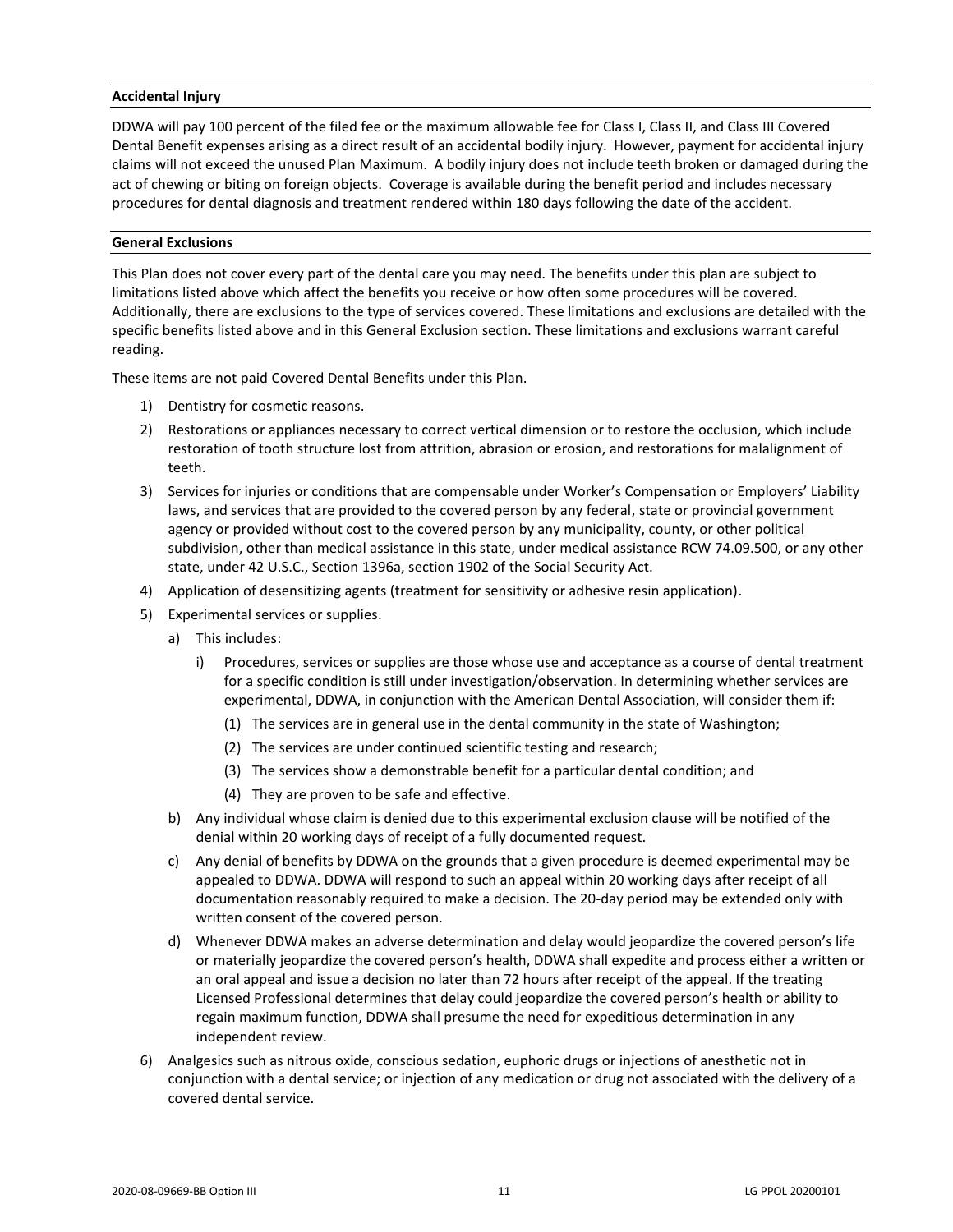- 7) Prescription drugs.
- 8) Hospitalization charges and any additional fees charged by the dentist for hospital treatment.
- 9) Charges for missed appointments.
- 10) Behavior management.
- 11) Completing claim forms.
- 12) Habit-breaking appliances which are, fixed or removable device(s) fabricated to help prevent potentially harmful oral health habits (e.g., chronic thumb sucking appliance, tongue thrusting appliance etc.), this does not include Occlusal-guard, see "Class III Periodontics" for benefit information.
- 13) TMJ services or supplies.
- 14) This Plan does not provide benefits for services or supplies to the extent that those services and supplies are payable under any motor vehicle medical, motor vehicle no-fault, uninsured motorist, underinsured motorist, personal injury protection (PIP), commercial liability, homeowner's policy, or other similar type of coverage.
- 15) All other services not specifically included in this Plan as Covered Dental Benefits.

DDWA shall determine whether services are Covered Dental Benefits in accordance with a standard dental practice and the Limitations and Exclusions shown in this benefits booklet. Should there be a disagreement regarding the interpretation of such benefits, the subscriber shall have the right to appeal the determination in accordance with the non-binding appeals process in this benefit booklet and may seek judicial review of any denial of coverage of benefits.

#### **Necessary vs. Not Covered Treatment**

Your dentist may recommend a treatment plan that includes services which may not be covered by this Plan. DDWA does not specify which treatment should be performed, only which treatment will be paid for under your Plan. While a treatment may be appropriate for managing a specific condition of oral health, it must still meet the provisions of the dental Plan in order to be a paid Covered Dental Benefit. Prior to treatment, you and your dentist should discuss which services may not be covered as well as any fees that are your responsibility. For further information see the "Confirmation of Treatment and Cost" section.

#### **Confirmation of Treatment and Cost**

A Confirmation of Treatment and Cost, also known as a predetermination of benefits, is a request made by your dentist to DDWA to determine your benefits for a particular service. This Confirmation of Treatment and Cost will provide you and your dentist with general coverage information regarding your benefits and your potential out-of-pocket cost for services.

A Confirmation of Treatment and Cost is not an authorization for services but a notification of Covered Dental Benefits available at the time the Confirmation of Treatment and Cost is made and is not a guarantee of payment (please refer to the "Initial Benefit Determination" section regarding claims requirements).

A standard Confirmation of Treatment and Cost is processed within 15 days from the date of receipt of all appropriate information. If the information received is incomplete DDWA will notify you and your Dentist in writing that additional information is required in order to process the Confirmation of Treatment and Cost. Once the additional information is available your Dentist should submit a new request for a Confirmation of Treatment and Cost to DDWA.

In the event your benefits are changed, terminated, or you are no longer covered under this Plan, the Confirmation of Treatment and Cost is no longer valid. DDWA will make payments based on your coverage at the time treatment is provided.

#### **Urgent Confirmation of Treatment and Cost Requests**

Should a Confirmation of Treatment and Cost request be of an urgent nature, whereby a delay in the standard process may seriously jeopardize life, health, the ability to regain maximum function, or could cause severe pain in the opinion of a physician or dentist who has knowledge of the medical condition, DDWA will review the request within 72 hours from the receipt of the request and all supporting documentation. When practical, DDWA may provide notice of the determination orally with written or electronic confirmation to follow within 72 hours.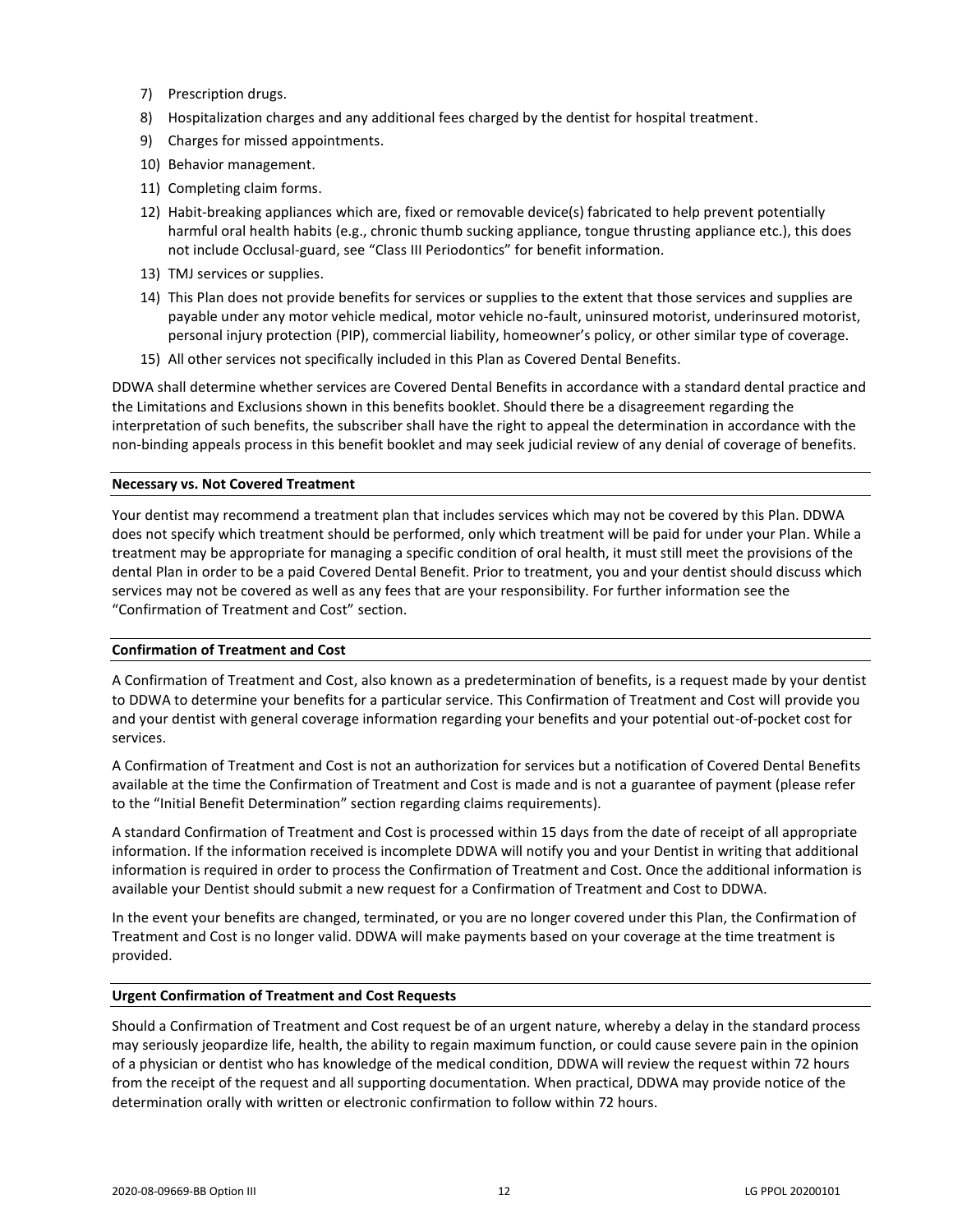Immediate treatment is allowed without a requirement to obtain a Confirmation of Treatment and Cost in an emergency situation subject to the contract provisions.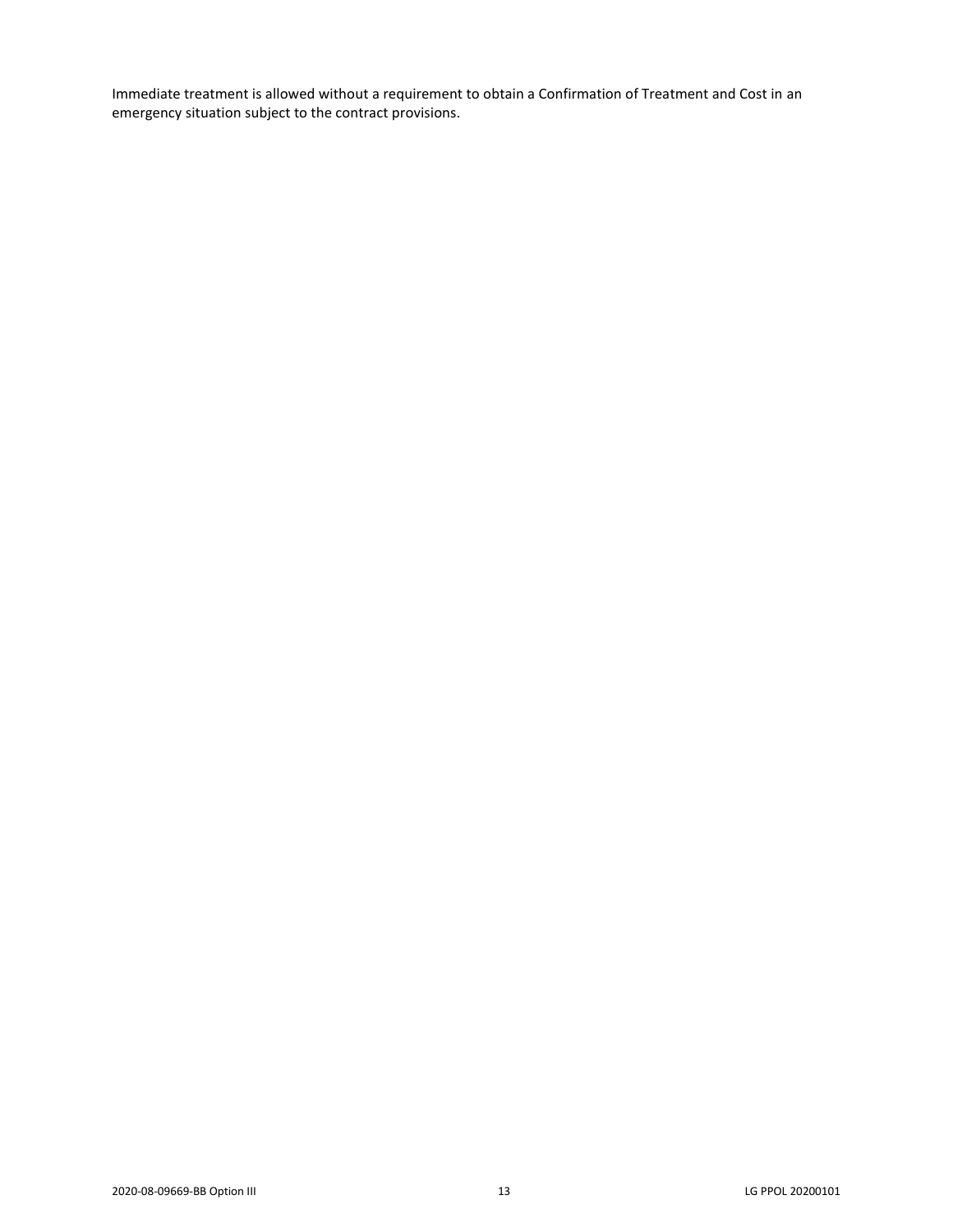## **Section C – Choosing a Dentist**

<span id="page-16-0"></span>You may select any licensed dentist to provide services under this Plan; however, if you choose a dentist outside of the Delta Dental PPO Network, your costs may be higher than if you were to choose a Delta Dental PPO Dentist. Dentists that do not participate in the Delta Dental PPO Network have not contracted with DDWA to charge our established PPO fees for covered services. As a result, your choice of dentists could substantially impact your out-of-pocket costs.

Once you choose a dentist, tell them that you are covered by a DDWA dental plan and provide them the name and number of your group and your member identification number. Your group information can be found on the identification card document provided to you at enrollment, or printed from www.DeltaDentalWA.com. You may also obtain your group information and your member identification number by calling our Customer Service Department at 800-554-1907 or through our website at www.DeltaDentalWa.com.

Delta Dental of Washington uses randomly selected identification numbers or universal identifiers to ensure the privacy of your information and to help protect against identity theft.

Please note that ID cards are not required to see your dentist, but are provided for your convenience.

## <span id="page-16-1"></span>**Delta Dental Participating Dentists**

Dentists who have agreed to provide treatment to patients covered by a DDWA plan are called 'Participating' Dentists. For your Plan, Participating Dentists may be either Delta Dental Premier Dentists or Delta Dental PPO Dentists. You can find the most current listing of Participating Dentists by going online to the Delta Dental of Washington website at www.DeltaDentalWA.com. You may also call us at 800-554-1907.

#### **Delta Dental Premier Dentists**

Premier Dentists have agreed to provide services for their filed fee under our standard agreement.

#### **Delta Dental PPO Dentists**

Our PPO Dentists have agreed to provide services at a fee lower than their original filed fee. Because of this, selecting a PPO Dentist may be a more cost effective option for you.

If you select a Delta Dental Participating Dentist they will complete and submit claim forms, and receive payment directly from DDWA on your behalf. You will not be charged more than the Participating Dentist's approved fee. You will be responsible only for stated coinsurances, deductibles, any amount over the Plan Maximum and for any elective care you choose to receive outside the Covered Dental Benefits.

## <span id="page-16-2"></span>**Non-Participating Dentists**

If you select a dentist who is not a Delta Dental Participating Dentist, you are responsible for ensuring either you or your dentist completes and submits a claim form. We accept any American Dental Association-approved claim form that you or your dentist may provide. You can also download claim forms from our website at www.DeltaDentalWA.com or obtain a form by calling us at 800-554-1907.

Payment for services performed by a Non-Participating Dentist will be based on their actual charges or DDWA's maximum allowable fees for Non-Participating Dentists, whichever is less. You will be responsible for paying any balance remaining to the dentist. Please be aware that DDWA has no control over Non-Participating Dentist's charges or billing practices.

## **Out-of-State Dentists**

If you receive treatment from a Non-Participating Dentist outside of the state of Washington, your coinsurance amounts will be based on the coinsurance percentage established for a Delta Dental PPO Dentist. Allowable amounts paid for covered services will be based on the maximum allowable fee for a Participating Dentist in that state, or their actual fee, whichever is less.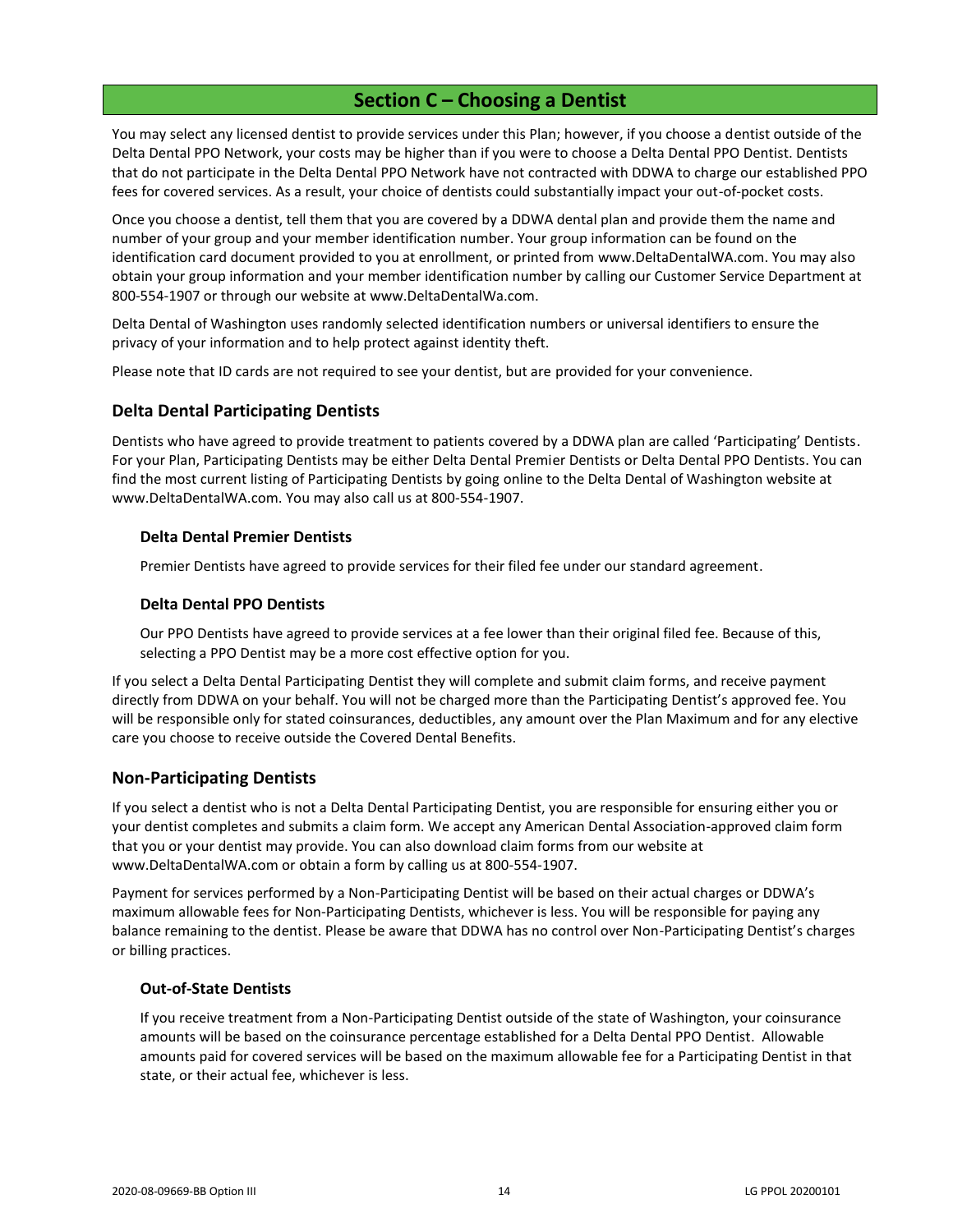## **Section D – Eligibility and Termination**

## <span id="page-17-1"></span><span id="page-17-0"></span>**Employee Eligibility and Enrollment**

An Eligible Employee is an employee who meets the qualifications for eligibility established by Group.

Eligible Employees become Enrolled Employees once they have fully completed the enrollment process and DDWA has received the employer contributions for their enrollment.

New employees are eligible to enroll in this Plan on the first day of the month after satisfying any waiting period established by the Group.

You must complete the enrollment process in order to receive benefits.

## <span id="page-17-2"></span>**Employee Termination**

Eligibility and Coverage terminates at the end of the month in which you cease to be an employee or at the end of the month for which timely payment of monthly Premiums was made by Group on your behalf to DDWA, or upon termination of Group's Contract with DDWA, whichever occurs first.

In the event of a suspension or termination of compensation, directly or indirectly as a result of a strike, lockout, or other labor dispute, an Enrolled Employee may continue coverage by paying the applicable Premium directly to the employer for a period not to exceed six months. Payments of premiums must be made when due, or DDWA may terminate the coverage.

The benefits under your DDWA dental Plan may be continued provided you are eligible for Federal Family and Medical Leave Act (FMLA) and you are on a leave of absence that meets the FMLA criteria. For further information, contact your employer.

## <span id="page-17-3"></span>**Dependent Eligibility and Enrollment**

Eligible Dependents are your spouse or domestic partner, and children of yours, your spouse, or your domestic partner, from birth through age 25. Children include biological children, stepchildren, foster children and adopted children. A dependent's spouse and/or child(ren) are not eligible for coverage under this Plan.

Non-registered domestic partnership is a relationship whereby two people:

- 1) Share the same regular and permanent resident;
- 2) Have a close personal committed relationship;
- 3) Are jointly responsible for "basic living expenses" such as food, shelter and similar expenses;
- 4) Are not married to anyone;
- 5) Are each 18 years of age or older;
- 6) Are not related by blood closer than would bar marriage in their state of residence;
- 7) Were mentally competent to consent to contract when the domestic partnership began; and
- 8) Are each other's sole domestic partner and are responsible for each other's common welfare.

Eligible Dependents may not enroll in this Plan unless the employee is an Enrolled Employee.

A new family member, with the exception of newborns, adopted and foster children, should be enrolled on the first day of the month following the date he or she qualifies as an Eligible Dependent.

A newborn shall be covered from and after the moment of birth, and an adopted child or child placed in anticipation of adoption shall be covered from the date of assumption of a legal obligation for total or partial support or upon placement of the child in anticipation of adoption. A foster child is covered from the time of placement.

A child will be considered an Eligible Dependent as an adopted child if one of the following conditions are met: 1) the child has been placed with the eligible Enrolled Employee for the purpose of adoption under the laws of the state in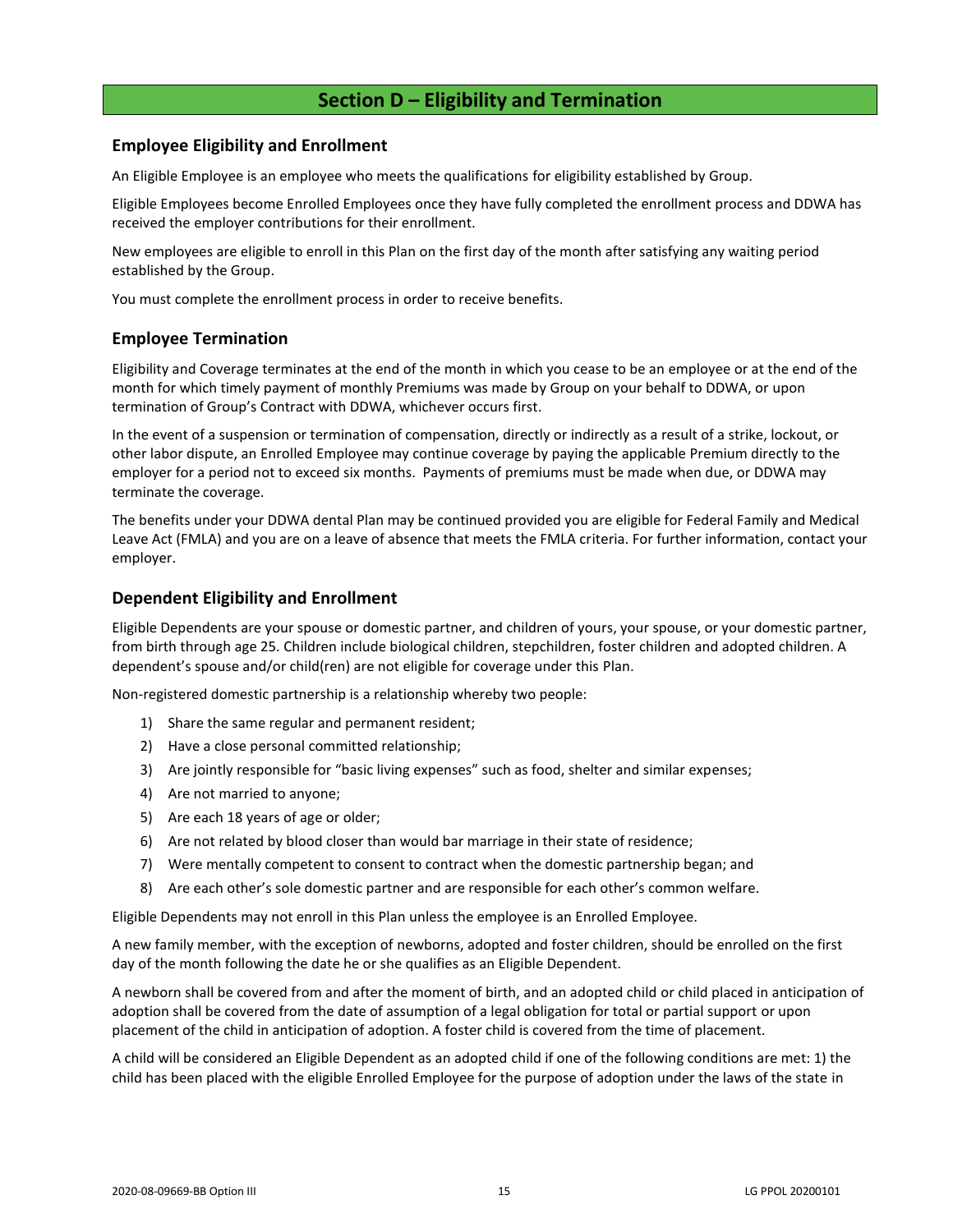which the employee resides; or 2) the employee has assumed a legal obligation for total or partial support of the child in anticipation of adoption.

When additional premium is required for a newborn or adopted child or child placed in anticipation of adoption, enrollment must be received by DDWA within the timeframe listed under "Marriage, Birth and Adoption" section, which is no less than 60 days from the date of the qualifying event.

When additional premium is not required, we encourage enrollment as soon as possible to prevent delays in claims processing but coverage will be provided in any event. Dental coverage provided shall include, but is not limited to, coverage for congenital anomalies of infant children.

Enrolled employees who choose not to enroll an Eligible Dependent during the initial enrollment period of the dental Plan may enroll the Eligible Dependent only during an Open Enrollment, except under special enrollment. See the "Special Enrollment" section for more information. An enrolled dependent is an Eligible Dependent that has completed the enrollment process.

## <span id="page-18-0"></span>**Dependent Termination**

Enrolled Dependent coverage terminates at the end of the month in which the enrolled employee's coverage terminates, or when the dependent ceases to be eligible, whichever occurs first.

Unless otherwise indicated, an Enrolled Dependent shall cease to be enrolled in this Plan on the last day of the month of the Enrolled Employee's employment, or when the person no longer meets the definition of an Eligible Dependent, or the end of the calendar month for which Group has made timely payment of the monthly Premiums on behalf of the Enrolled Employee to DDWA, or upon termination of Group's Contract with DDWA, whichever occur first.

A Dependent may be enrolled or terminated from coverage or reinstate coverage under this Plan during Open Enrollment or during a Special Enrollment Period following a qualifying event as defined in the "Special Enrollment" section.

## <span id="page-18-1"></span>**Other Dependent Eligibility Topics**

Coverage for an Enrolled Dependent child who attains the limiting age while covered under this Plan will not be terminated if the child is and continues to be both 1) incapable of self-sustaining employment by reasons of developmental disability (attributable to intellectual disability or related conditions which include cerebral palsy, epilepsy, autism, or another neurological condition which is closely related to intellectual disability or which requires treatment similar to that required for intellectually disabled individuals) or physical handicap; and 2) chiefly dependent upon the Enrolled Person for support and maintenance. Continued coverage requires that proof of incapacity and dependency be furnished to DDWA within 31 days of the dependent's attainment of the limiting age. DDWA reserves the right to periodically verify the disability and dependency but not more frequently than annually after the first two years.

Pursuant to the terms of a Qualified Medical Child Support Order (QMCSO), the Plan also provides coverage for a child, even if the parent does not have legal custody of the child or the child is not dependent on the parent for support. This applies regardless of any enrollment season restrictions that might otherwise exist for dependent coverage. A QMCSO may be either a National Medical Child Support Notice issued by a state child support agency or an order or judgment from a state court or administrative body directing the company to cover a child under the Plan. Federal law provides that a QMCSO must meet certain form and content requirements to be valid. If the parent is not enrolled in the Plan, the parent must enroll for coverage for both the parent and the child. If the plan receives a valid QMCSO and the parent does not enroll the dependent child, the custodial parent or state agency may do so. A child who is eligible for coverage through a QMCSO may not enroll dependents for coverage under the plan.

## <span id="page-18-2"></span>**Special Enrollment Periods**

Enrollment or termination of you or your Eligible Dependent is allowed at Open Enrollment times, and also during Special Enrollment Periods, which are triggered by the following situations: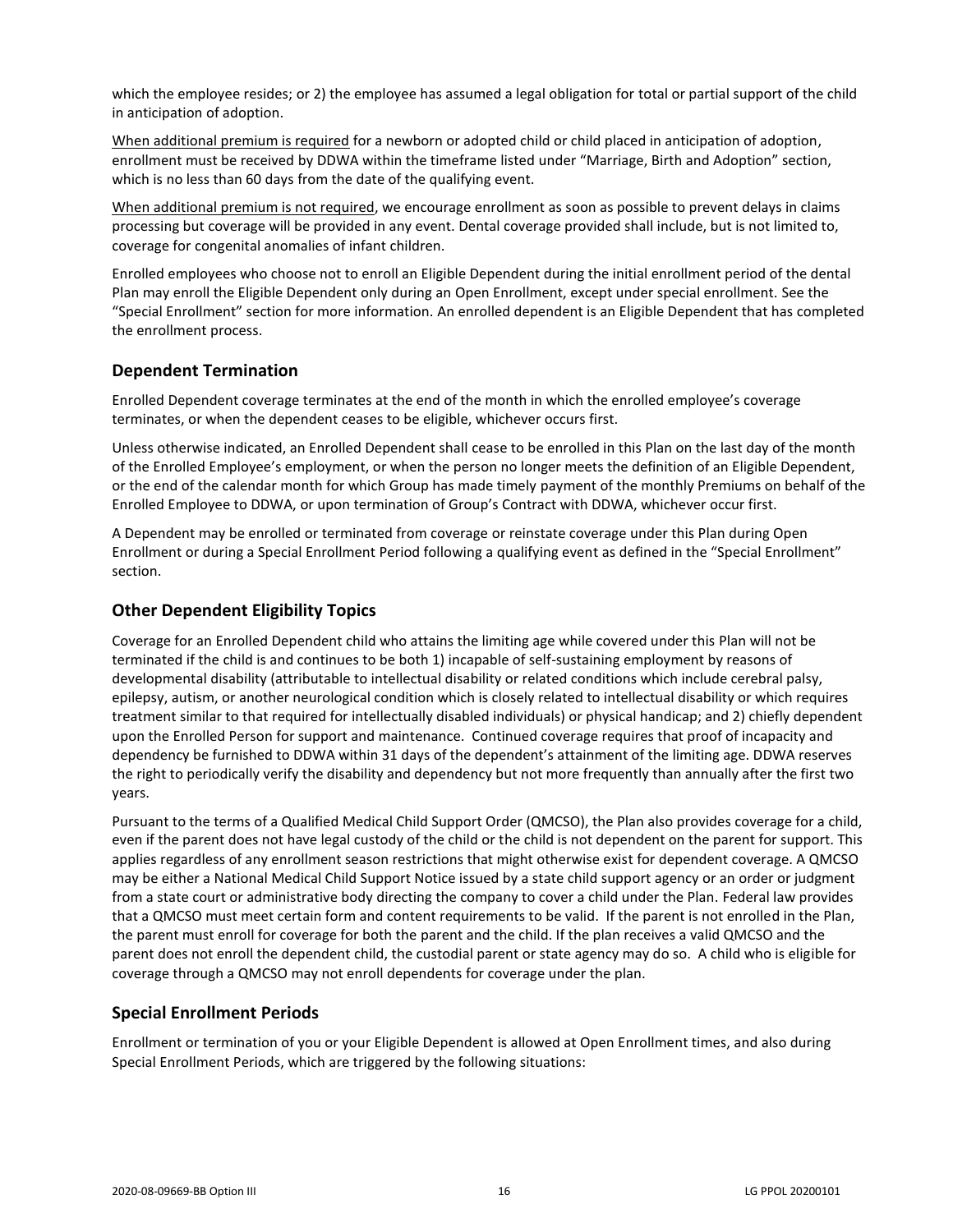## **Loss of Other Coverage**

If you and/or your Eligible Dependents involuntarily lose coverage or are no longer eligible under another dental plan, you may apply for coverage or make changes under this Plan if the following applies:

- You declined enrollment in this Plan.
- You lose eligibility in another health Plan or your coverage is terminated due to the following:
	- Legal separation or divorce
	- $\Diamond$  Cessation of dependent status
	- $\Diamond$  Death of Employee
	- $\Diamond$  Termination of employment or employer contributions
	- $\Diamond$  Reduction in hours
	- $\Diamond$  Loss of individual or group market coverage because of move from Plan area or termination of benefit plan
	- Exhaustion of COBRA coverage
- ⧫ The enrollment process must be completed within 31 days of losing other coverage. Coverage will be effective the first day of the month following receipt of application.

If these conditions are not met, you must wait until the next Open Enrollment Period, or the occurrence of another valid qualifying election event, to apply for coverage.

#### **Marriage, Birth or Adoption**

If you declined enrollment in this Plan, you may apply for coverage for yourself and your Eligible Dependents in the event of marriage, birth of a child(ren), or when you or your spouse assume legal obligation for total or partial support or upon placement of a child(ren) in anticipation of adoption.

Marriage or Domestic Partner Registration – The enrollment process must be completed within the timeframe established by the Group. If enrollment and payment are not completed within the timeframe established, any changes to enrollment can be made during the next Open Enrollment or upon the occurrence of another valid qualifying election change event.

DDWA considers the terms spouse, marriage, marital, husband, wife, widow, widower, next of kin, and family to apply equally to domestic partnerships or individuals in domestic partnerships, as well as to marital relationships and married persons. References to dissolution of marriage will apply equally to domestic partnerships that have been terminated, dissolved or invalidated. Where necessary, gender-specific terms such as husband and wife used in any part of this benefit booklet will be considered as gender neutral and applicable to individuals in domestic partnerships. DDWA and the group will follow all applicable state and federal requirements, including any applicable regulations.

- ♦ Birth A newborn shall be covered from and after the moment of birth. The enrollment process must be completed within 90 days of the date of birth. If additional Premium for coverage is required and enrollment and payment is completed after 90 days, the enrollment becomes effective on the first day of the month in which enrollment occurs. Enrollment may be completed at any time up to the fourth birthday. Enrollment after the fourth birthday must be coincident with an Open Enrollment period or upon the occurrence of another valid qualifying election change event.
- Adoption The enrollment process must be completed within 90 days of the date of assumption of a legal obligation for total or partial support or upon placement of the child in anticipation of adoption. If an additional Premium for coverage is required and enrollment and payment is not completed within the 90 days, any changes to enrollment can be made during the next Open Enrollment or upon the occurrence of another valid qualifying election change event.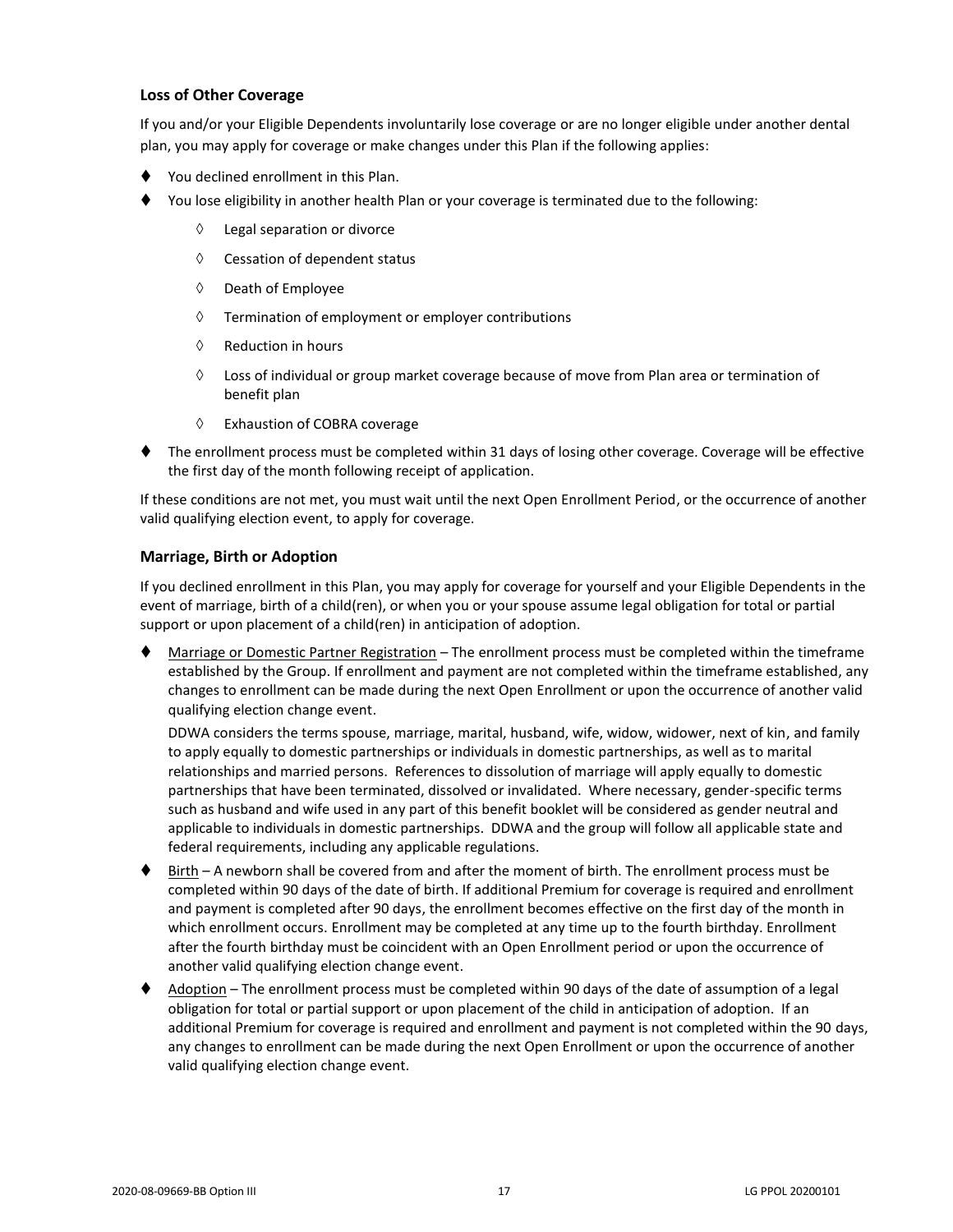## <span id="page-20-0"></span>**Uniformed Services Employment & Re-Employment Rights Act (USERRA)**

Enrolled Employees who join a branch of military service have the right to continue dental coverage for up to 24 months by paying the monthly Premiums, even if they are employed by groups that are too small to comply with COBRA. For further information on your rights under this act, please contact your legal counsel.

## <span id="page-20-1"></span>**Family and Medical Leave Act (FMLA)**

The benefits for an enrolled member under this DDWA dental Plan may be continued provided the employee is eligible for the Federal Family and Medical Leave Act (FMLA) and is on a leave of absence that meets the FMLA criteria. For further information, contact your employer.

## <span id="page-20-2"></span>**Consolidated Omnibus Budget Reconciliation Act (COBRA)**

Federal law requires that should certain qualifying events occur which would have previously terminated coverage, coverage may continue for a period of time on a self-pay basis.

When you terminate for reasons other than gross misconduct, you may continue your dental benefits for up to 18 months by self-paying the required Premium. This option to continue dental benefits terminates if you become eligible for coverage under another group dental plan.

If a dependent no longer meets the eligibility requirements due to the death, divorce, or dissolution of domestic partnership of the employee, or does not meet the age requirement for children, coverage may continue up to three years by self-paying the required Premium. This option to continue dental benefits terminates if the dependent becomes eligible for coverage under another group dental plan.

Contact your employer for further clarification and details of how they plan to implement this continuation of coverage for eligible persons.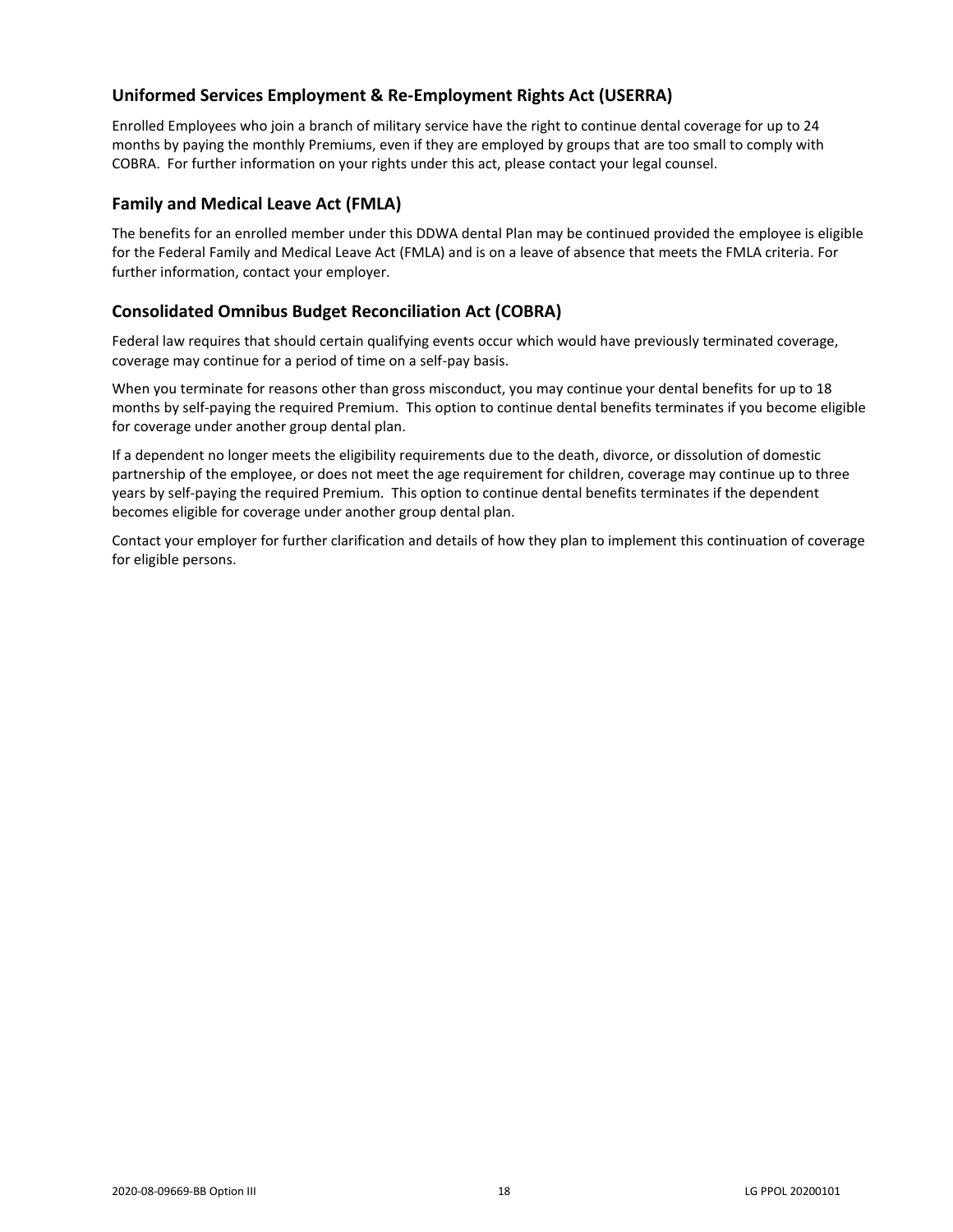## **Section E – Claim Review**

## <span id="page-21-1"></span><span id="page-21-0"></span>**Claim Forms**

American Dental Association-approved claim forms may be obtained from your dentist. You may also download claim forms from our website at www.DeltaDentalWA.com or call us at 800-554-1907 to have forms sent to you.

DDWA is not obligated to pay for treatment performed for which claim forms are not submitted within six months after the date of treatment or as soon as medically possible. For orthodontia claims in the initial banding, which is the date the appliance is placed, is the treatment date used to start this six-month period.

## <span id="page-21-2"></span>**Initial Benefit Determinations**

An initial benefit determination is conducted at the time of claim submission to DDWA for payment modification or denial of payment. In accordance with regulatory requirements, DDWA processes all clean claims within 30 days from the date of receipt. Clean claims are claims that have no defect or impropriety, including a lack of any required substantiating documentation, or particular circumstances requiring special treatment that prevents timely payments from being made on the claim. Claims not meeting this definition are paid or denied within 60 days of receipt.

If a claim is denied, in whole or in part, or is modified, we will send you an Explanation of Benefits (EOB) that will include the following information:

- The specific reason for the denial or modification
- Reference to the specific plan provision on which the determination was based
- Your appeal rights should you wish to dispute the original determination

## <span id="page-21-3"></span>**Appeals of Denied Claims**

#### **How to contact us**

We will accept notice of an Urgent Care, Grievance, or Appeal if made by you, your covered dependent, or an authorized representative of your covered dependent by contacting us at the telephone number below or in writing us at the following address: Delta Dental of Washington, P.O. Box 75983, Seattle, WA 98175-0983. You may include any written comments, documents or other information that you believe supports your claim. For more information please call 800-554-1907.

#### **Authorized Representative**

You may authorize another person to represent you or your dependent and receive communications from DDWA regarding you or your dependent's specific appeal. The authorization must be in writing and signed by you. If an appeal is submitted by another party without this authorization, a request will be made to obtain a completed authorized representative form. The appeal process will not commence until this form is received. Should the form, or any other document confirming the right of the individual to act on your behalf, i.e., power of attorney, not be returned, the appeal will be closed.

#### **Informal Review**

If your claim for dental benefits has been completely or partially denied, or you have received any other adverse benefit determination, you have the right to initiate an appeal. Your first step in the appeal process is to request an informal review of the decision. Either you, or your authorized representative (see the "Authorized Representative" section), must submit your request for a review within 180 days from the date of the adverse benefit determination (please see your Explanation of Benefits form). A request for a review may be made orally or in writing and must include the following information:

- ⧫ Your name, the patient's name (if different) and ID number
- The claim number (from your Explanation of Benefits)
- The name of the dentist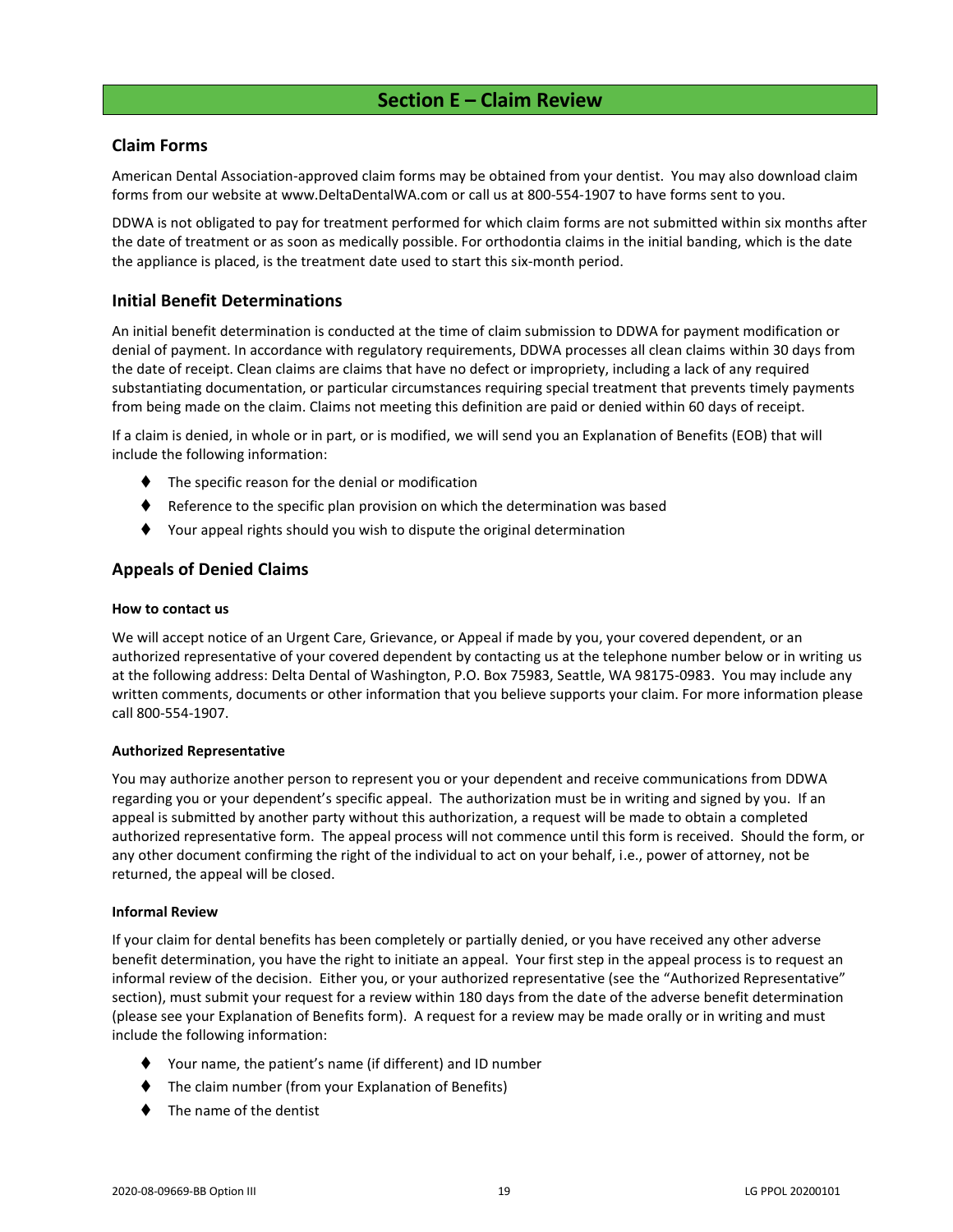DDWA will review your request and send you a notice within 14 days of receiving your request. This notice will either be the determination of our review or a notification that we will require an additional 16 days, for a total of 30 days. When our review is completed, DDWA will send you a written notification of the review decision and provide you information regarding any further appeal rights available should the result be unfavorable to you. Upon request, you will be granted access to, and copies of, all relevant information used in making the review decision. Informal reviews of wholly or partially denied claims are conducted by persons not involved in the initial claim determination.

#### **Formal Review**

If you are dissatisfied with the outcome of the informal review, you may request a formal appeal. Your formal appeal will be reviewed by the DDWA Appeals Committee. This Committee includes only persons who were not involved in either the original decision or the previous review.

Your request for a review by the Appeals Committee must be made within 90 days of the date of the letter notifying you of the informal review decision. Your request should include the information submitted with your informal review request plus a copy of the informal review decision letter. You may also submit any other documentation or information you believe supports your case.

The Appeals Committee will review your claim within 30 days of receiving your request. Upon completion of their review the Appeals Committee will send you written notification of their decision. Upon request, you will be granted access to, and copies of, all relevant information used in making the review decision.

Whenever DDWA makes an adverse determination and delay would jeopardize the covered person's life or materially jeopardize the covered person's health, DDWA shall expedite and process either a written or an oral appeal and issue a decision no later than 72 hours after receipt of the appeal. If the treating Licensed Professional determines that delay could jeopardize the eligible person's health or ability to regain maximum function, DDWA shall presume the need for expeditious review, including the need for an expeditious determination in any independent review consistent with applicable regulations.

## <span id="page-22-0"></span>**How to Report Suspicion of Fraud**

If you suspect a dental provider, an insurance producer or an individual might be committing insurance fraud, please contact DDWA at 800-554-1907. You may also want to alert any of the appropriate law enforcement authorities including:

- ⧫ The National Insurance Crime Bureau (NICB). You can reach the NICB at 800-835-6422 (callers do not have to disclose their names when reporting fraud to the NICB).
- ⧫ The Office of the Insurance Commissioner (OIC). You can reach the OIC at 360-725-7263 or go to www.insurance.wa.gov for more information.

## <span id="page-22-1"></span>**Your Rights and Responsibilities**

We view our benefit packages as a partnership between DDWA, our subscribers, and our Participating Dentists. All partners in this process play an important role in achieving quality oral health services. We would like to take a moment and share our views of the rights and responsibilities that make this partnership work.

## **You Have The Right To:**

- ♦ Seek care from any licensed dentist in Washington or nationally. Our reimbursement for such care varies depending on your choice (Delta Dental Participating Dentist or Non-Participating Dentist), but you can receive care from any dentist you choose.
- ⧫ Participate in decisions about your oral health care.
- Be informed about the oral health options available to you and your family.
- ♦ Request information concerning benefit coverage levels for proposed treatments prior to receiving services.
- ⧫ Have access to specialists when services are required to complete a treatment, diagnosis or when your primary care dentist makes a specific referral for specialty care.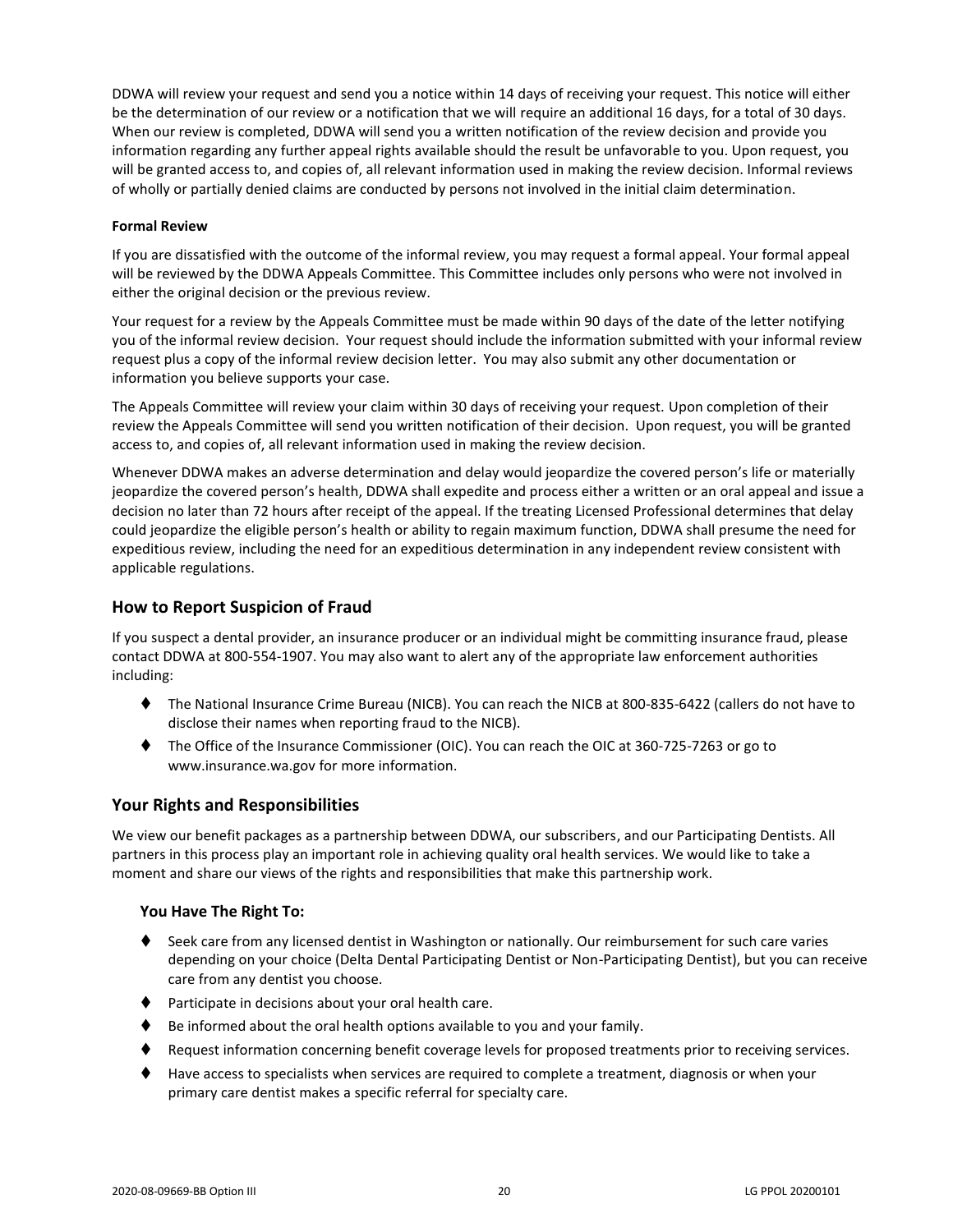- ⧫ Contact the DDWA Customer Service Department during established business hours to ask questions about your oral health benefits. Alternatively, information is available on our website at www.DeltaDentalWA.com.
- ♦ Appeal orally or in writing, decisions or grievances regarding your dental benefit coverage and have these issues resolved in a timely, professional and fair manner.
- ⧫ Have your individual health information kept confidential and used only for resolving health care decisions or claims.
- ⧫ Receive quality care regardless of your gender, race, sexual orientation, marital status, cultural, economic, educational or religious background.

#### **To Receive the Best Oral Health Care Possible, It Is Your Responsibility To:**

- ♦ Know your benefit coverage and how it works.
- ⧫ Arrive at the dental office on time or let the dental office know well in advance if you are unable to keep a scheduled appointment. Some offices require 24-hour notice for appointment cancellations before they will waive service charges.
- ♦ Ask questions about treatment options that are available to you regardless of coverage levels or cost.
- ♦ Give accurate and complete information about your health status and history and the health status and history of your family to all healthcare providers when necessary.
- ♦ Read carefully and ask questions about all forms and documents that you are requested to sign, and request further information about items you do not understand.
- ⧫ Follow instructions given by your dentist or their staff concerning daily oral health improvement or post service care.
- ♦ Send requested documentation to DDWA to assist with the processing of claims, Confirmation of Treatment and Costs, or appeals.
- ⧫ If applicable, pay the dental office any appropriate coinsurance or deductible amounts at time of visit.
- Respect the rights, office policies and property of each dental office you have the opportunity to visit.
- Inform your dentist and your employer promptly of any change to your, or a family member's address, telephone, or family status.

## <span id="page-23-0"></span>**Health Insurance Portability and Accountability Act (HIPAA)**

Delta Dental of Washington is committed to protecting the privacy of your dental health information in compliance with the Health Insurance Portability and Accountability Act. You can get our Notice of Privacy Practices by visiting www.DeltaDentalWA.com, or by calling DDWA at 800-554-1907.

## <span id="page-23-1"></span>**Conversion Option**

If your dental coverage stops because your employment or eligibility ends, the group policy ends, or there is an extended strike, lockout or labor dispute, you may apply directly to DDWA to convert your coverage to a Delta Dental Individual and Family plan. You must apply within 31 days of termination of your group coverage or 31 days after you receive notice of termination of coverage, whichever is later. The benefits and premium costs of a Delta Dental Individual and Family plan may be different from those available under your current plan. You may learn about our Individual and Family plans and apply for coverage online at www.DeltaDentalCoversMe.com or by calling 888-899- 3734.

## <span id="page-23-2"></span>**Extension of Benefits**

In the event a person ceases to be eligible for enrollment, or ceases to be enrolled, or in the event of termination of this Plan, DDWA shall not be required to pay for services beyond the termination date. An exception will be made for the completion of procedures requiring multiple visits that were started while coverage was in effect, are completed within 21 days of the termination date, and are otherwise benefits under the terms of this Plan.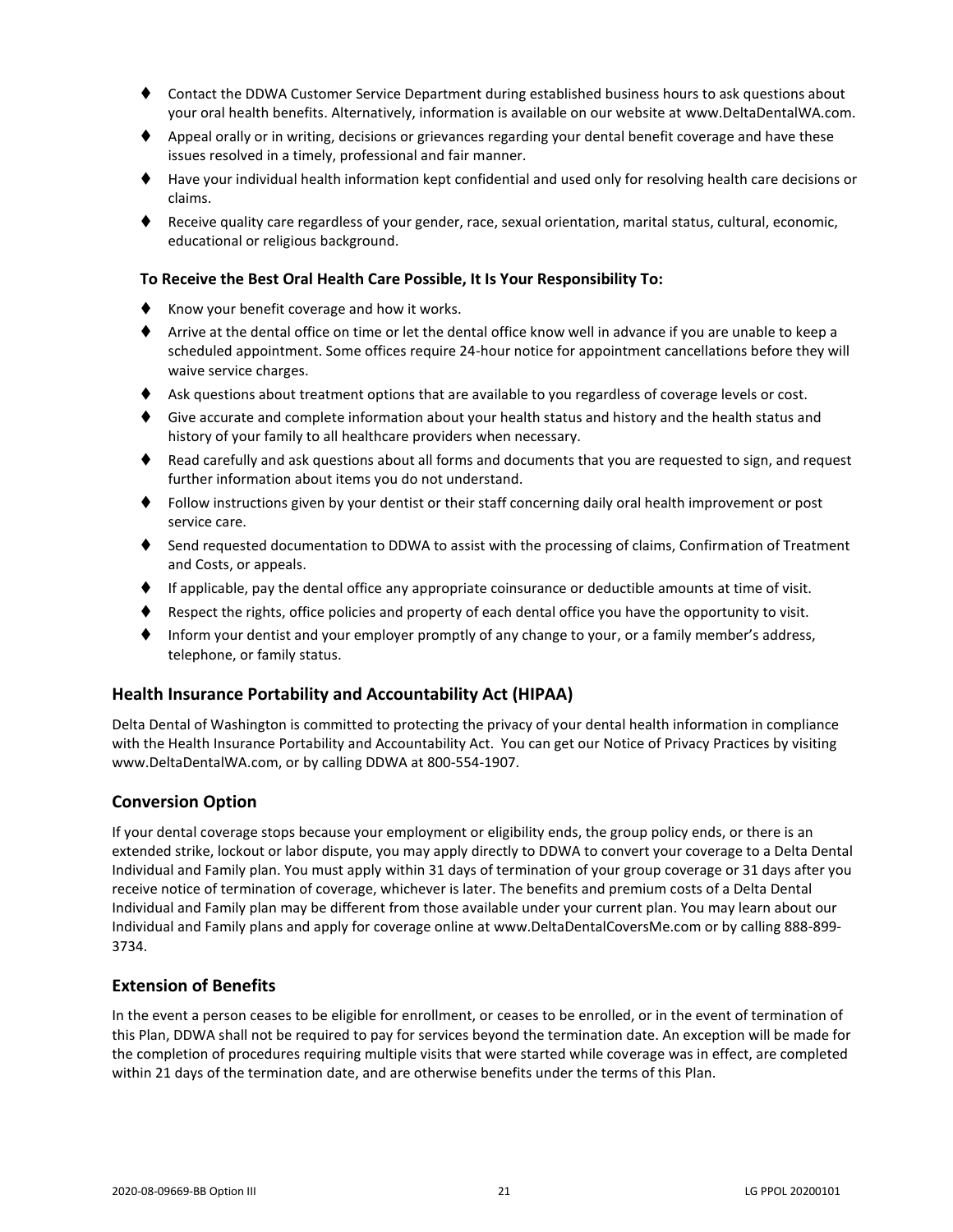## <span id="page-24-0"></span>**Coordination of Benefits**

Coordination of this Contract's Benefits with Other Benefits: The coordination of benefits (COB) provision applies when you have dental coverage under more than one *Plan*. *Plan* is defined below.

The order of benefit determination rules govern the order in which each *Plan* will pay a claim for benefits. The *Plan* that pays first is called the *Primary Plan*. The *Primary Plan* must pay benefits according to its policy terms without regard to the possibility that another *Plan* may cover some expenses. The *Plan* that pays after the *Primary Plan* is the *Secondary Plan*. The *Secondary Plan* may reduce the benefits it pays so that payments from all *Plan*s do not exceed 100 percent of the total *Allowable Expense*.

**Definitions:** For the purpose of this section, the following definitions shall apply:

A "*Plan*" is any of the following that provides benefits or services for dental care or treatment. If separate contracts are used to provide coordinated coverage for members of a group, the separate contracts are considered parts of the same *Plan* and there is no COB among those separate contracts. However, if COB rules do not apply to all contracts, or to all benefits in the same contract, the contract or benefit to which COB does not apply is treated as a separate *Plan*.

- *Plan* includes: group, individual or blanket disability insurance contracts, and group or individual contracts issued by health care service contractors or health maintenance organizations (HMO), *Closed Panel Plan*s or other forms of group coverage; medical care components of long-term care contracts, such as skilled nursing care; and Medicare or any other federal governmental *Plan*, as permitted by law.
- **■** *Plan* does not include: hospital indemnity or fixed payment coverage or other fixed indemnity or fixed payment coverage; accident only coverage; specified disease or specified accident coverage; limited benefit health coverage, as defined by state law; school accident and similar coverage that cover students for accidents only, including athletic injuries, either on a twenty-four-hour basis or on a "to and from school" basis; benefits for nonmedical components of long-term care policies; automobile insurance policies required by statute to provide medical benefits; Medicare supplement policies; A state Plan under Medicaid; A governmental *plan*, which, by law, provides benefits that are in excess of those of any private insurance Plan or other nongovernmental *plan*; benefits provided as part of a direct agreement with a direct patient-provider primary care practice as defined by law or coverage under other federal governmental *Plan*s, unless permitted by law.

Each contract for coverage under the above bullet points is a separate *Plan*. If a *Plan* has 2 parts and COB rules apply only to one of the 2, each of the parts is treated as a separate *Plan*.

"*This Plan*" means, in a COB provision, the part of the contract providing the dental benefits to which the COB provision applies and which may be reduced because of the benefits of other *Plan*s. Any other part of the contract providing dental benefits is separate from *This Plan*. A contract may apply one COB provision to certain benefits, such as dental benefits, coordinating only with similar benefits, and may apply another COB provision to coordinate other benefits.

The order of benefit determination rules determine whether *This Plan* is a *Primary Plan* or *Secondary Plan* when you have dental coverage under more than one *Plan*.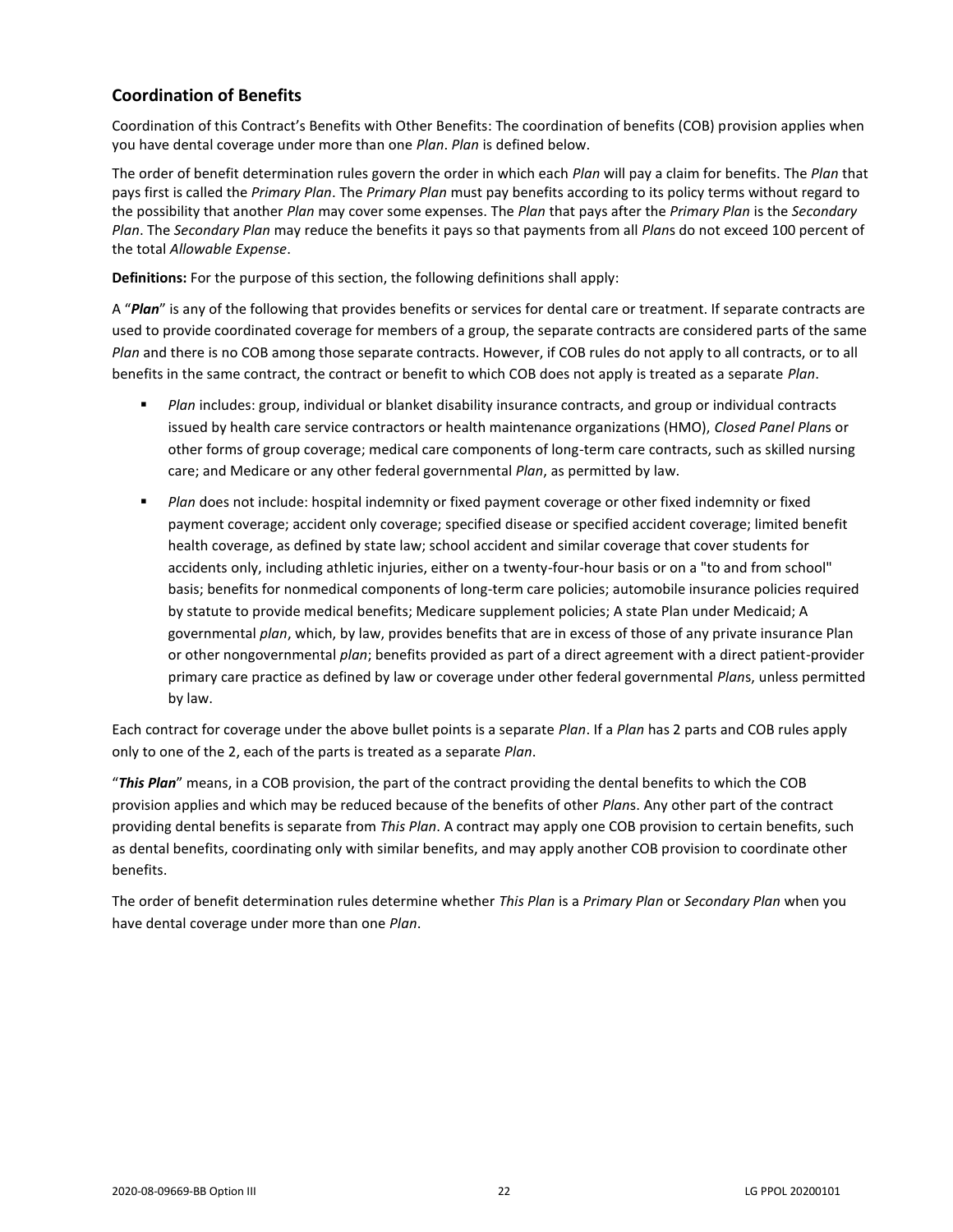When *This Plan* is primary, it determines payment for its benefits first before those of any other *Plan* without considering any other *Plan*'s benefits. When *This Plan* is secondary, it determines its benefits after those of another *Plan* and must make payment in an amount so that, when combined with the amount paid by the *Primary Plan*, the total benefits paid or provided by all *Plan*s for the claim are coordinated up to 100 percent of the total *Allowable Expense* for that claim. This means that when *This Plan* is secondary, it must pay the amount which, when combined with what the *Primary Plan* paid, does not exceed 100 percent of the *Allowable Expense*. In addition, if *This Plan* is secondary, it must calculate its savings (its amount paid subtracted from the amount it would have paid had it been the *Primary Plan*) and record these savings as a benefit reserve for you. This reserve must be used to pay any expenses during that calendar year, whether or not they are an *Allowable Expense* under *This Plan*. If *This Plan* is secondary, it will not be required to pay an amount in excess of its maximum benefit plus any accrued savings.

"**Allowable Expense**" except as outlined below, means any health care expense including coinsurance or copayments and without reduction for any applicable deductible, that is covered in full or in part by any of the plans covering you. When coordinating benefits as the secondary plan, Delta Dental of Washington must pay an amount which, together with the payment made by the primary plan, cannot be less than the same allowable expense as the secondary Plan would have paid if it was the primary plan. In no event will DDWA be required to pay an amount in excess of its maximum benefit plus accrued savings. When Medicare, Part A, Part B, Part C, or Part D is primary, Medicare's allowable amount is the allowable expense.

An expense or a portion of an expense that is not covered by any of the *plan*s is not an allowable expense. The following are examples of expenses that are not *Allowable Expense*s:

- **■** If you are covered by 2 or more Plans that compute their benefit payments on the basis of a maximum allowable amount, relative value schedule reimbursement method or other similar reimbursement method, any amount charged by the provider in excess of the highest reimbursement amount for a specific benefit is not an *Allowable Expense*.
- If you are covered by 2 or more *Plan*s that provide benefits or services on the basis of negotiated fees, an amount in excess of this plan's negotiated fee is not an *Allowable Expense*.

"*Closed Panel Plan*" is a *Plan* that provides dental benefits to you in the form of services through a panel of providers who are primarily employed by the *Plan*, and that excludes coverage for services provided by other providers, except in cases of emergency or referral by a panel member.

"*Custodial Parent*" is the parent awarded custody by a court decree or, in the absence of a court decree, is the parent with whom the child resides more than one-half of the calendar year without regard to any temporary visitation.

**Order of Benefit Determination Rules:** When you are covered by 2 or more *Plan*s, the rules for determining the order of benefit payments are as follows:

The *Primary Plan* must pay or provide its benefits as if the *Secondary Plan* or *Plans* did not exist.

A *Plan* that does not contain a coordination of benefits provision that is consistent with Chapter 284-51 of the Washington Administrative Code is always primary unless the provisions of both *Plan*s state that the complying *Plan* is primary, except coverage that is obtained by virtue of membership in a group that is designed to supplement a part of a basic package of benefits and provides that this supplementary coverage is excess to any other parts of the *Plan* provided by the contract holder.

A *Plan* may consider the benefits paid or provided by another *Plan* in calculating payment of its benefits only when it is secondary to that other *Plan*.

Each *Plan* determines its order of benefits using the first of the following rules that apply: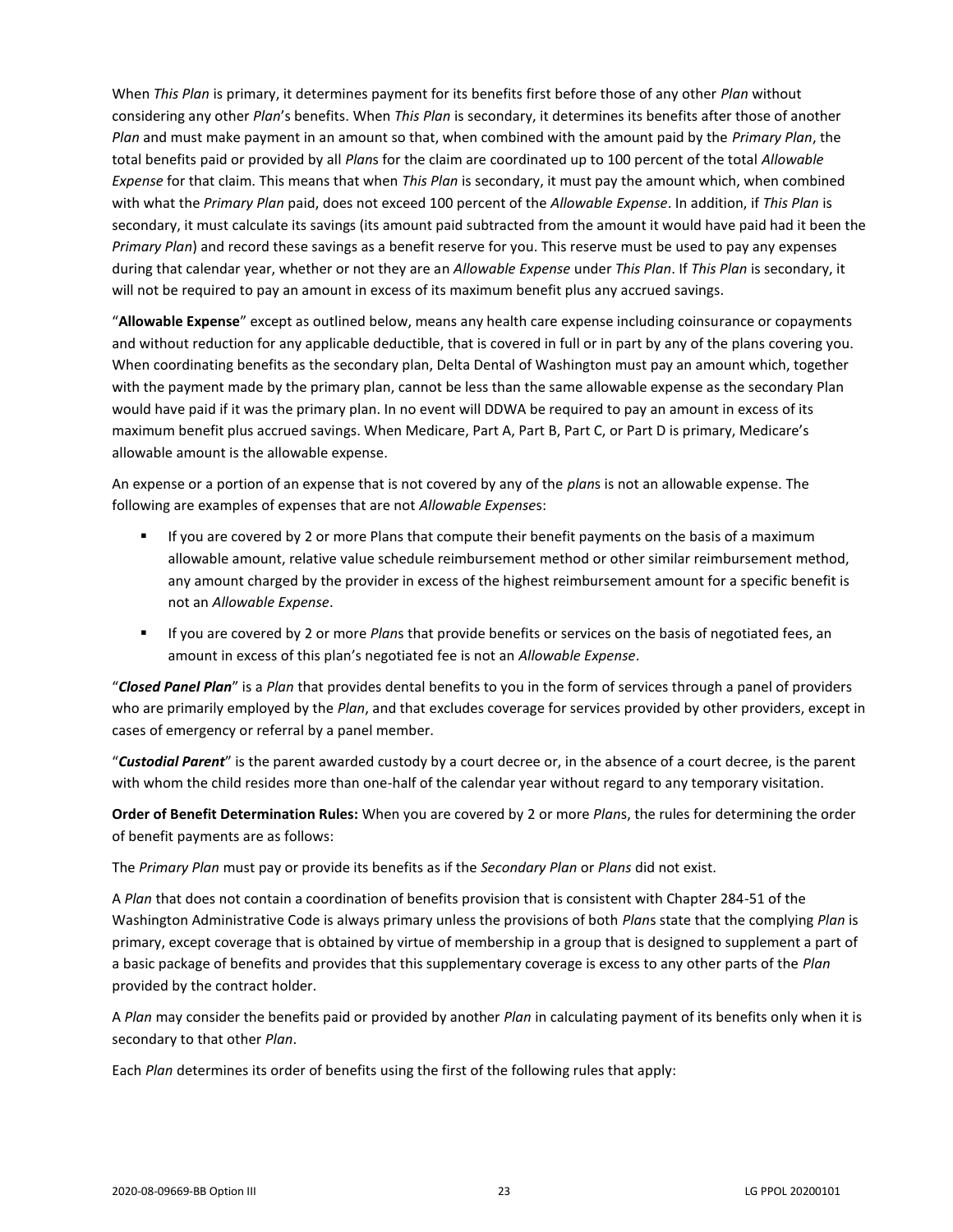"*Non-Dependent or Dependent*" The *Plan* that covers you other than as a *Dependent*, for example as an employee, member, policyholder, subscriber or retiree is the *Primary Plan* and the *Plan* that covers you as a *Dependent* is the *Secondary Plan*. However, if you are a Medicare beneficiary and, as a result of federal law, Medicare is secondary to the *Plan* covering you as a *Dependent*, and primary to the *Plan* covering you as other than a *Dependent* (e.g., a retired employee), then the order of benefits between the 2 *Plan*s is reversed so that the *Plan* covering you as an employee, member, policyholder, subscriber or retiree is the *Secondary Plan* and the other *Plan* is the *Primary Plan*.

"*Dependent Child Covered Under More Than One Plan*" Unless there is a court decree stating otherwise, when a *Dependent* child is covered by more than one *Plan* the order of benefits is determined as follows:

- 1) For a *Dependent* child whose parents are married or are living together, whether or not they have ever been married:
	- a) The *Plan* of the parent whose birthday falls earlier in the calendar year is the *Primary Plan*; or
	- b) If both parents have the same birthday, the *Plan* that has covered the parent the longest is the *Primary Plan*.
- 2) For a *Dependent* child whose parents are divorced or separated or not living together, whether or not they have ever been married:
	- a) If a court decree states that one of the parents is responsible for the Dependent child's dental expenses or dental coverage and the *Plan* of that parent has actual knowledge of those terms, that *Plan* is primary. This rule applies to claims determination periods commencing after the *Plan* is given notice of the court decree;
	- b) If a court decree states one parent is to assume primary financial responsibility for the Dependent child but does not mention responsibility for dental expenses, the *Plan* of the parent assuming financial responsibility is primary;
	- c) If a court decree states that both parents are responsible for the Dependent child's dental expenses or dental coverage, the provisions of point 1) above (for dependent child(ren) whose parents are married or are living together) determine the order of benefits;
	- d) If a court decree states that the parents have joint custody without specifying that one parent has responsibility for the dental expenses or dental coverage of the Dependent child, the provisions of point 1) above (for dependent child(ren) whose parents are married or are living together) determine the order of benefits; or
	- e) If there is no court decree allocating responsibility for the Dependent child's dental expenses or dental coverage, the order of benefits for the child is as follows:
		- I. The *Plan* covering the *Custodial Parent*, first;
		- II. The *Plan* covering the spouse of the *Custodial Parent*, second;
		- III. The *Plan* covering the non*custodial Parent*, third; and then
		- IV. The *Plan* covering the spouse of the non*custodial Parent*, last
- 3) For a *Dependent* child covered under more than one *Plan* of individuals who are not the parents of the child, the provisions of points 1) or 2) above (for *dependent* child(ren) whose parents are married or are living together or for *dependent* child(ren) whose parents are divorced or separated or not living together) determine the order of benefits as if those individuals were the parents of the child.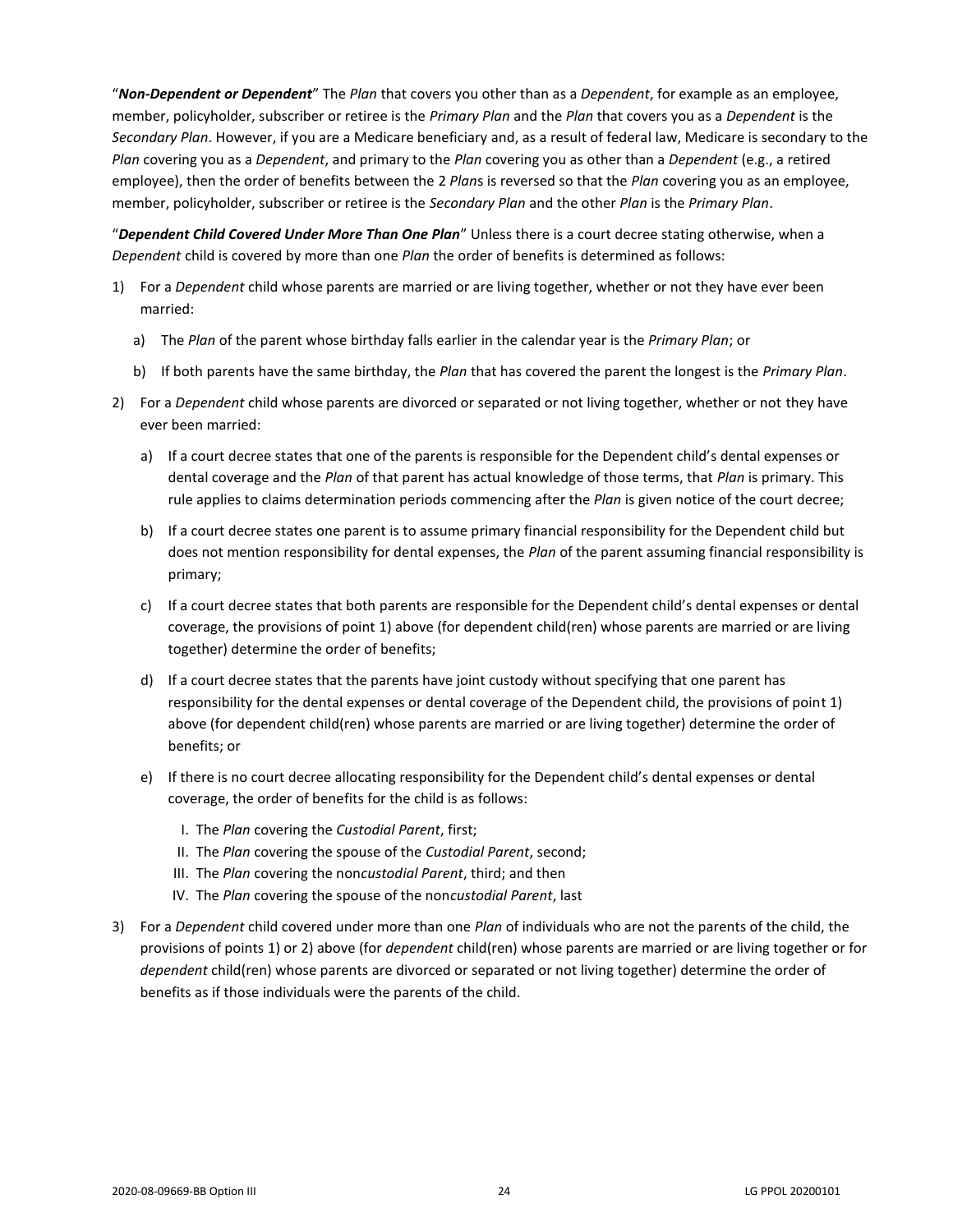"*Active Employee or Retired or Laid-off Employee*": The *Plan* that covers you as an active employee, that is, an employee who is neither laid off nor retired, is the *Primary Plan*. The *Plan* covering you as a retired or laid-off employee is the *Secondary Plan*. The same would hold true if you are a *Dependent* of an active employee and you are a *Dependent* of a retired or laid-off employee. If the other *Plan* does not have this rule, and as a result, the *Plan*s do not agree on the order of benefits, this rule is ignored. This rule does not apply if the rule under the *Non-Dependent* or *Dependent* provision above can determine the order of benefits.

"*COBRA or State Continuation Coverage*"**:** If your coverage is provided under COBRA or under a right of continuation provided by state or other federal law is covered under another *Plan*, the *Plan* covering you as an employee, member, subscriber or retiree or covering you as a *Dependent* of an employee, member, subscriber or retiree is the *Primary Plan* and the COBRA or state or other federal continuation coverage is the *Secondary Plan*. If the other *Plan* does not have this rule, and as a result, the *Plan*s do not agree on the order of benefits, this rule is ignored. This rule does not apply if the rule under the *Non-Dependent* or *Dependent* provision above can determine the order of benefits.

"*Longer or Shorter Length of Coverage*"**:** The *Plan* that covered you as an employee, member, policyholder, subscriber or retiree longer is the *Primary Plan* and the *Plan* that covered you the shorter period of time is the *Secondary Plan*.

If the preceding rules do not determine the order of benefits, the *Allowable Expense*s must be shared equally between the *Plan*s meeting the definition of *Plan*. In addition, *This Plan* will not pay more than it would have paid had it been the *Primary Plan*.

**Effect on the Benefits of** *This Plan***:** When *This Plan* is secondary, it may reduce its benefits so that the total benefits paid or provided by all *Plan*s during a claim determination period are not more than the *Total Allowable Expenses*. In determining the amount to be paid for any claim, the *Secondary Plan* must make payment in an amount so that, when combined with the amount paid by the *Primary Plan*, the total benefits paid or provided by all *Plan*s for the claim do not exceed 100 percent of the total *Allowable Expense* for that claim. Total *Allowable Expense* is the *Allowable Expense* of the *Primary Plan* or the *Secondary Plan up to this plan's allowable expense*. In addition, the *Secondary Plan* must credit to its *Plan* deductible any amounts it would have credited to its deductible in the absence of other dental coverage.

**How We Pay Claims When We Are Secondary:** When we are knowingly the *Secondary Plan*, we will make payment promptly after receiving payment information from your *Primary Plan*. Your *Primary Plan*, and we as your *Secondary Plan*, may ask you and/or your provider for information in order to make payment. To expedite payment, be sure that you and/or your provider supply the information in a timely manner.

If the *Primary Plan* fails to pay within 60 calendar days of receiving all necessary information from you and your provider, you and/or your provider may submit your claim for us to make payment as if we were your *Primary Plan*. In such situations, we are required to pay claims within 30 calendar days of receiving your claim and the notice that your *Primary Plan* has not paid. This provision does not apply if Medicare is the *Primary Plan*. We may recover from the *Primary Plan* any excess amount paid under the "right of recovery" provision in the *plan*.

If there is a difference between the amounts the *plans* allow, we will base our payment on the higher amount. However, if the *Primary Plan* has a contract with the provider, our combined payments will not be more than the amount called for in our contract. Health maintenance organizations (HMOs) and health care service contractors usually have contracts with their providers as do some other *plan*s.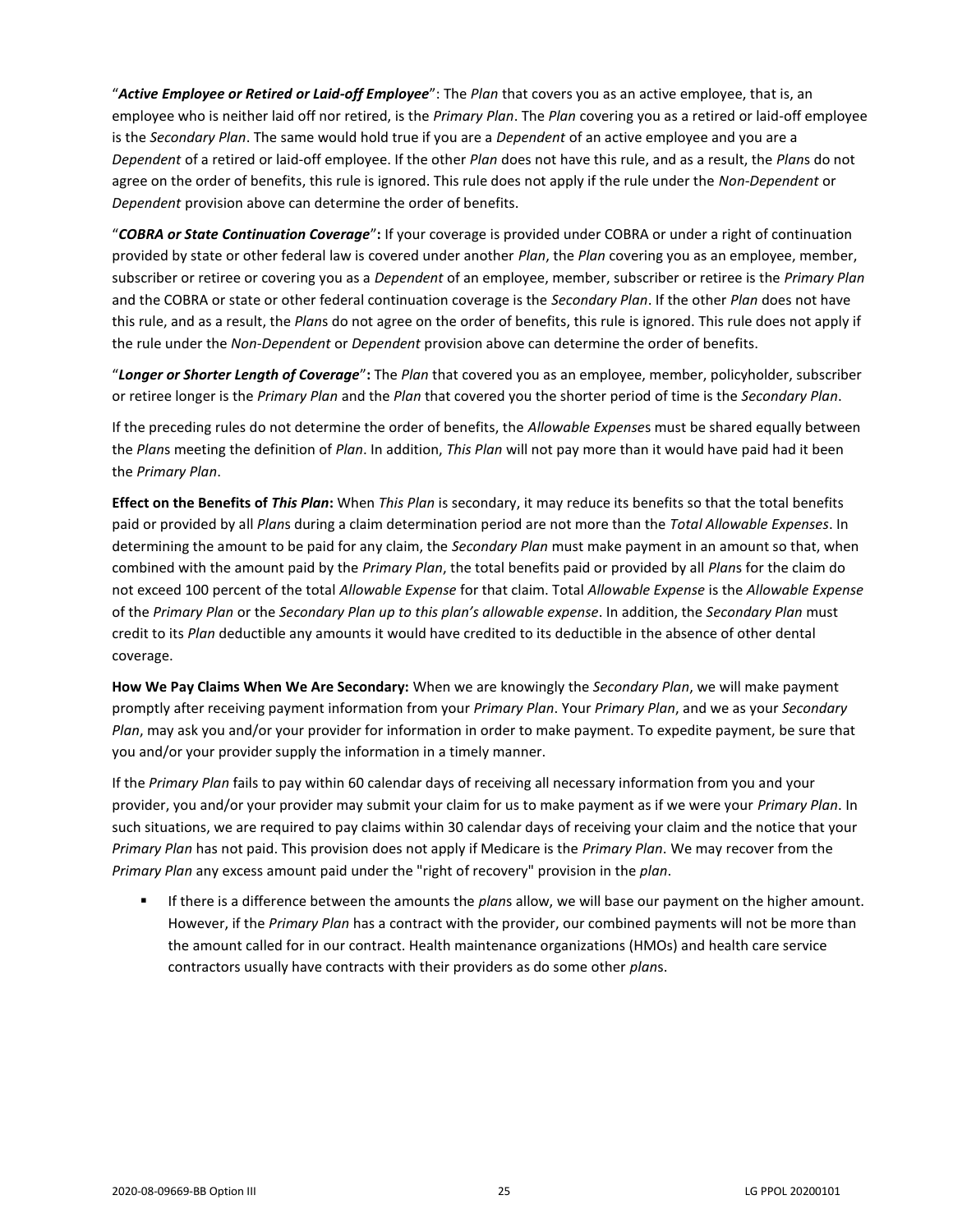▪ We will determine our payment by subtracting the amount paid by the *Primary Plan* from the amount we would have paid if we had been primary. We must make payment in an amount so that, when combined with the amount paid by the *Primary Plan*, the total benefits paid or provided by all *plan*s for the claim does not exceed one hundred percent of the total allowable expense (the highest of the amounts allowed under each Plan involved) for your claim. We are not required to pay an amount in excess of our maximum benefit plus any accrued savings. If your provider negotiates reimbursement amounts with the *plan*(s) for the service provided, your provider may not bill you for any excess amounts once he/she has received payment for the highest of the negotiated amounts. When our deductible is fully credited, we will place any remaining amounts in a savings account to cover future claims which might not otherwise have been paid.

**Right to Receive and Release Needed Information:** Certain facts about dental coverage and services are needed to apply these COB rules and to determine benefits payable under *This Plan* and other *Plan*s. The Company may get the facts it needs from or give them to other organizations or persons for the purpose of applying these rules and determining benefits payable under *This Plan* and other *Plan*s covering you. The Company need not tell, or get the consent of, any person to do this. To claim benefits under *This Plan* you must give the Company any facts it needs to apply those rules and determine benefits payable.

**Facility of Payment:** If payments that should have been made under *This Plan* are made by another *Plan*, the Company has the right, at its discretion, to remit to the other *Plan* the amount the Company determines appropriate to satisfy the intent of this provision. The amounts paid to the other *Plan* are considered benefits paid under *This Plan*. To the extent of such payments, the Company is fully discharged from liability under *This Plan*.

**Right of Recovery:** The Company has the right to recover excess payment whenever it has paid *Allowable Expense*s in excess of the maximum amount of payment necessary to satisfy the intent of this provision. The Company may recover excess payment from any person to whom or for whom payment was made or any other Company or *Plan*s.

**Notice to Covered Persons** If you are covered by more than one health benefit *Plan*, and you do not know which is your *Primary Plan*, you or your provider should contact any one of the health *Plan*s to verify which *Plan* is primary. The health *Plan* you contact is responsible for working with the other health *Plan* to determine which is primary and will let you know within 30 calendar days.

**CAUTION:** All health *Plan*s have timely claim filing requirements. If you, or your provider, fail to submit your claim to a secondary health *Plan* within the *Plan*'s claim filing time limit, the *Plan* can deny the claim. If you experience delays in the processing of your claim by the primary health *Plan*, you or your provider will need to submit your claim to the secondary health *Plan* within its claim filing time limit to prevent a denial of the claim.

To avoid delays in claims processing, if you are covered by more than one *Plan* you should promptly report to your providers and *Plan*s any changes in your coverage.

## <span id="page-28-0"></span>**Subrogation**

If we pay benefits under this policy, and you are paid by someone else for the same procedures we pay for, we have the right to recover what we paid from the excess received by you, after full compensation for your loss is received. Any legal fees for recovery will be pro-rated between the parties based on the percentage of the recovery received. You have to sign and deliver to us any documents relating to the recovery that we reasonably request.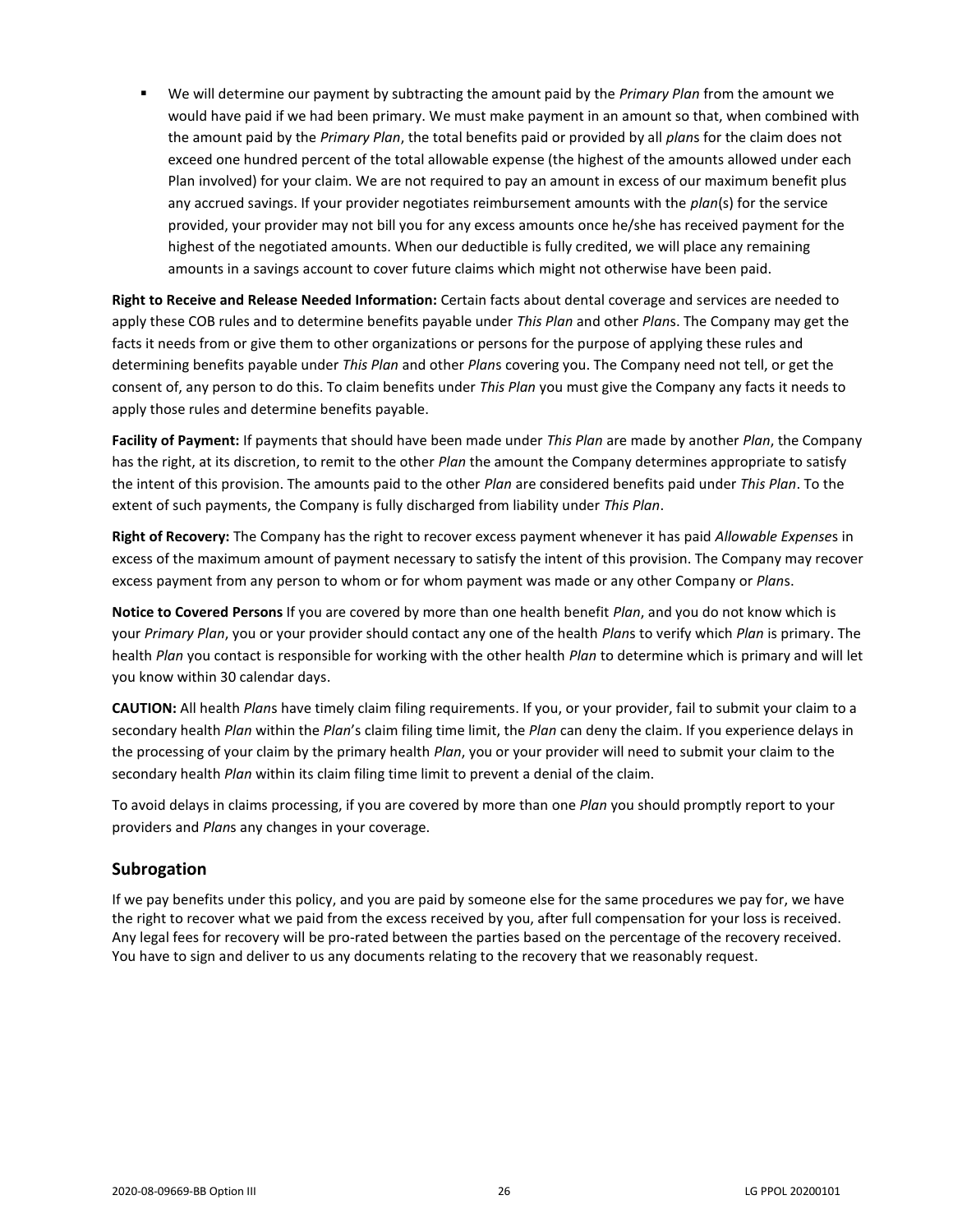## **Section F - Resources**

## <span id="page-29-1"></span><span id="page-29-0"></span>**Frequently Asked Questions about Your Dental Benefits**

#### **What is a Delta Dental "Participating Dentist"?**

A Delta Dental Participating Dentist is a dentist who has signed an agreement with Delta Dental stipulating that he or she will provide dental treatment to subscribers and their dependents who are covered by DDWA's group dental care plans. Delta Dental Participating Dentists submit claims directly to DDWA for their patients.

#### **Can I choose my own dentist?**

See the "Choosing a Dentist" section for more information.

#### **How can I obtain a list of Delta Dental Participating Dentists?**

You can obtain a current list of Delta Dental Participating Dentists by going to our website at www.DeltaDentalWA.com. You may also call us at 800-554-1907.

#### **How can I get claim forms?**

You can obtain American Dental Association-approved claim forms from your dentist. You can also obtain a copy of the approved claim form from our website at www.DeltaDentalWA.com or by calling our Customer Service Number at 800- 554-1907. Note: If your dentist is a Delta Dental Participating Dentist, he or she will complete and submit claim forms for you.

#### **What is the mailing address for DDWA claim forms?**

If you see a Delta Dental Participating Dentist, the dental office will submit your claims for you. If your dentist is not a Participating Dentist, it will be up to you to ensure that the dental office submits your claims to Delta Dental of Washington at P.O. Box 75983, Seattle, WA 98175-0983.

#### **Who do I call if I have questions about my dental plan?**

If you have questions about your dental benefits, call DDWA's Customer Service Department at 800-554-1907. Questions can also be addressed via e-mail at CService@DeltaDentalWA.com.

## **Does DDWA cover tooth colored filings on my back teeth?**

It is your group's choice to cover posterior composite fillings (tooth colored fillings on your back teeth), or only allow posterior amalgam fillings (silver fillings on your back teeth). Please see the "Benefits Covered by Your Plan" section to determine which election your Group has made. You may also log on to the "MySmile® Personal Benefits Center" on our website, www.DeltaDentalWA.com, or call us at 800-554-1907 for assistance in determining whether or not your Plan covers posterior composite fillings.

#### **Do I have to get an "estimate" before having dental treatment done?**

You are not required to get an estimate before having treatment, but you may wish to do so. You may ask your dentist to complete and submit a request for an estimate, called a Confirmation of Treatment and Cost. The estimate will provide you with estimated cost for your procedure, but is not a guarantee of payment.

#### **Who is Delta Dental?**

Delta Dental Plans Association is a national organization made up of local, nonprofit Delta Dental plans that provide dental benefits coverage. DDWA is a member of the Delta Dental Plans Association.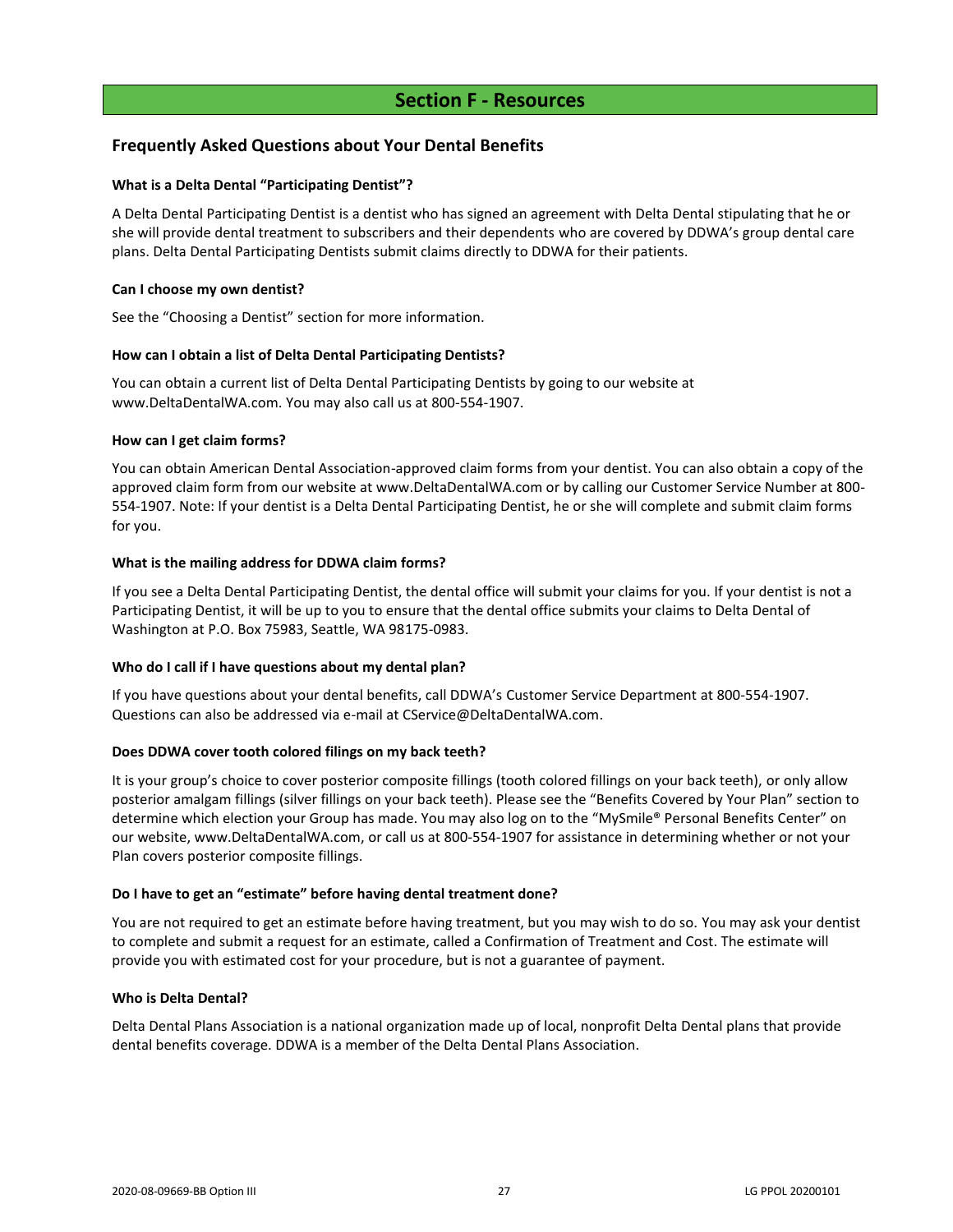## <span id="page-30-0"></span>**Glossary**

## **Alveolar**

Pertaining to the ridge, crest or process of bone that projects from the upper and lower jaw and supports the roots of the teeth.

## **Amalgam**

A mostly silver filling often used to restore decayed teeth.

#### **Apicoectomy**

Surgery on the root of the tooth.

#### **Appeal**

An oral or written communication by a subscriber or their authorized representative requesting the reconsideration of the resolution of a previously submitted complaint or, in the case of claim determination, the determination to deny, modify, reduce, or terminate payment, coverage authorization, or provision of health care services or benefits.

#### **Bitewing X-ray**

An X-ray picture that shows, simultaneously, the portions of the upper and lower back teeth that extend above the gum line, as well as a portion of the roots and supporting structures of these teeth.

#### **Bridge**

Also known as a fixed partial denture. See "Fixed Partial Denture".

#### **Certificate of Coverage**

The benefits booklet which describes in summary form the essential features of the contract coverage, and to or for whom the benefits hereunder are payable.

#### **Caries**

Decay. A disease process initiated by bacterially produced acids on the tooth surface.

#### **Complaint**

An oral or written report by a subscriber or authorized representative regarding dissatisfaction with customer service or the availability of a health service.

#### **Comprehensive Oral Evaluation**

Typically used by a general dentist and/or specialist when evaluating a patient comprehensively. It is a thorough evaluation and recording of the extraoral and intraoral hard and soft tissues.

#### **Contract**

This agreement between DDWA and Group. The Contract constitutes the entire Contract between the parties and supersedes any prior agreement, understanding or negotiation between the parties.

#### **Coping**

A thin thimble of a crown with no anatomic features. It is placed on teeth prior to the placement of either an overdenture or a large span bridge. The purpose of a coping is to allow the removal and modification of the bridge without requiring a major remake of the bridgework, if the tooth is lost.

#### **Covered Dental Benefits**

Those dental services that are covered under this Contract, subject to the limitations set forth in Benefits Covered by Your Plan.

#### **Crown**

A restoration that replaces the entire surface of the visible portion of tooth.

#### **DDWA**

Delta Dental of Washington, a nonprofit corporation incorporated in Washington State. DDWA is a member of the Delta Dental Plans Association.

#### **Delivery Date**

The date a prosthetic appliance is permanently cemented into place.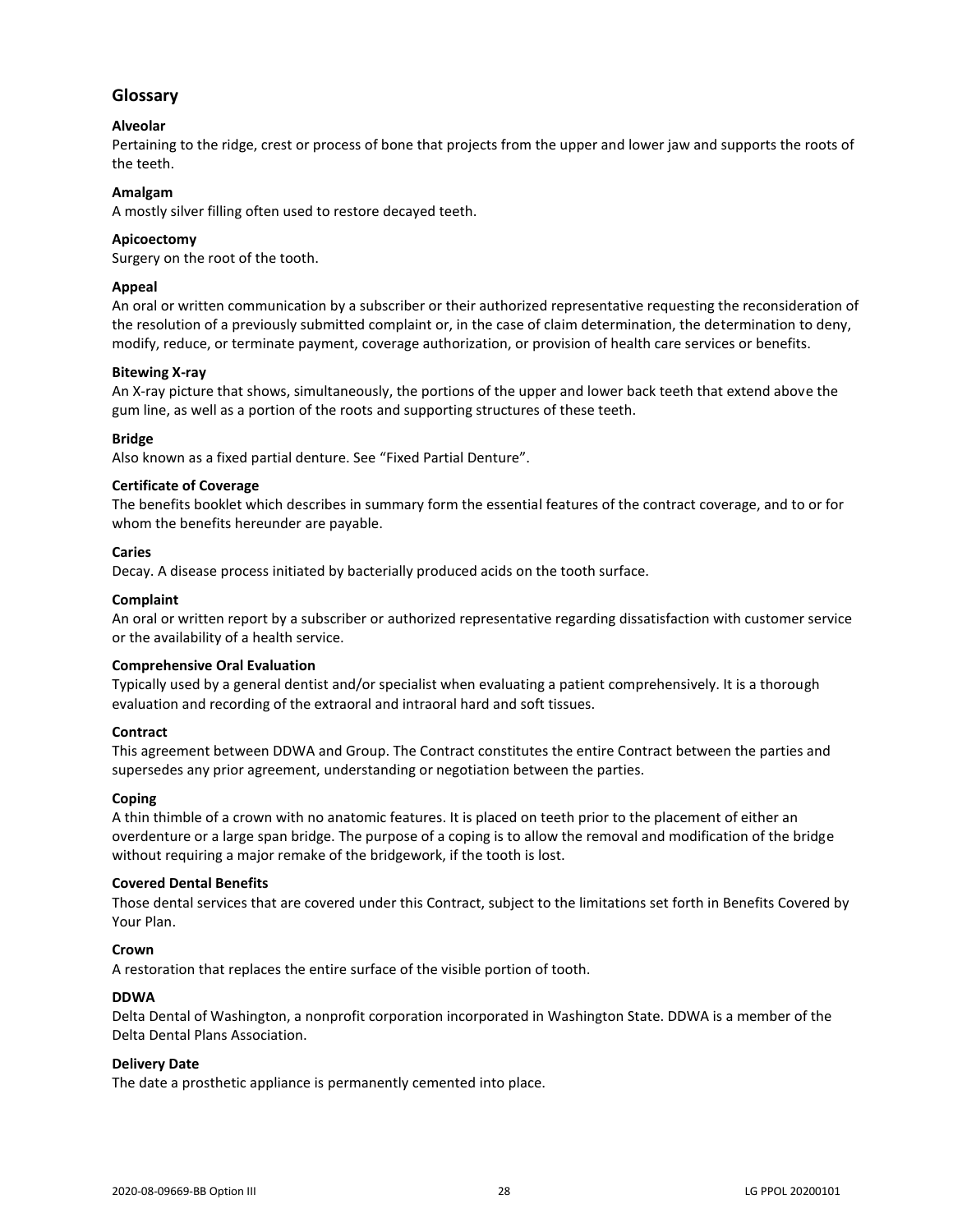#### **Delta Dental**

Delta Dental Plans Association, which is a nationwide nonprofit organization of health care service plans, which offers a range of group dental benefit plans.

#### **Delta Dental PPO Dentist**

A Participating Dentist who has agreed to render services and receive payment in accordance with the terms and conditions of a written Delta Dental PPO agreement, which includes looking solely to Delta Dental for payment for covered services.

#### **Delta Dental Participating Dentist**

A licensed dentist who has agreed to render services and receive payment in accordance with the terms and conditions of a written agreement between Delta Dental and such Dentist, which includes looking solely to Delta Dental for payment for covered services.

#### **Dentist**

A licensed dentist legally authorized to practice dentistry at the time and in the place services are performed. This Plan provides for covered services only if those services are performed by or under direction of a licensed Dentist or other Licensed Professional operating within the scope of their license.

#### **Denture**

A removable prosthesis that replaces missing teeth. A complete (or "full") denture replaces all of the upper or lower teeth. A partial denture replaces one to several missing upper or lower teeth.

#### **Eligibility Date**

The date on which an Eligible Person becomes eligible to enroll in the Plan.

#### **Eligible Dependent**

Any dependent of an Eligible Employee who meets the conditions of eligibility set forth in "Dependent Eligibility and Enrollment."

#### **Eligible Employee**

Any employee who meets the conditions of eligibility set forth in "Employee Eligibility and Enrollment.

#### **Eligible Person**

An Eligible Employee or an Eligible Dependent.

#### **Emergency Dental Condition**

The emergent and acute onset of a symptom or symptoms, including severe pain, that would lead a prudent layperson acting reasonably to believe that a dental condition exists that requires immediate dental attention, if failure to provide dental attention would result in serious impairment to oral functions or serious dysfunction of the mouth or teeth, or would place the person's oral health in serious jeopardy.

#### **Emergency Examination**

Also known as a "limited oral evaluation – problem focused." Otherwise covered dental care services medically necessary to evaluate and treat an Emergency Dental Condition.

#### **Endodontics**

The diagnosis and treatment of dental diseases, including root canal treatment, affecting dental nerves and blood vessels.

#### **Enrolled Dependent, Enrolled Employee, Enrolled Person**

Any Eligible Dependent, Eligible Employee or Eligible Person, as applicable, who has completed the enrollment process and for whom Group has submitted the monthly Premium to DDWA.

#### **Exclusions**

Those dental services that are not contract benefits set forth in your "Benefits Covered by Your Plan" section and all other services not specifically included as a Covered Dental Benefit set forth in Benefits Covered by Your Plan.

#### **Filed Fees**

Approved fees that participating Delta Dental Participating Dentists have agreed to accept as the total fees for the specific services performed.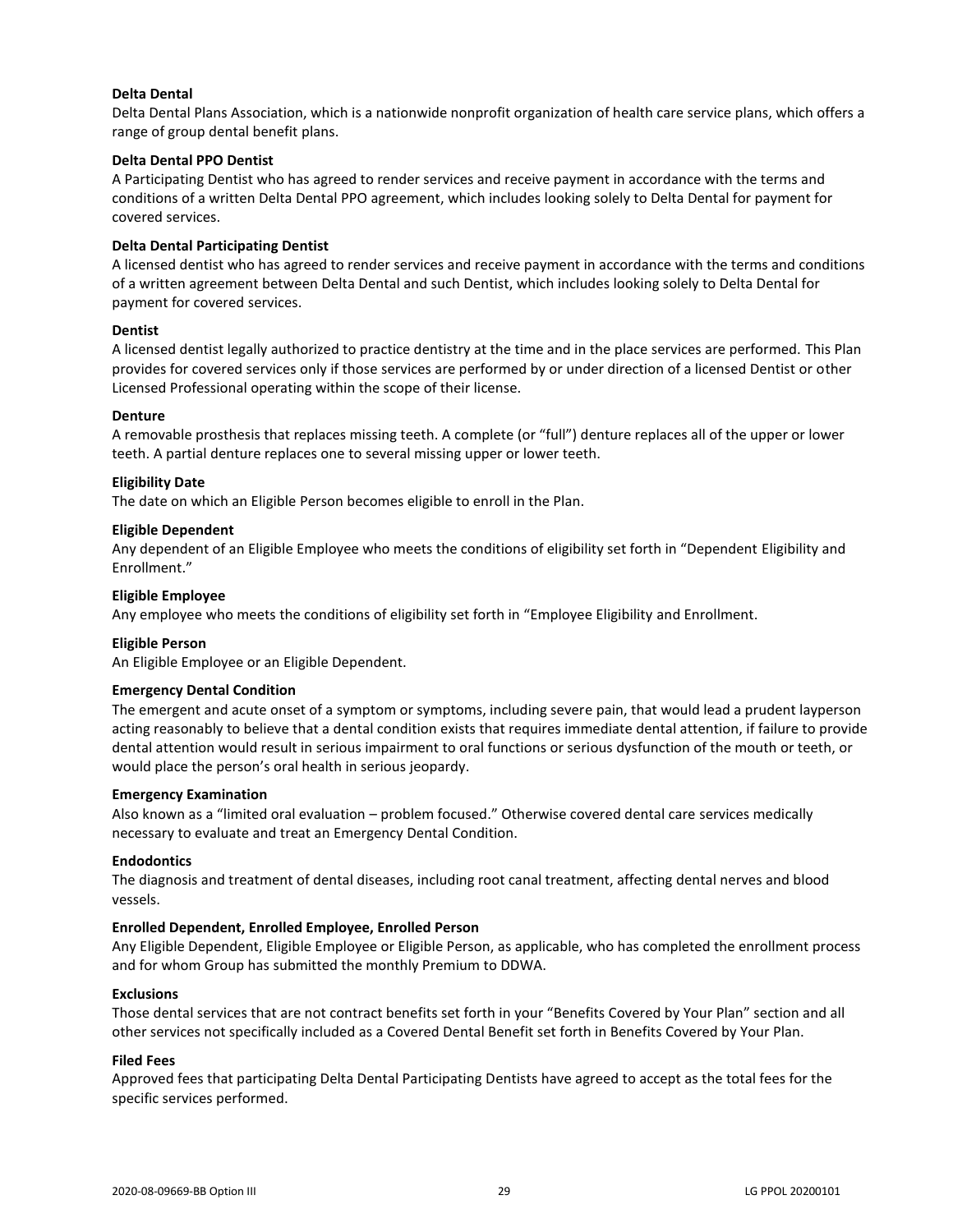#### **Filled Resin**

Tooth colored plastic materials that contain varying amounts of special glass like particles that add strength and wear resistance.

#### **Fixed Partial Denture**

A replacement for a missing tooth or teeth. The fixed partial denture consists of the artificial tooth (pontic) and attachments to the adjoining abutment teeth (retainers). They are cemented (fixed) in place and therefore are not removable.

#### **Fluoride**

A chemical agent used to strengthen teeth to prevent cavities.

#### **Fluoride Varnish**

A fluoride treatment contained in a varnish base that is applied to the teeth to reduce acid damage from the bacteria that causes tooth decay. It remains on the teeth longer than regular fluoride and is typically more effective than other fluoride delivery systems.

#### **General Anesthesia**

A drug or gas that produces unconsciousness and insensibility to pain.

#### **Group**

The employer or entity that is contracting for the dental benefits described in this benefit booklet for its employees.

#### **Implant**

A device specifically designed to be placed surgically within the jawbone as a means of providing an anchor for an artificial tooth or denture.

#### **Inlay**

A dental filling shaped to the form of a cavity and then inserted and secured with cement.

#### **Intraoral X-rays Complete Series (including bitewings)**

A series of radiographs which display the tooth and coronal portions of all the teeth in the mouth.

#### **Intravenous (I.V.) Sedation**

A form of sedation whereby the patient experiences a lowered level of consciousness, but is still awake and can respond.

#### **Licensed Professional**

An individual legally authorized to perform services as defined in his or her license. Licensed professionals include, but are not limited to, denturist, hygienist and radiology technician. Benefits under this Contract will not be denied for any health care service performed by a registered nurse licensed to practice under chapter 18.88 RCW, if first, the service performed was within the lawful scope of such nurse's license, and second, this contract would have provided benefits if such service had been performed by a doctor of medicine licensed to practice under chapter 18.71 RCW.

#### **Lifetime Maximum**

The maximum amount DDWA will pay in the specified covered dental benefit class for an insured individual during the time that individual is on this Plan or any other Plan offered by this Employer.

#### **Limitations**

An exception or condition of coverage for a particular Covered Dental Benefit.

#### **Localized Delivery of Antimicrobial Agents**

Treating isolated areas of advanced gum disease by placing antibiotics or other germ-killing drugs into the gum pocket. This therapy is viewed as an alternative to gum surgery when conditions are favorable.

#### **Maximum Allowable Fees**

The maximum dollar amount that will be allowed toward the reimbursement for any service provided for a covered dental benefit.

#### **Nightguard**

See "Occlusal-guard."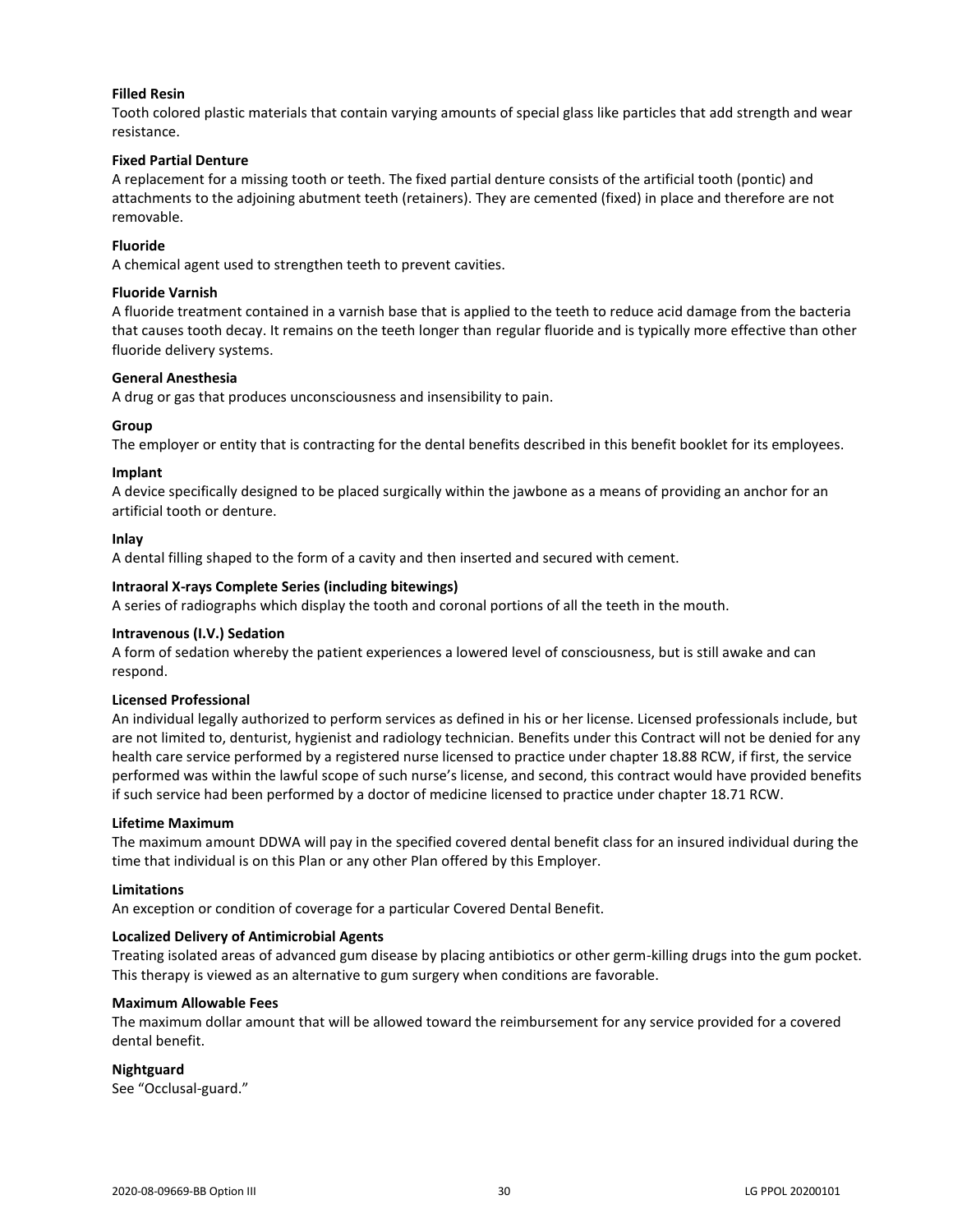#### **Non-Participating Dentist**

A licensed dentist who has not agreed to render services and receive payment in accordance with the terms and conditions of a written Member Dentist Agreement between a member of the Delta Dental Plans Association and such Dentist.

#### **Not a paid Covered Dental Benefit**

Any dental procedure that, under some circumstances, would be covered by DDWA, but is not covered under other conditions. Examples are listed in the "Benefits Covered by Your Plan" section.

#### **Occlusal Adjustment**

Modification of the occluding surfaces of opposing teeth to develop harmonious relationships between the teeth themselves and neuromuscular mechanism, the temporomandibular joints and the structure supporting the teeth.

#### **Occlusal-Guard**

A removable dental appliance – sometimes called a nightguard – that is designed to minimize the effects of gnashing or grinding of the teeth (bruxism). An occlusal-guard (nightguard) is typically used at night.

#### **Onlay**

A restoration of the contact surface of the tooth that covers the entire surface.

#### **Open Enrollment Period**

The annual period in which subscribers can select benefits plans and add or delete Eligible Dependents.

#### **Orthodontics**

Diagnosis, prevention, and treatment of irregularities in tooth and jaw alignment and function, frequently involving braces.

#### **Overdenture**

A removable denture constructed over existing natural teeth or implanted studs.

#### **Palliative Treatment**

Services provided for emergency relief of dental pain.

#### **Panoramic X-ray**

An X-ray, taken from outside the mouth that shows the upper and lower teeth and the associated structures in a single picture.

#### **Participating Plan**

Delta Dental of Washington, and any other member of the Delta Dental Plans Association with which Delta Dental contracts to assist in administering the benefits described in this Benefits Booklet.

#### **Payment Level**

The applicable percentage of Maximum Allowable Fees for Covered Dental Benefits that shall be paid by DDWA as set forth in the Summary of Benefits and Reimbursement Levels sections of this Benefits Booklet.

#### **Periodic Oral Evaluation – (Routine Examination)**

An evaluation performed on a patient of record to determine any changes in the patient's dental and medical health status following a previous comprehensive or periodic evaluation.

#### **Periodontics**

The diagnosis, prevention, and treatment of diseases of gums and the bone that supports teeth.

#### **Plan**

The dental benefits as provided and described in this Benefits Booklet and its accompanying Contract. Any other booklet or contract that provides dental benefits and meets the definition of a "Plan" in the "Coordination of Benefits" section of the Certificate of Coverage is a Plan for the purpose of coordination of benefits.

#### **Pocket Depth**

An internal measurement from the top of the gum tissue to its attachment on the root of a tooth.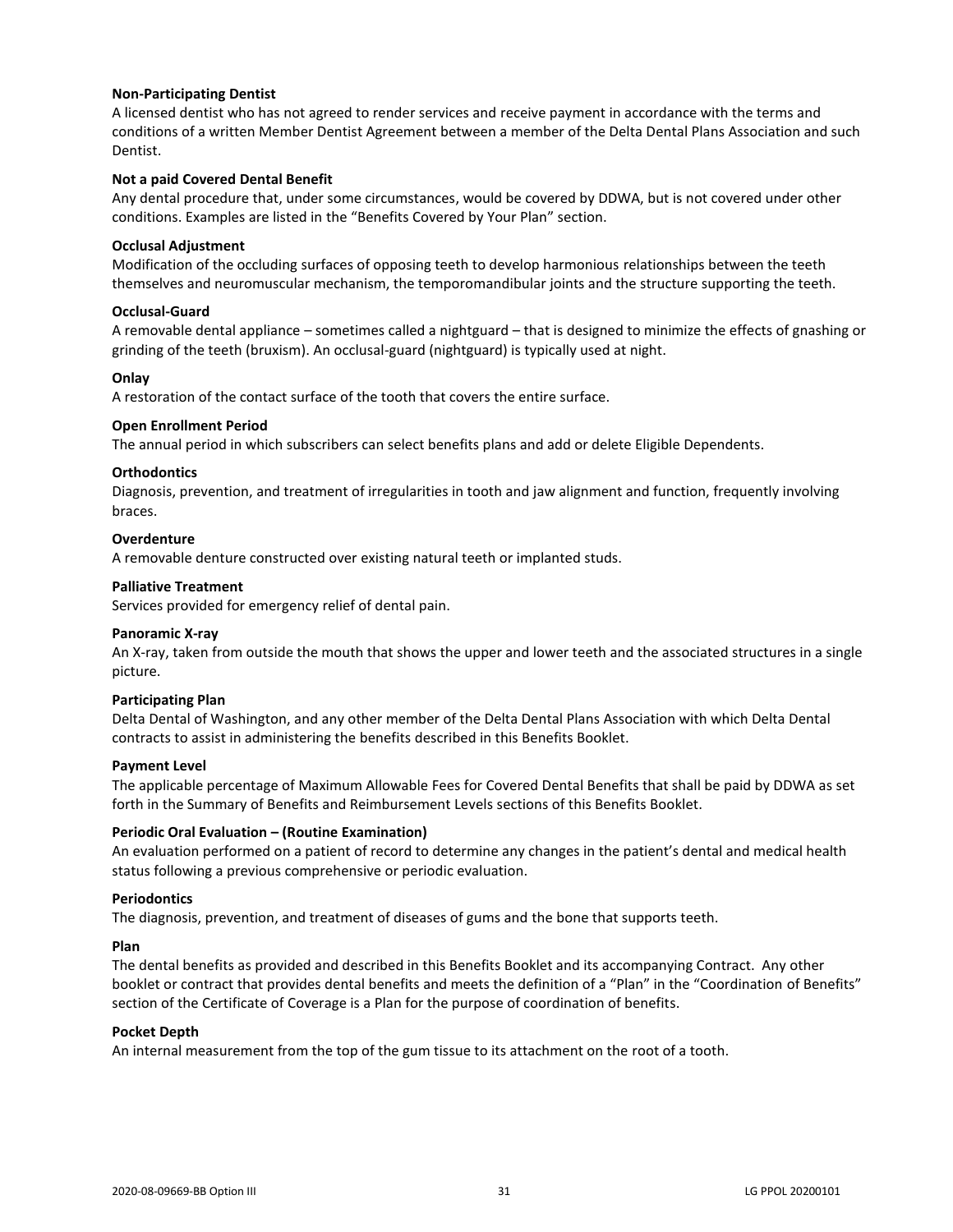#### **Premium**

The monthly amount payable to DDWA by Group, and/or by an Enrolled Employee to Group, as designated in the Contract.

#### **Prophylaxis**

Cleaning and polishing of teeth.

#### **Prosthodontics**

The replacement of missing teeth by artificial means such as bridges and dentures.

#### **Pulpotomy**

The removal of nerve tissue from the crown portion of a tooth.

#### **Qualified Medical Child Support Order (QMCSO)**

An order issued by a court under which an employee must provide medical coverage for a dependent child. QMSCO's are often issued, for example, following a divorce or legal separation.

#### **Resin-Based Composite**

A tooth colored filling, made of a combination of materials, used to restore teeth.

#### **Restorative**

Replacing portions of lost or diseased tooth structures with a filling or crown to restore proper dental function.

#### **Root Planing**

A procedure done to smooth roughened root surfaces.

#### **Sealants**

A material applied to teeth to seal surface irregularities and prevent tooth decay.

#### **Seat Date**

The date a crown, veneer, inlay, or onlay is permanently cemented into place on the tooth.

#### **Specialist**

A licensed dentist who has successfully completed an educational program accredited by the Commission of Dental Accreditation, two or more years in length, as specified by the Council on Dental Education or holds a diploma from an American Dental Association recognized certifying board.

#### **Temporomandibular Joint**

The joint just ahead of the ear, upon which the lower jaw swings open and shut, and can also slide forward.

#### **Veneer**

A layer of tooth-colored material, usually porcelain or acrylic resin, attached to the surface by direct fusion, cementation, or mechanical retention.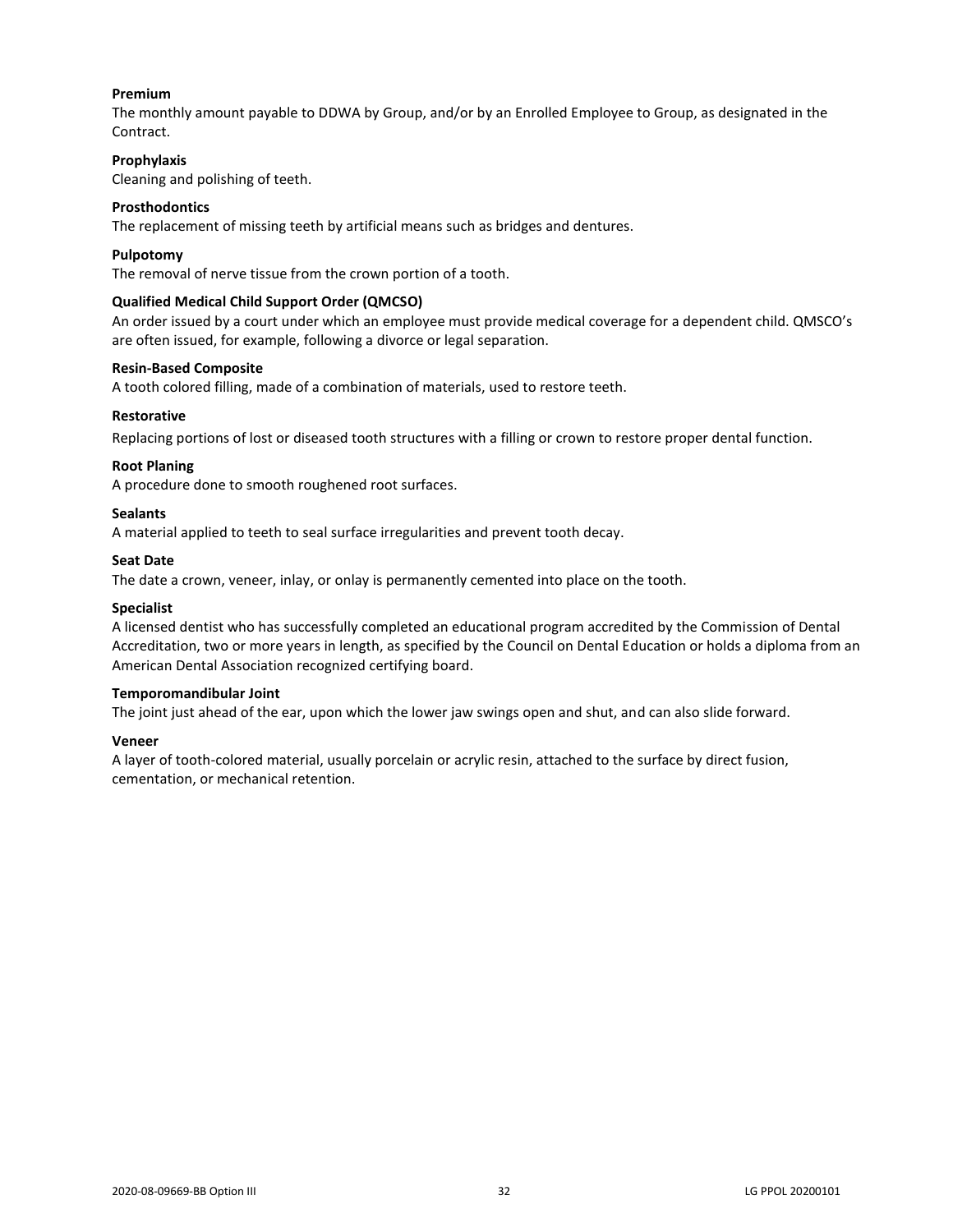## <span id="page-35-0"></span>**Nondiscrimination and Language Assistance Services**

Delta Dental of Washington complies with applicable Federal civil rights laws and does not discriminate on the basis of race, color, national origin, age, disability, or sex.

Delta Dental of Washington does not exclude people or treat them differently because of race, color, national origin, age, disability, or sex.

Delta Dental of Washington:

We will provide free aids and services to people with disabilities to assist in communicating effectively with DDWA staff, such as:

- ◆ Qualified sign language interpreters
- Written information in other formats (large print, audio, accessible electronic formats, other formats)

We will provide free language and services to assist in communicating effectively with DDWA staff for people whose primary language is not English, such as:

- Qualified interpreters
- $\bullet$  Information written in other languages

If you need these services, contact Delta Dental of Washington's Customer Service at: 800-554-1907. If you need translation or interpreter assistance at your dental provider's office, please contact their staff. The cost for translations and interpreter services for communication between you and your provider are not covered by DDWA.

If you believe that Delta Dental of Washington has failed to provide these services or discriminated in another way on the basis of race, color, national origin, age, disability, or sex, you can file a grievance with our Compliance/Privacy Officer who may be reached as follows: PO Box 75983 Seattle, WA 98175, Ph: 800-554-1907, TTY: 800-833-6384, Fx: 206 729-5512 or by email at: [Compliance@DeltaDentalWA.com.](mailto:Compliance@DeltaDentalWA.com) You can file a grievance in person or by mail, fax or email. If you need help filing a grievance, our Compliance/Privacy Officer is available to help you. You can also file a civil rights complaint with the U.S. Department of Health and Human Services, Office for Civil Rights electronically through the Office for Civil Rights Complaint Portal, available a[t https://ocrportal.hhs.gov/ocr/portal/lobby.jsf,](https://ocrportal.hhs.gov/ocr/portal/lobby.jsf) or by mail or phone at: U.S. Department of Health and Human Services, 200 Independence Avenue SW., Room 509F, HHH Building, Washington DC 20201, 800-868-1019, 800-537-7697 (TDD). Complaint forms are available at [http://www.hhs.gov/ocr/office/file/index.html.](http://www.hhs.gov/ocr/office/file/index.html)

| <b>Taglines</b>                                                                                                                                                                                                                                      |
|------------------------------------------------------------------------------------------------------------------------------------------------------------------------------------------------------------------------------------------------------|
| <b>Amharic</b>                                                                                                                                                                                                                                       |
| እርስዎ፣ ወይም ሌላ እየረዱት ያለ ሰው፣ ስለ Delta Dental of Washington ጥያቄ ካላችሁ፣ በራሳችሁ ቋንቋ ያለምንም ክፍያ<br>እርዳታ እና መረጃ የማማኘት መብት አላችሁ። ከአስተርጓሚ <i>ጋ</i> ር ለማውራት፣ በ 800-554-1907 ይደውሉ።                                                                                  |
| <b>Arabic</b>                                                                                                                                                                                                                                        |
| إذا كانت لديك أو لدى أي شخص آخر تساعده أسئلة حول Delta Dental of Washington، فلك الحق في طلب المساعدة والمعلومات بلغتك<br>دون أن تتحمل أي تكلفة. للتحدث إلى مترجم، يُرجى الاتصال على الرقم 290-554-800.                                              |
| <b>Cambodian (Mon-Khmer)</b>                                                                                                                                                                                                                         |
| ប្រសិនបើអ្នក ឬនរណាម្នាក់ដែលអ្នកកំពុងជួយ មានសំណួរអំពីកម្មវិធី Delta Dental of Washington អ្នកមានសិទ្ធិ<br>ទទួលបានជំនួយ និងព័ត៌មានជាភាសារបស់អ្នកដោយឥតគិតថ្លៃ។ ដើម្បីនិយាយទៅកាន់អ្នកបកប្រែ<br>សូមទូរស័ក្កទៅលេខ 800-554-1907។                            |
| <b>Chinese</b>                                                                                                                                                                                                                                       |
| 如果您或您正在帮助的人对 Delta Dental of Washington 有任何疑问,您有权免费以您的语言获得帮助和信                                                                                                                                                                                       |
| 息。要想联系翻译员,请致电 800-554-1907。                                                                                                                                                                                                                          |
| Cushite (Oromo)                                                                                                                                                                                                                                      |
| Ati yookaan namni ati gargaaraa jirtu waa'ee Delta Dental of Washington gaaffilee yoo qabaattan kaffaltii malee<br>afaan keetiin gargaarsaa fi odeeffannoo argachuu ni dandeessa. Nama afaan sii hiiku dubbisuuf lakk. 800-554-<br>1907tiin bilbili. |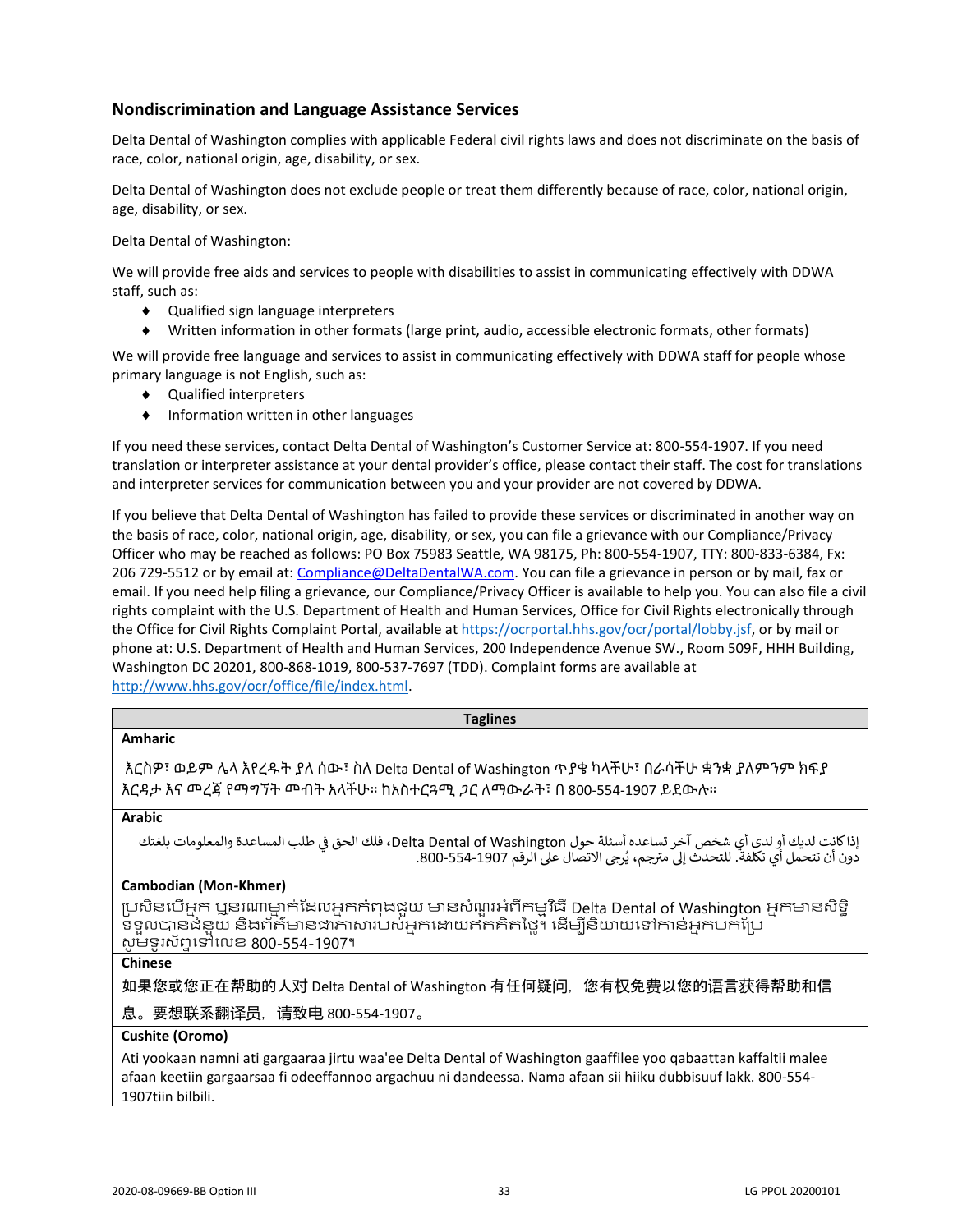#### **Taglines**

#### **French**

Si vous, ou quelqu'un à qui vous apportez votre aide, avez des questions à propos de Delta Dental of Washington, vous avez le droit d'obtenir gratuitement de l'aide et des informations dans votre langue. Pour parler à un interprète, appelez le 800-554-1907.

## **German**

Falls Sie oder jemand, dem Sie helfen, Fragen zu Delta Dental of Washington haben, sind Sie berechtigt, kostenlos Hilfe und Informationen in Ihrer Sprache zu erhalten. Um mit einem Dolmetscher zu sprechen, rufen Sie bitte die Nummer 800-554-1907 an.

#### **Japanese**

ご本人様、またはお客様の身寄りの方でも Delta Dental of Washington についてご質問がございましたら、 ご希望の言語でサポートを受けたり、情報を入手したりすることができます。料金はかかりません。通訳 とお話される場合 800-554-1907 までお電話ください。

## **Korean**

귀하 또는 귀하가 돕고 있는 누군가에게 Delta Dental of Washington 에 대한 질문이 있을 경우, 귀하는 무료로 귀하의 언어로 도움을 제공받을 권리가 있습니다. 통역사와 통화를 원하시면 800-554-1907 로 전화하십시오.

## **Laotian**

ຖ້າທ່ານ ຫຼື ບຸກຄົນໃດໜຶ່ງທີ່ທ່ານກໍາລັງໃຫ້ການຊ່ວຍເຫຼືອມີຄໍາຖາມກ່ຽວກັບ Delta Dental of Washington, ທ່ານມີສິດໄດ້ຮັບຄວາມຊ່ວຍເຫຼືອ ແລະ ຂໍ້ມູນເປັນພາສາຂອງທ່ານໂດຍບໍ່ເສຍຄ່າ. ເພື່ອລິມກັບຜູ້ແປພາສາ, ໂທ 800-554-1907.

#### **Persian (Farsi)**

دارد، این حق را دارید که اطلاعات مورد نیازتان را به Delta Dental of Washingtonاگر شما، یا شخصی که به وی کمک می کنید، سؤالی دربارهی جم شفایه، با شماره زبان خود و بدون هیچ هزینهای در یافتکنید. تماس بگرتید. 800-554-1907 جهت صحبت با یک مت <sup>ر</sup>

## **Punjabi**

ਜੇ ਤੁਹਾਡੇ ਜਾਂ ਜਿਸ ਦੀ ਤੁਸੀਂ ਸਹਾਇਤਾ ਕਰ ਰਹੇ ਹੋ ਉਸ ਦੇ, Delta Dental of Washington ਬਾਰੇ ਕੋਈ ਪ੍ਰਸ਼ਨ ਹਨ, ਤਾਂ ਤੁਹਾਨੂੰ ਬਿਨਾਂ ਕਿਸੇ ਕੀਮਤ ਦੇ ਆਪਣੀ ਭਾਸ਼ਾ ਵਿਚ ਸਹਾਇਤਾ ਅਤੇ ਜਾਣਕਾਰੀ ਪ੍ਰਾਪਤ ਕਰਨ ਦਾ ਅਧਿਕਾਰ ਹੈ। ਦੁਭਾਸ਼ੀਏ ਨਾਲ ਗੱਲ ਕਰਨ ਲਈ, 800-554-1907 'ਤੇ ਕਾਲ ਕਰੋ।

## **Romanian**

Dacă dumneavoastră sau o persoană pe care o asistați aveți întrebări despre Delta Dental of Washington, aveți dreptul de a obține gratuit ajutor și informații în limba dumneavoastră. Pentru a vorbi cu un interpret, sunați la 800- 554-1907.

#### **Russian**

Если у Вас или у лица, которому Вы помогаете, имеются вопросы относительно Delta Dental of Washington, то Вы имеете право на получение бесплатной помощи и информации на Вашем языке. Чтобы поговорить с переводчиком, позвоните по номеру 800-554-1907.

#### **Serbo-Croatian**

Ako vi, ili osoba kojoj pomažete, imate pitanja o kompaniji Delta Dental of Washington, imate pravo da potražite besplatnu pomoć i informacije na svom jeziku. Pozovite 800-554-1907 da razgovarate s prevodiocem.

#### **Spanish**

Si usted, o alguien a quien usted está ayudando, tiene preguntas acerca de Delta Dental of Washington, tiene derecho a obtener ayuda e información en su idioma sin costo alguno. Para hablar con un intérprete, llame al 800- 554-1907.

## **Sudan (Fulfulde)**

To onon, mala mo je on mballata, don mari emmmolji do Delta Dental of Washington, on mari jarfuye keɓɓugo wallende be matinolji be wolde moɗon mere. Ngam wolwugo be lornowo, ewne 800-554-1907.

## **Tagalog**

Kung ikaw, o isang taong tinutulungan mo, ay may mga katanungan tungkol sa Delta Dental of Washington, mayroon kang karapatan humingi ng tulong at impormasyon sa iyong wika nang walang bayad. Upang makipag-usap sa isang tagasalin-wika, tumawag sa 800-554-1907.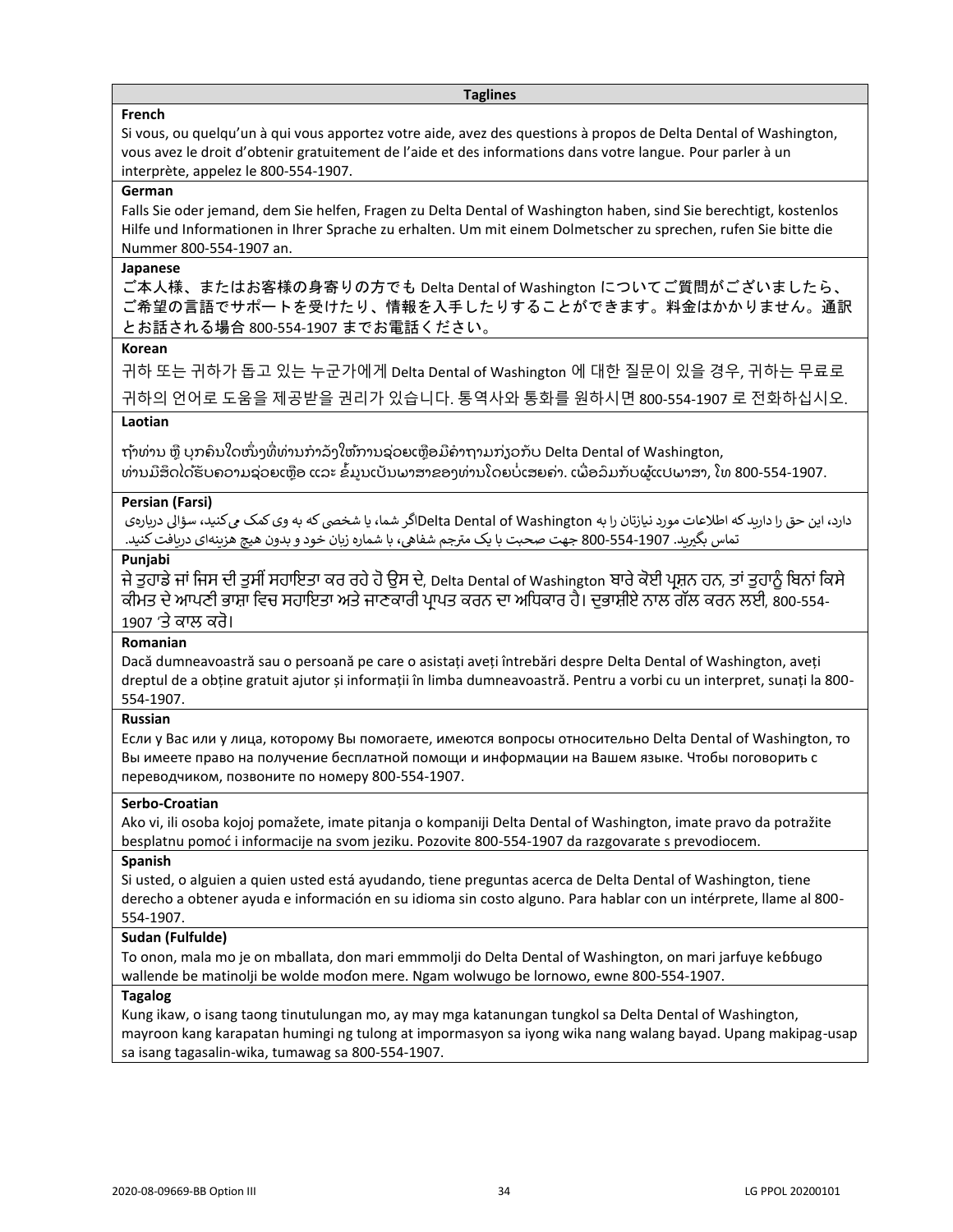## **Taglines**

## **Ukrainian**

Якщо у Вас або у когось, кому Ви допомагаєте, є запитання щодо Delta Dental of Washington, Ви маєте право безкоштовно отримати допомогу та інформацію Вашою мовою. Щоб поговорити з перекладачем, телефонуйте за номером 800-554-1907.

## **Vietnamese**

Nếu quý vị, hoặc ai đó mà quý vị đang giúp đỡ, có thắc mắc về Delta Dental of Washington, quý vị có quyền được nhận trợ giúp và thông tin bằng ngôn ngữ của mình miễn phí. Để nói chuyện với thông dịch viên, hãy gọi 800-554- 1907.